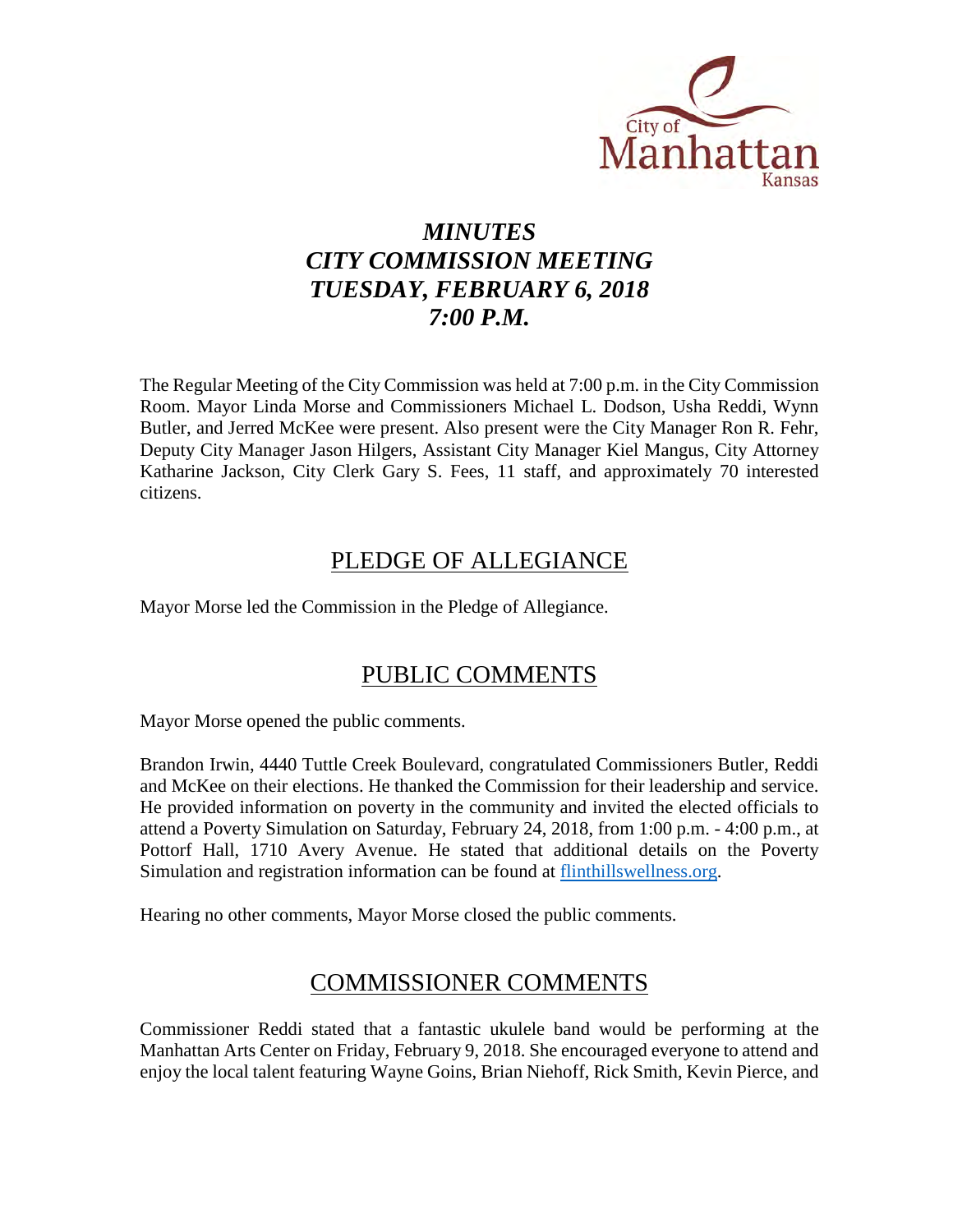# COMMISSIONER COMMENTS *(CONTINUED)*

Rob Rosenberg. She also stated that she was pleased to see that sexual harassment training would be provided at the state and federal level for legislators.

Mayor Morse echoed the importance for sexual harassment training and stated the City held a recent training session for all City employees. She informed the community that the Rainforest Adventure exhibit is now open at the Flint Hills Discovery Center and encouraged families to enjoy a great experience.

## CONSENT AGENDA

(\* denotes those items discussed)

#### **MINUTES**

The Commission approved the minutes of the Regular City Commission Meeting held Tuesday, January 16, 2018.

#### **CLAIMS REGISTER NOS. 2870 AND 2871**

The Commission approved Claims Register Nos. 2870 and 2871, authorizing and approving the payment of claims from January 10, 2018 - January 30, 2018, in the amounts of \$2,035,447.35 and \$2,488,346.11, respectively.

#### **LICENSE**

The Commission approved an annual Cereal Malt Beverages Off-Premises License for Wal-Mart #35, 101 Bluemont Avenue.

## **ORDINANCE NO. 7337 – VACATE – SOUTH 15TH STREET**

The Commission approved Ordinance No. 7337 vacating portions of South 15<sup>th</sup> Street from the Union Pacific Railroad right-of-way to the south city limits, and establishing a utility easement of said vacated public right-of-way.

#### **ORDINANCE NO. 7338 – AMEND – REFUSE COLLECTOR'S LICENSE**

The Commission approved Ordinance No. 7338 amending Section 16-20 of the Code of Ordinances regarding "Refuse Collector's License."

### **ORDINANCE NO. 7339 – LARGE DUMPSTER CONTAINERS IN CITY RIGHT-OF-WAY**

The Commission approved Ordinance No. 7339 regulating the placement of certain containers within the city's rights-of-way.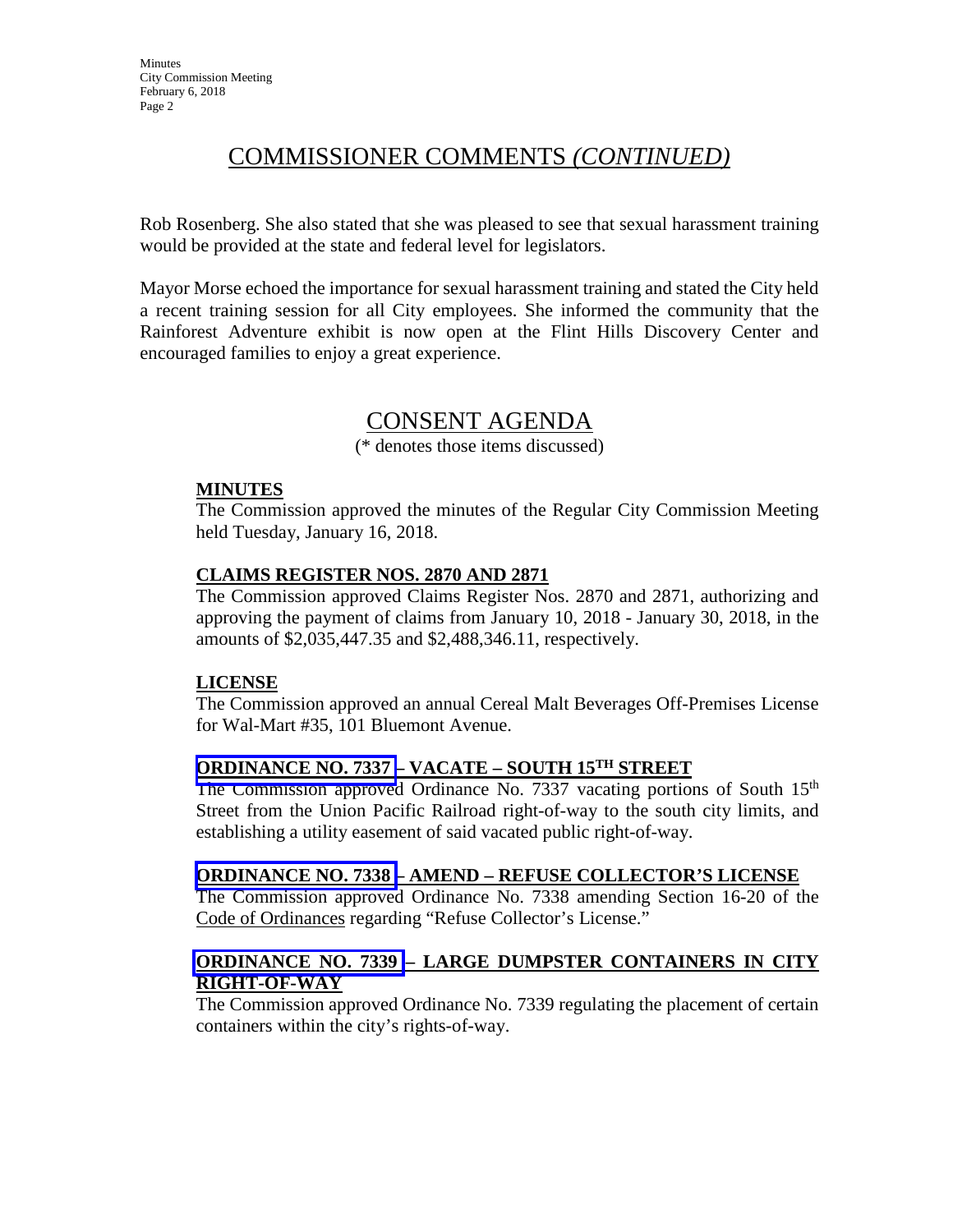# CONSENT AGENDA *(CONTINUED)*

### **PUBLIC HEARING – LEVY SPECIAL ASSESSMENTS – GENERAL OBLIGATION BOND SERIES 2018-A**

Mayor Morse opened the public hearing.

Greg Dressman, 619 Joseph Drive, asked about the special assessment notice he received and financing amounts.

Bernie Hayen, Director of Finance, responded to questions regarding the amount of special assessments.

Hearing no other comments, Mayor Morse closed the public hearing.

### **FIRST READING - LEVY SPECIAL ASSESSMENTS - GENERAL OBLIGATION BOND SERIES 2018-A**

The Commission approved first reading of an ordinance levying special assessments against the benefiting properties in the following 29 projects, which have been completed: *Enclave Addition, Unit 1 – Sanitary Sewer (SS1411), Street (ST1410, and Water (WA1409)*; *Grand Estates Addition – Sanitary Sewer (SS1508 ), Street (ST1508), and Water (WA1508); Grand Luxe Addition* – *Sanitary Sewer (SS1408), Street (ST1407), and Water (WA1407); Grand Mere Parkway, Phase 1* – *Street (ST1411); The Highlands at Grand Mere, Unit One and Prairie Village at the Highlands, Unit One* – *Sanitary Sewer (SS1714); Interlachen Addition – Sanitary Sewer (SS1318), Street (ST1325), and Water (WA1321); Interlachen Villas Addition, Unit 1 – Sanitary Sewer (SS1318), Street (ST1325), and Water (WA1321); Lee Mill Heights Addition, Unit Nine – Sanitary Sewer (SS1412), Street (ST1412), and Water (WA1410); Lot 2, Downtown Entertainment District, Unit Three – Street (ST1318); Merion Addition – Sanitary Sewer (SS1414), Street (ST1417), and Water (WA1412); Muirfield Addition – Sanitary Sewer Phase 1 (SS1417); Scenic Meadows Addition, Unit 3, Phase 3 – Street (ST1421); Stone Valley Addition, Unit*  2 – Sanitary Sewer (SS1413), Street (ST1413), and Water (WA1411); and **Turnberry** *Addition – Sanitary Sewer (SS1416), Street (ST1419), and Water (WA1414).*

#### **FIRST READING – AMEND – NO PARKING AT ANYTIME**

The Commission approved first reading of an ordinance amending Section 31-54 of the Code of Ordinances to include additional "No Parking At Anytime" at the locations for Flint Hills aTa bus stop locations.

## **LICENSE AGREEMENT – FLINT HILLS AREA TRANSPORTATION AGENCY – PLACEMENT OF BUS STOP AMENITIES**

The Commission authorized City Administration to finalize and the Mayor and City Clerk to execute a license agreement with Flint Hills Area Transportation Agency for the placement of bus stop amenities in the City's right-of-way.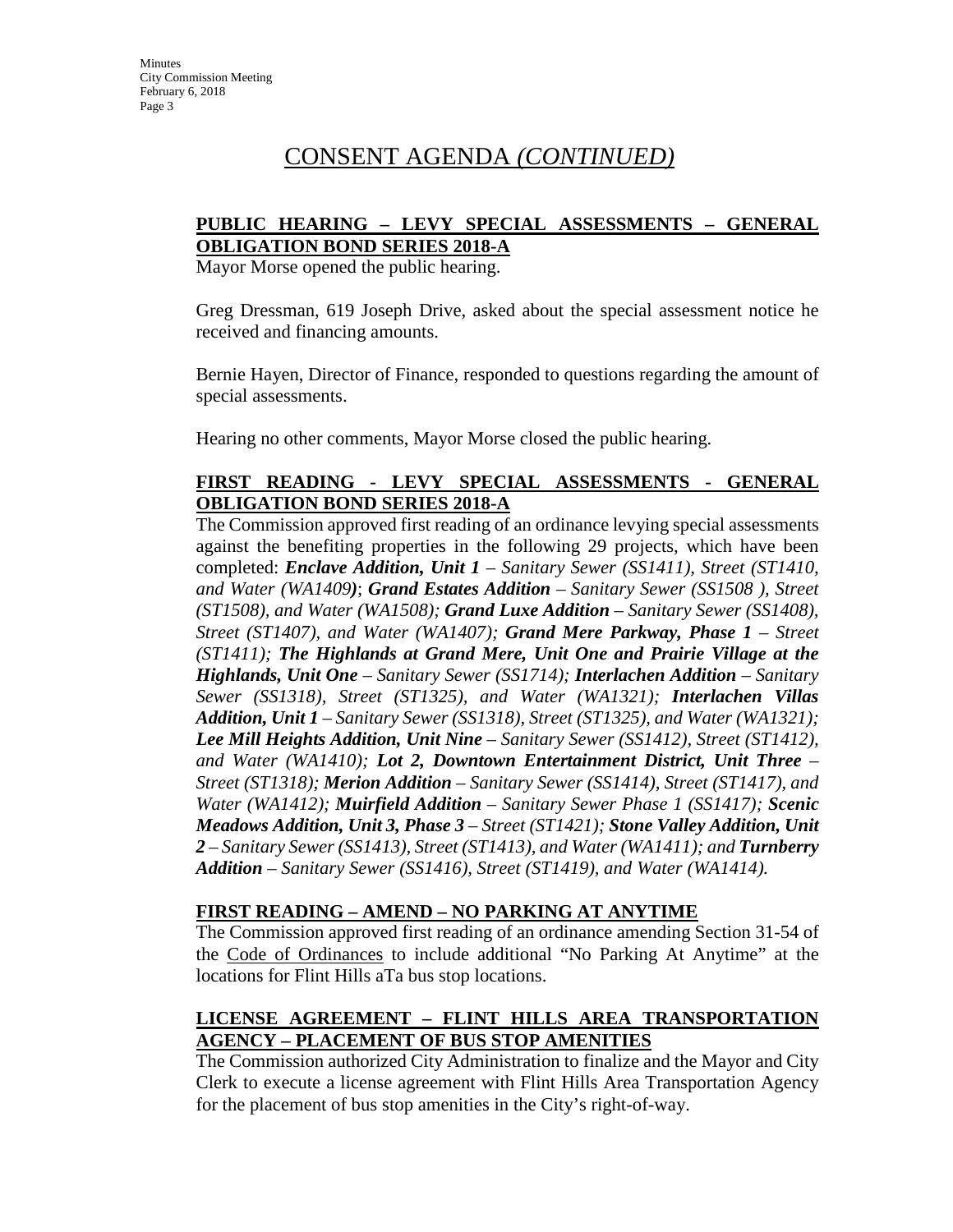# CONSENT AGENDA *(CONTINUED)*

#### **RESOLUTION NO. 020618-A – FLINT HILLS DISCOVERY CENTER RATES**

The Commission approved Resolution No. 020618-A setting new membership packages and rates and continuing existing program fees, general admission daily fees, facility rental fees and special event package fees for the Flint Hills Discovery Center.

## **AGREEMENT - PROFESSIONAL SERVICES - SANITARY SEWER COLLECTION SYSTEM MAINTENANCE AND MANAGEMENT ASSESSMENT PROJECT (SS1705, CIP #WW163P)**

The Commission authorized the Mayor and City Clerk to execute an Agreement for Professional Engineering Services with HDR Engineering, Inc., of Lee's Summit, Missouri, in an amount not to exceed \$89,695.00, for the Sanitary Sewer Collection System Maintenance and Management Assessment Project (SS1705, CIP #WW163P).

## **AGREEMENT - PROFESSIONAL SERVICES - SAFE ROUTES TO SCHOOL, PHASE IIB (ST1802) PROJECT**

The Commission authorized the Mayor and City Clerk to execute an Agreement for Professional Engineering Services, in an amount not to exceed \$96,015.00, with Alfred Benesch and Company, of Manhattan, Kansas, for the Safe Routes to School, Phase IIB (ST1802) Project.

## **AGREEMENT - PROFESSIONAL SERVICES - CAMPUS CREEK REINFORCED CONCRETE BOX PROJECT (SM1802, CIP #SW084P)**

The Commission authorized the Mayor and City Clerk to execute an Agreement for Professional Engineering Services, in an amount of \$44,856.00, with Bartlett & West, Inc., of Manhattan, Kansas, for the Campus Creek Reinforced Concrete Box project (SM1802, CIP #SW084P).

### **AWARD CONTRACT – CDBG HOUSING REHABILITION PROGRAM – 2015 MEADOWMERE COURT**

The Commission accepted the bids for 2015 Meadowmere Court; awarded a contract to Ben Kitchens Painting Co., Inc., of Junction City, Kansas, in the amount of \$13,320.00; authorized the Mayor and City Clerk to enter into agreements with the contractor and property owner for expenditure of Community Development Block Grant (CDBG) Housing Rehabilitation funds; and authorized City Administration to approve any necessary change orders.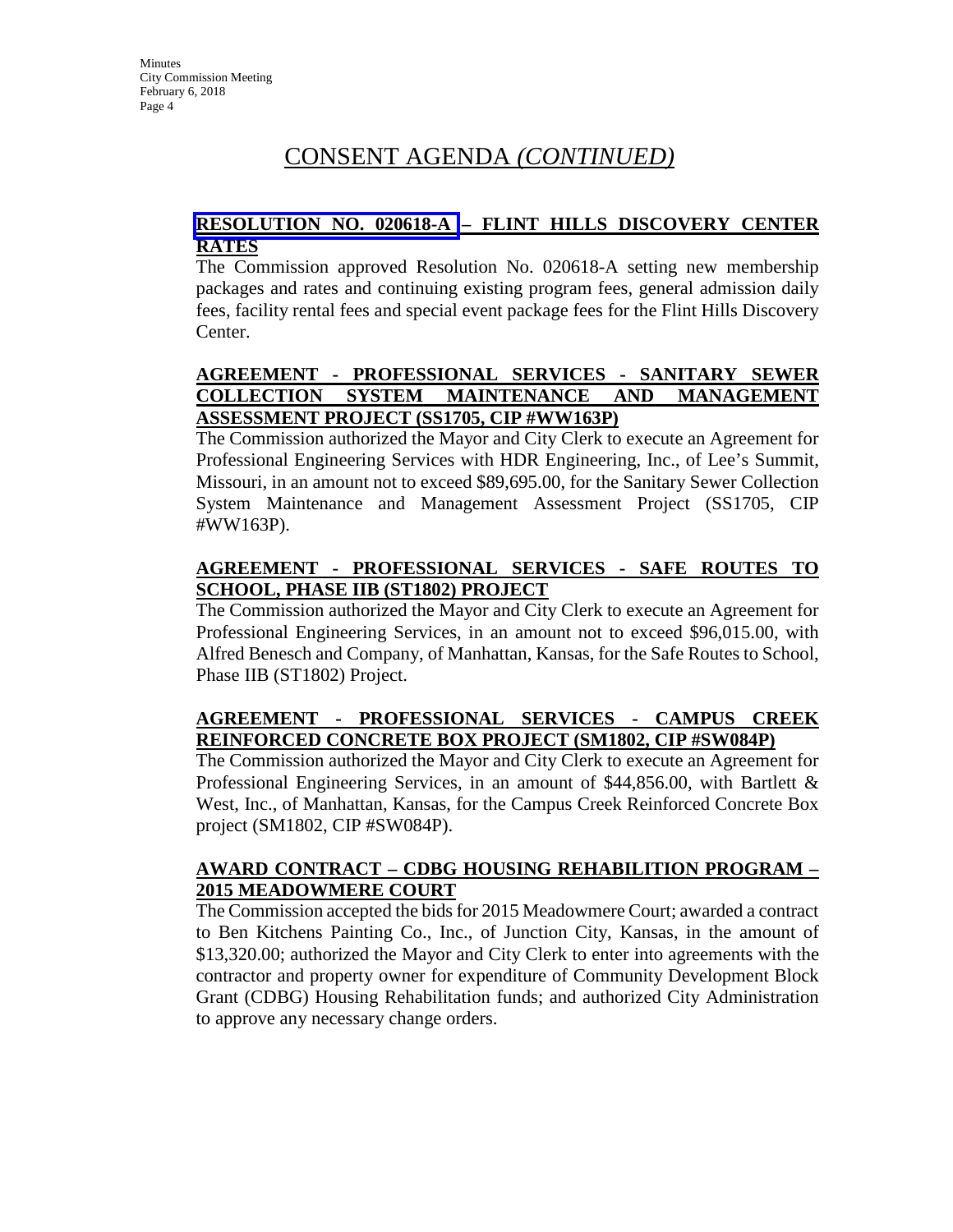# CONSENT AGENDA *(CONTINUED)*

### **AGREEMENT – CERTIFIED LOCAL GOVERNMENT RENEWAL**

The Commission authorized the Mayor and City Clerk to execute an Agreement with the State Historic Preservation Office, to continue Manhattan's status as a Certified Local Government under K.S.A. 75-2724.

#### **SUPPLEMENTAL INTERLOCAL AGREEMENT – BLUE TOWNSHIP SEWER DISTRICT**

The Commission approved and authorized the Mayor and City Clerk to execute a Supplemental Interlocal Agreement to the Blue Township Sewer Interlocal Agreement between the City of Manhattan and the Blue Township Sewer Benefit District.

## **\* INTERLOCAL AGREEMENT – FOOD AND FARM COUNCIL**

Mayor Morse announced that this item was removed from the Consent Agenda at the request of Administration.

### **PAYMENT - ANNUAL MEMBERSHIP - KANSAS RIVER WATER ASSURANCE DISTRICT NO. 1**

The Commission authorized the payment of the 2018 annual membership assessment in the amount of \$35,576.00 to the Kansas River Water Assurance District No. 1.

## **BOARD APPOINTMENT – AIRPORT ADVISORY BOARD**

The Commission approved the appointment of Bob Shannon, 2869 Bentwood Drive, to fill the unexpired term of Christine Benne. Mr. Shannon's term begins immediately and will expire June 26, 2018.

### **OUTSIDE CITY SEWER AGREEMENT – 1300 ADY DRIVE (BEZDEK)**

The Commission authorized the Mayor and City Clerk to execute an agreement with Bruce William Bezdek and Regina Loraene Bezdek, for an outside city limits sanitary sewer service connection for the property located at 1300 Ady Drive, Riley County, Kansas.

Mayor Morse opened the public comments.

Hearing no other comments, Mayor Morse closed the public comments.

Commissioner Dodson moved to approve the consent agenda. Commissioner Reddi seconded the motion. On a roll call vote, motion carried 5-0.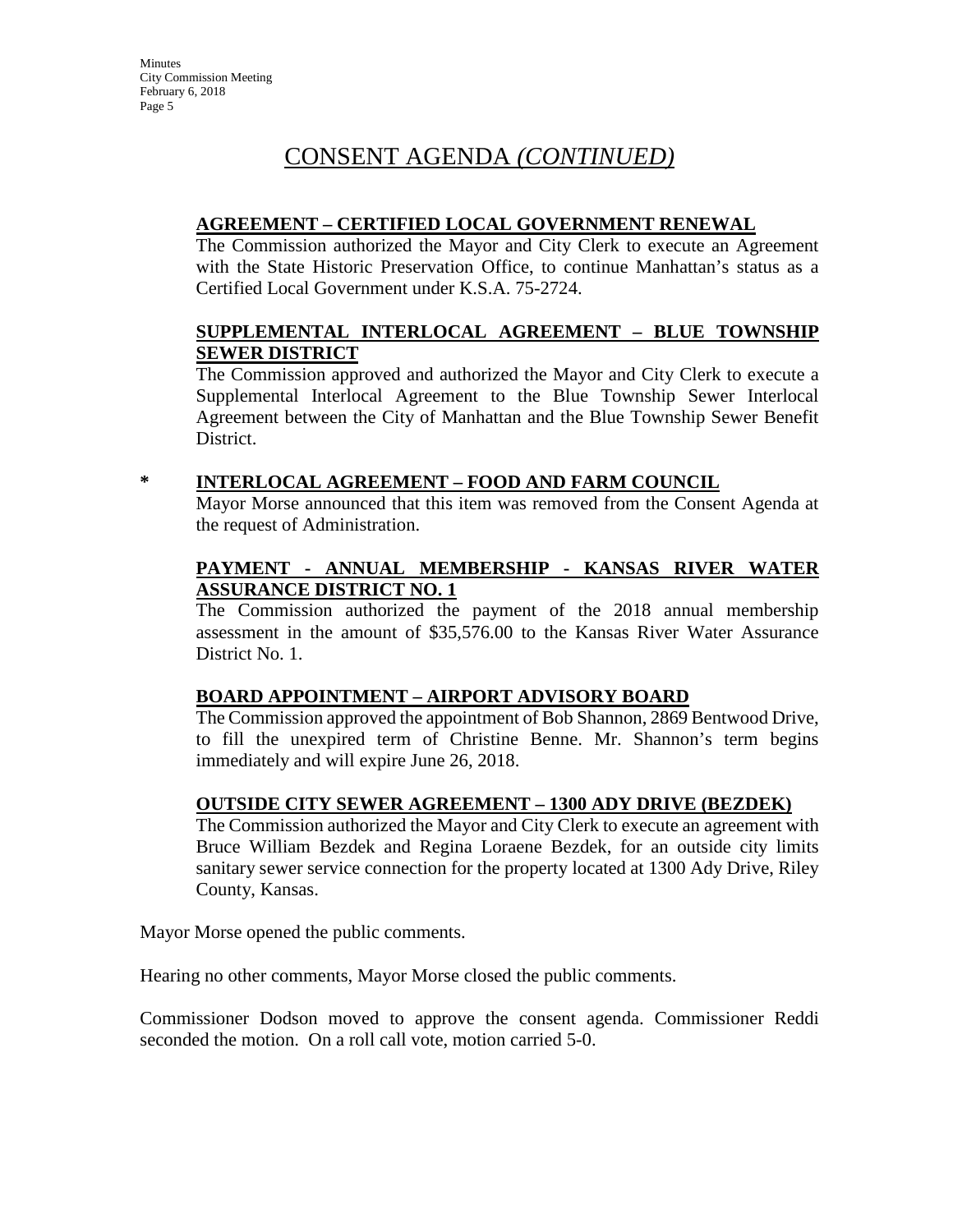# GENERAL AGENDA

### **FIRST READING - AMEND FINAL DEVELOPMENT PLAN - LOT 3, DOWNTOWN ENTERTAINMENT DISTRICT PLANNED UNIT DEVELOPMENT (SIGNAGE PLAN)**

Chad Bunger, Assistant Director of Community Development, provided an overview of the item. He highlighted the original site plan and the proposed sign plan for the facades of the building. He then responded to questions from the Commission regarding the proposed signage plan and sign locations.

Mayor Morse opened the public comments.

Gwyn Riffel, 1109 Hylton Heights Road, owner of building, provided additional information on the item and the request to accommodate the needs of the tenants. He thanked the Commission for their consideration.

Hearing no other comments, Mayor Morse closed the public comments.

After discussion and comments from the Commission, Commissioner Reddi moved to approve first reading of an ordinance amending Ordinance Nos. 6804, 6936 and 7053 and the Final Development Plan of Lot 3, Downtown Entertainment District Planned Unit Development, generally located northeast of the intersection of Fort Riley Boulevard and S. 3rd Street, based on the findings in the Staff Report *(See Attachment No. 1)* with two conditions of approval, and the recommendation of the Manhattan Urban Area Planning Board Planning Board. Commissioner Dodson seconded the motion. On a roll call vote, motion carried 5-0.

### **FIRST READING - AMEND FINAL DEVELOPMENT PLAN - INTERLACHEN VILLAS PUD**

Chad Bunger, Assistant Director of Community Development, presented an overview of the item. He highlighted the Interlachen Villas Planned Unit Development and proposed amendment to the Final Development Plan. He presented information on the drainage plan, the circulation and parking plan, the open space and common area, and responded to questions from the Commission regarding lot size and setbacks.

TJ Vilkanskas, 3417 Vanesta Drive, Developer, provided background information on the proposed development and explained the challenges with the site. He provided additional information on the proposed development, lot sizes, number of units, and responsibilities of the homeowners association. He responded to questions from the Commission regarding lot width, drainage and snow removal, greenspace, common areas, and clarified the responsibilities of the homeowners association.

Mayor Morse opened the public comments.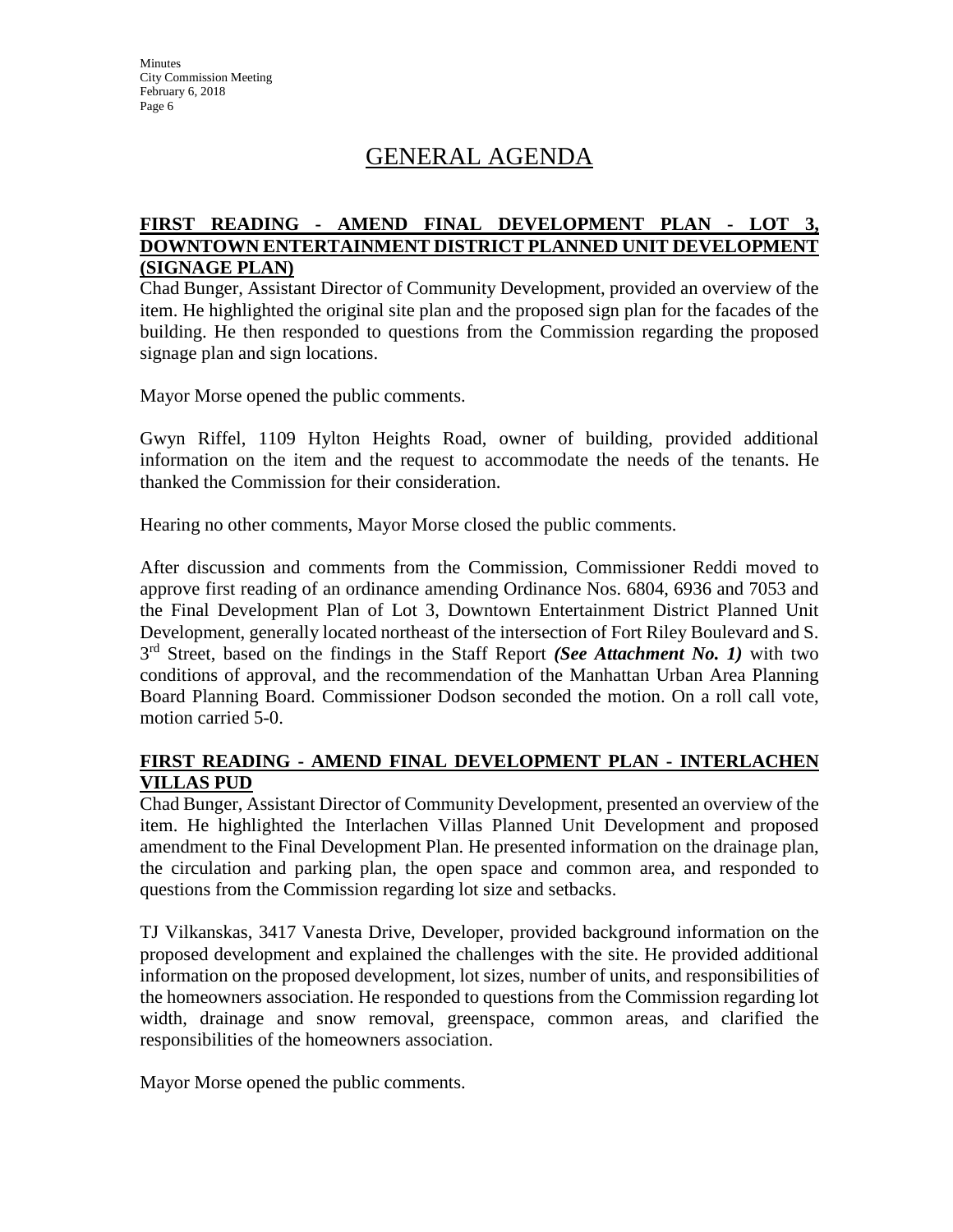#### **FIRST READING – AMEND FINAL DEVELOPMENT PLAN - INTERLACHEN VILLAS PUD** *(CONTINUED)*

Hearing no comments, Mayor Morse closed the public comments.

After discussion and comments from the Commission, Commissioner Dodson moved to approve first reading of an ordinance amending Ordinance No. 7219 and the Final Development Plan of the Interlachen Villas Residential Planned Unit Development, generally located on the west side of Vanesta Drive, along both sides of Colbert Hills Drive, as far west as Palmer Circle and Fieldhouse Circle, based on the findings in the Staff Report *(See Attachment No. 2)* with 10 conditions of approval, and the recommendation of the Manhattan Urban Area Planning Board Planning Board. Commissioner McKee seconded the motion. On a roll call vote, motion carried 5-0.

#### **AGGIEVILLE INFRASTRUCTURE ANALYSIS REPORT (SP1703)**

Mark Bachamp, Olsson Associates, presented an overview of the infrastructure analysis. He highlighted and reviewed the sanitary sewer, storm sewer and water analysis for Aggieville.

Ron Fehr, City Manager, and Rob Ott, Director of Public Works, provided additional information on the infrastructure analysis and responded to questions.

Mark Bachamp, Olsson Associates, provided additional information on the infrastructure analysis and responded to questions from the Commission.

Andrew Vidor, Walker Parking Consultants, provided information on the existing parking supply in Aggieville. He highlighted a map of the public parking available in Aggieville, parking utilization, and growth scenarios incorporating the number of structured parking spaces needed for low growth, medium growth, and high growth. He stated that the low growth scenario would require 800 off-street parking spaces, the medium growth scenario would require 1,200 off-street parking spaces, and the high growth scenario would require 1,500 off-street parking spaces. He provided examples of ground floor retail and parking structures as well as estimates for costs of construction of parking spaces for the low, medium and high growth scenarios. He responded to questions regarding transportation network companies and discussed parking management options including doing nothing, setting time limits and enforcement, providing paid parking, and establishing permit zones. He highlighted potential future approaches to expand the residential parking permit program and employee parking permit program. He also identified several options for funding such as tax increment financing, public/private partnerships, private lease agreements, parking assessment districts/business improvement districts, and in-lieu of fees.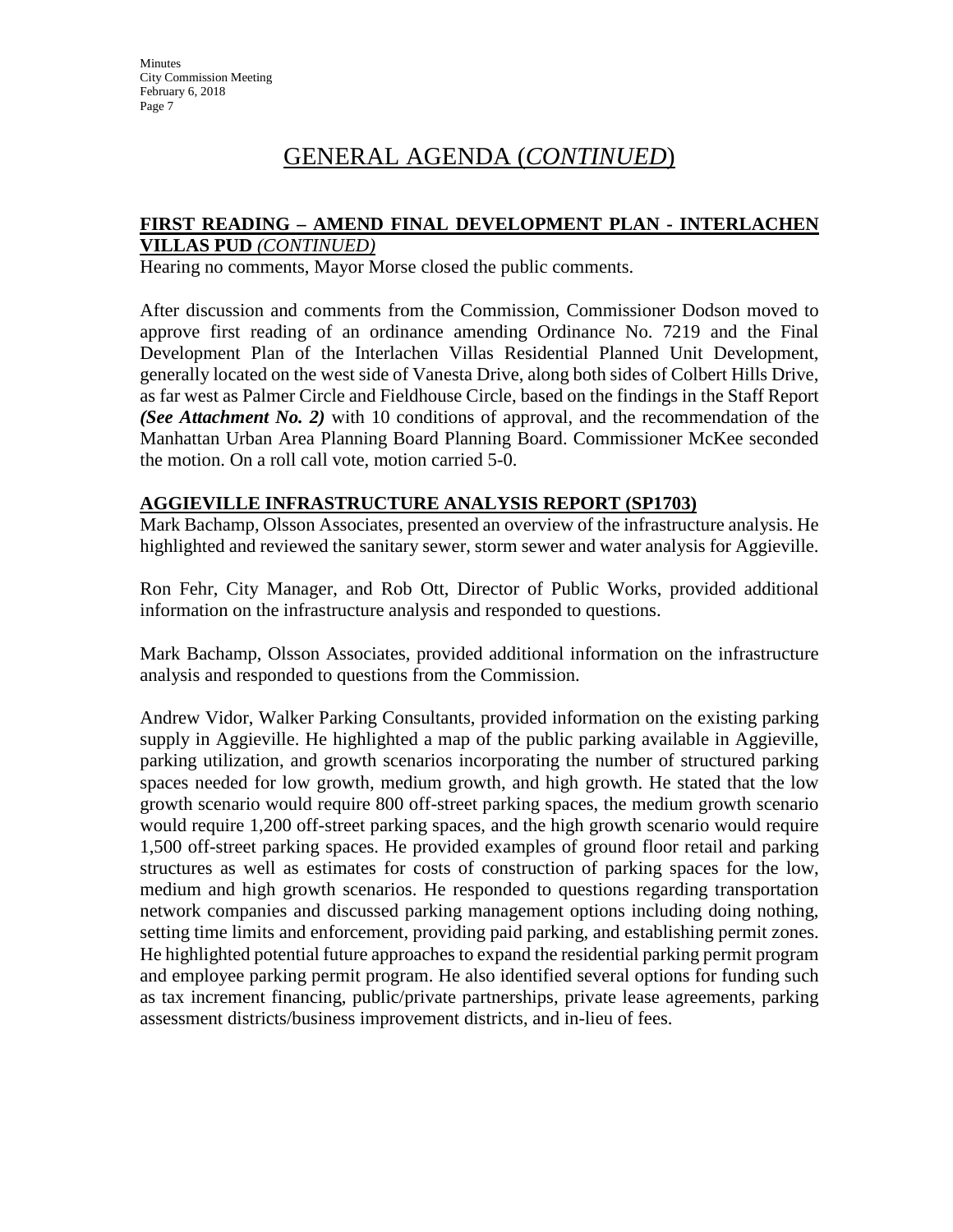### **AGGIEVILLE INFRASTRUCTURE ANALYSIS REPORT (SP1703)** *(CONTINUED)*

After comments from the Commission, Andrew Vidor, Walker Parking Consultants, responded to questions from the Commission regarding parking spaces available on Moro Street, transportation network companies and the potential to incorporate restricted transfer areas in Aggieville, and discussed parking fee options to consider.

Jason Hilgers, Deputy City Manager, responded to questions from the Commission regarding parking garage levels and the number of parking areas and parking stalls owned by the City in Aggieville.

Andrew Vidor, Walker Parking Consultants, responded to additional questions from the Commission regarding parking in City Park and those that park in Aggieville with a destination to Kansas State University. He stated there has not been a study completed on peer cities and parking rates as part of this analysis.

Mark Bachamp, Olsson Associates, informed the Commission that they have heard a lot from the steering committee and there is a need for parking turnover for parking availability for the restaurants. He encouraged the Commission to implement a parking management plan to help the immediate needs of Aggieville and to ensure an effective utilization of the parking supply.

Mayor Morse opened the public comments.

Stacy Weaver, 1125 Laramie Street, informed the Commission that parking behaviors directly impacts her business. She stated that she has a private parking lot, but continues to have issues with parking violators and has experienced broken beer bottles in her parking lot. She voiced concerns that private parking and loitering are not being enforced by the Riley County Police Department. She stated the need for a cost analysis on parking, determine how to pay for parking structures, and consider charging for parking and fines similar to what Kansas State University is already doing.

Jason Hilgers, Deputy City Manager, provided additional information on enforcement and appropriate signage required for private lots in order for vehicles to be towed at the discretion of the Riley County Police Department officer.

Eddie Olson, Aggieville business owner, informed the Commission that he knew the Commissioners would do the right thing and stated that whatever they did, it would be topnotch.

Hearing no other comments, Mayor Morse closed the public comments.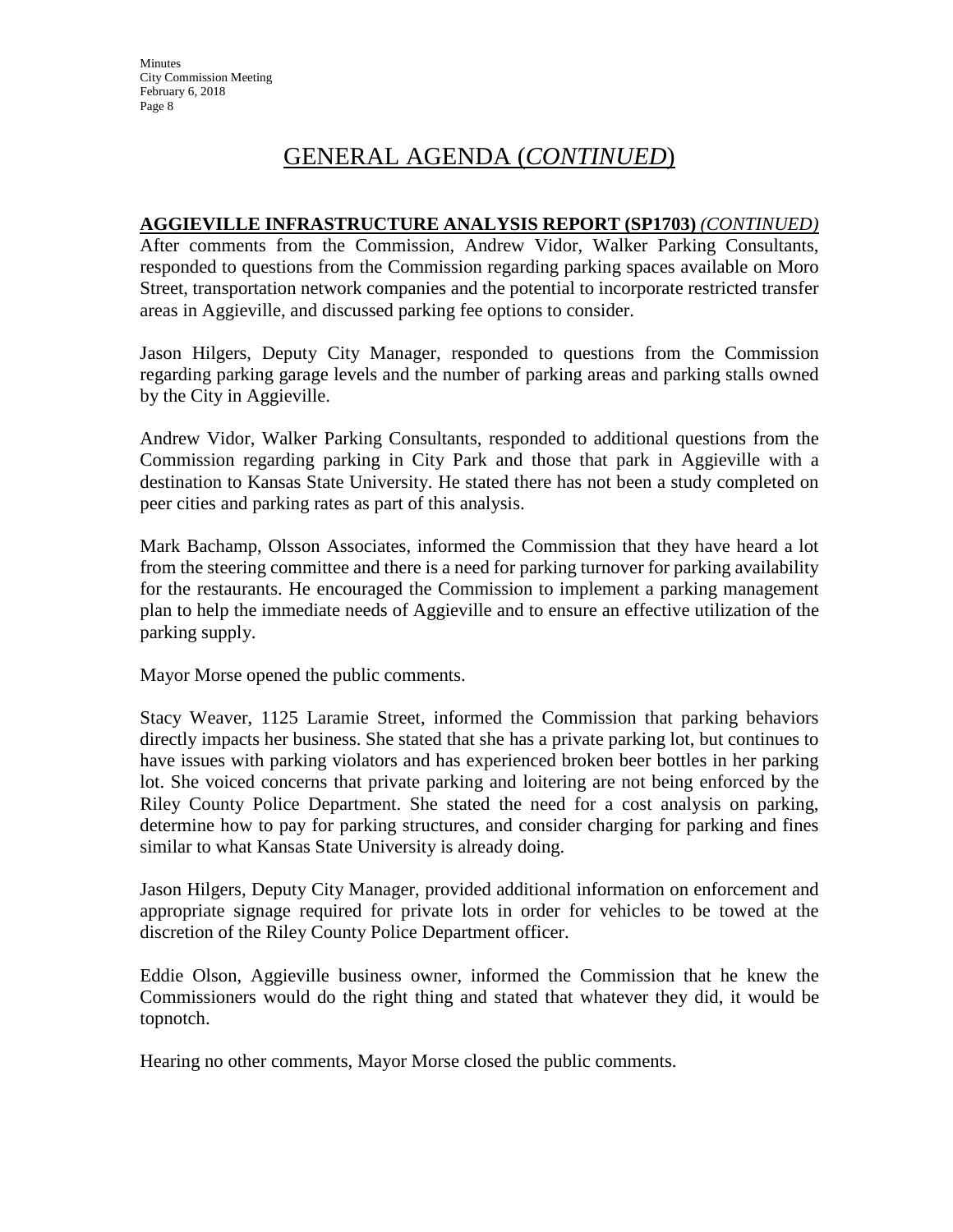### **AGGIEVILLE INFRASTRUCTURE ANALYSIS REPORT (SP1703)** *(CONTINUED)*

Commissioner Reddi requested that the City look at comparable-sized university communities to find out what they charge for parking, and if they have parking garages and what they charge. She stated the City should not make paid parking too expensive and wanted to be cautious when discussing parking fees. She also wanted to know how much has Uber ridership increased in the past two to three years in and around Aggieville.

Commissioner McKee stated that he wanted to see more detail on the potential to close Moro Street at different times of the day and to evaluate impacts on the parking system. He wanted to find out what is driving the parking demand in Aggieville and to determine if it is patrons of Aggieville or Kansas State University.

Commissioner Butler stated that the parking management plan is step one and that an expensive parking garage is not going to appear tomorrow. He said a parking enforcement plan in Aggieville could be implemented in a few months and wanted parking fines in Aggieville to be evaluated and in alignment with Kansas State University.

Commissioner Dodson agreed with comments made from fellow Commissioners. He asked that a comprehensive approach be taken that would consider Aggieville, the residential neighborhoods, and Kansas State University parking fees and availability.

Mayor Morse voiced agreement that a comprehensive plan is needed. She stated that she was receptive to get started on the parking management plan in Aggieville in order to ease some of the issues being experienced currently. She also wanted to pursue more information on Kansas State University parking and impacts to parking availability in Aggieville.

Jason Hilgers, Deputy City Manager, provided additional information on the infrastructure analysis by Olsson Associates.

Jackie Hartman, Steering Committee Member, Chief of Staff and Director of Community Relations, Kansas State University, informed the Commission that Kansas State University could provide a survey for students regarding parking. She stated that parking issues are only going to get worse and provided information on the K-State master plan arts corridor scheduled to be built in the future.

As this was a discussion item, the Commission took no formal action.

At 9:30 p.m., the Commission took a brief recess.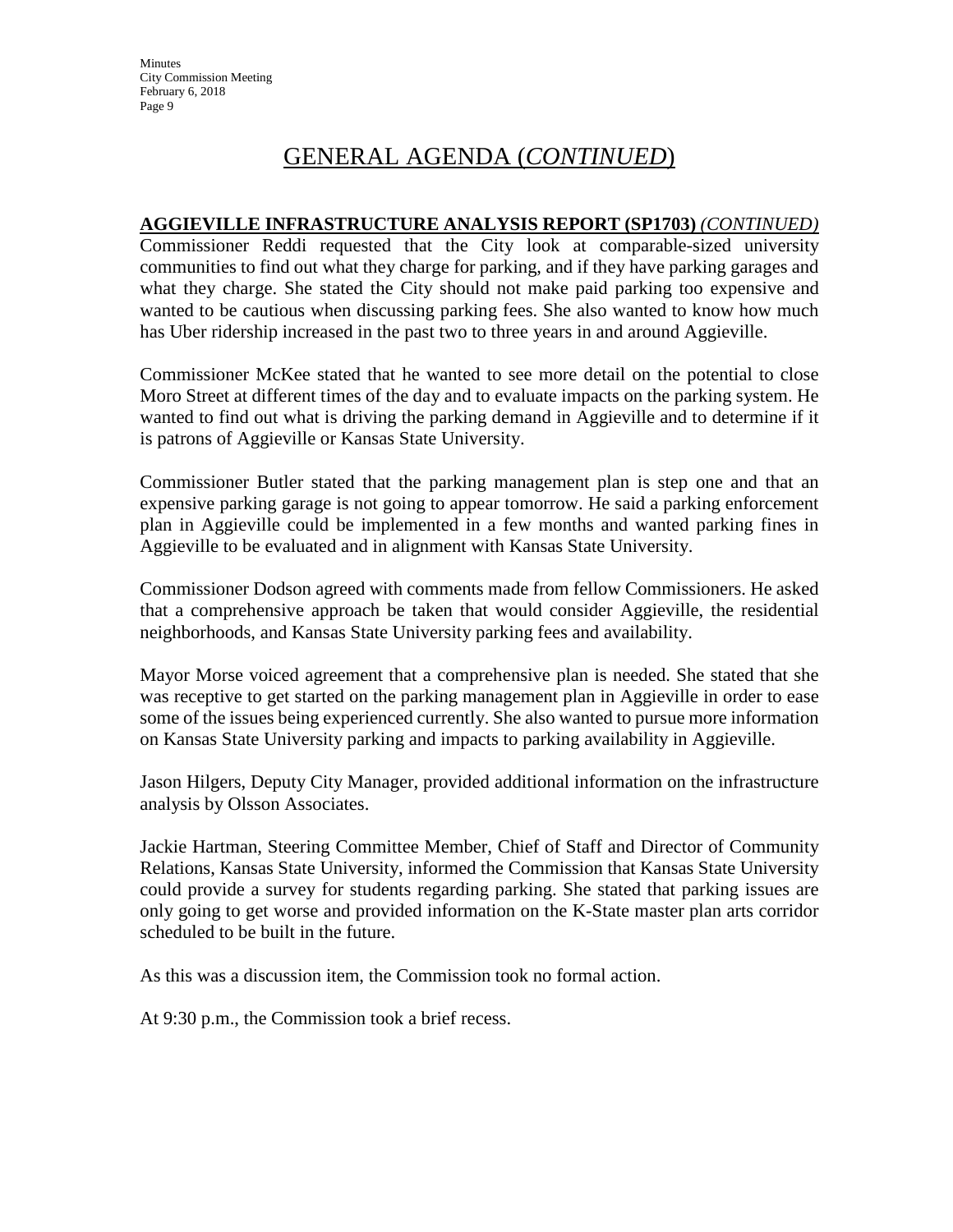## GENERAL AGENDA (*CONTINUED*)

#### **REAL ESTATE CONTRACT - TRANSFER OF CITY PARKING LOT LOCATED AT 12TH STREET AND BLUEMONT AVENUE**

Jason Hilgers, Deputy City Manager, presented an overview of the item. He highlighted the history of the 12<sup>th</sup> Street and Bluemont Avenue property, outlined the proposal from the Johnson Company, presented a map of the subject site, discussed the studies that have been completed and adopted related to Aggieville, and presented the evaluation of the City parking lot from the Simmons Company. He highlighted considerations when issuing Industrial Revenue Bonds (IRBs) and recent projects using IRB's by the City for sales tax exemption. He then responded to questions from the Commission regarding issuing IRB's for the hotel construction and sales tax exemption.

After comments and questions from the Commission, Jason Hilgers, Deputy City Manager, responded to questions and provided information on the financial impacts of the project. He stated this potential project is a catalyst needed to provide stability and start an upward trend to Tax Increment Finance (TIF) revenues for public infrastructure. He said the future of Aggieville is to consolidate parking with structures and highlighted the need for streetscape, landscape, lighting, greenspace, pedestrian and vehicle improvements, and alleyways. He highlighted the growth and value experienced by Aggieville as well as property valuation projections utilizing TIF. He identified the pros and cons of the proposal and outlined the decision for the Commission to consider if the City decides to sell the property. He then responded to questions from the Commission.

Ron Fehr, City Manager, and Jason Hilgers, Deputy City Manager, responded to questions from the Commission regarding the sale of the property, future contingencies and conditions of the contract.

Commissioner McKee voiced concerns with the City's Industrial Revenue Bond (IRB) policy for this particular proposal as well as ethical and competitive considerations. He asked about doing a request for proposal process for this property.

Jason Hilgers, Deputy City Manager, responded to questions regarding the City's IRB policy and addressed the advantages of the proposal being considered at this time versus doing a request for proposal process.

Eric Gonsher, Vice President of Brokerage and Development, representing The Johnson Company, informed the Commission that The Johnson Company has partnered with the McNeill Hotel Company with a concept to build a hotel and parking garage on their lot and the adjacent City parking lot. He stated they currently have a building permit for the southwest property at the intersection of  $12<sup>th</sup>$  Street and Bluemont Avenue to build a 7,500 sq. ft. facility for commercial and retail tenants. He informed the Commission that as they learned more about Manhattan and Aggieville, they saw an opportunity to take a pause and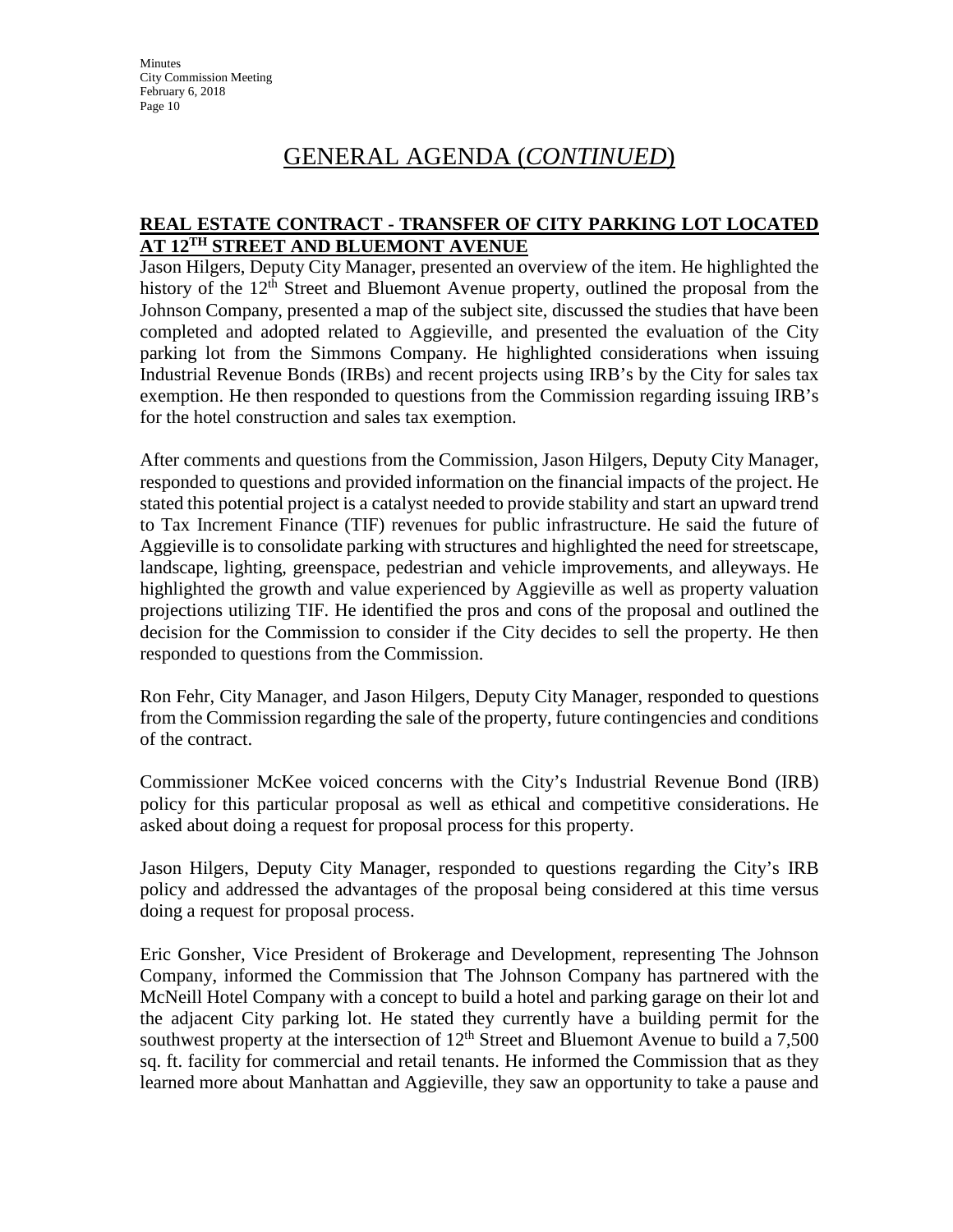#### **REAL ESTATE CONTRACT - TRANSFER OF CITY PARKING LOT LOCATED AT 12TH STREET AND BLUEMONT AVENUE** *(CONTINUED)*

be part of the solution. He stated they have done their due diligence and the need for a newer and upscale product in the community. He provided additional information on their proposal and stated that they are happy to follow the lead of the Commission and are trying to be good stewards of the community.

Mayor Morse opened the public comments.

Linda Mays, Executive Director, Aggieville Business Association (ABA), and Ryan Bramhall, President, Aggieville Business Association, informed the Commission that the ABA supports the proposal City staff has presented. Mays stated that she polled the Aggieville District and 89 out of the 93 businesses are in support of the proposal. She stated that one of the biggest issues that the business owners have in Aggieville is parking and have discussed a plan if the 42 parking stalls are lost. She asked the Commission to look at the big picture of Aggieville as a whole and the need for improvements to be made.

Jeremy Dietz, General Manager, Tanner's Bar & Grill, 1200 Moro Street, informed the Commission that he was in favor of this project and that parking needs to be addressed.

Stacy Weaver, 1125 Laramie Street, stated that she was for the project. She said that she understood concerns expressed by the Commission regarding the IRB policy; however, she stated that policy changes are part of growth and asked the Commission to understand how pressing this project is to Aggieville.

Gary Stith, 2517 Meadowood Drive, speaking on behalf of himself, informed the Commission that he has 43 years of experience in planning and 25 of those years, in redevelopment. He said the potential of this parking lot is limited without adjacent land and that if the Commission does not approve this project, then the 42 stall parking space will likely continue as 42 parking spots. He stated the Aggieville Community Vision Plan promotes this type of high-density development. He asked the Commission to package this together to make it work and to approve the project.

Andy Suber, Excel Group, ownership of the Bluemont Hotel, talked about competition and stated they are not afraid of competition. He informed the Commission that the market does not bear an additional hotel at this time and that everyone only wants what is best for Aggieville. He voiced concerns with the City's IRB policy and criteria for evaluating IRB applicants and stated there is not a need for the City to incentivize this project. He asked the Commission to not make a decision based on fear and to table this proposal and give them six months to come back before the Commission with a proposal.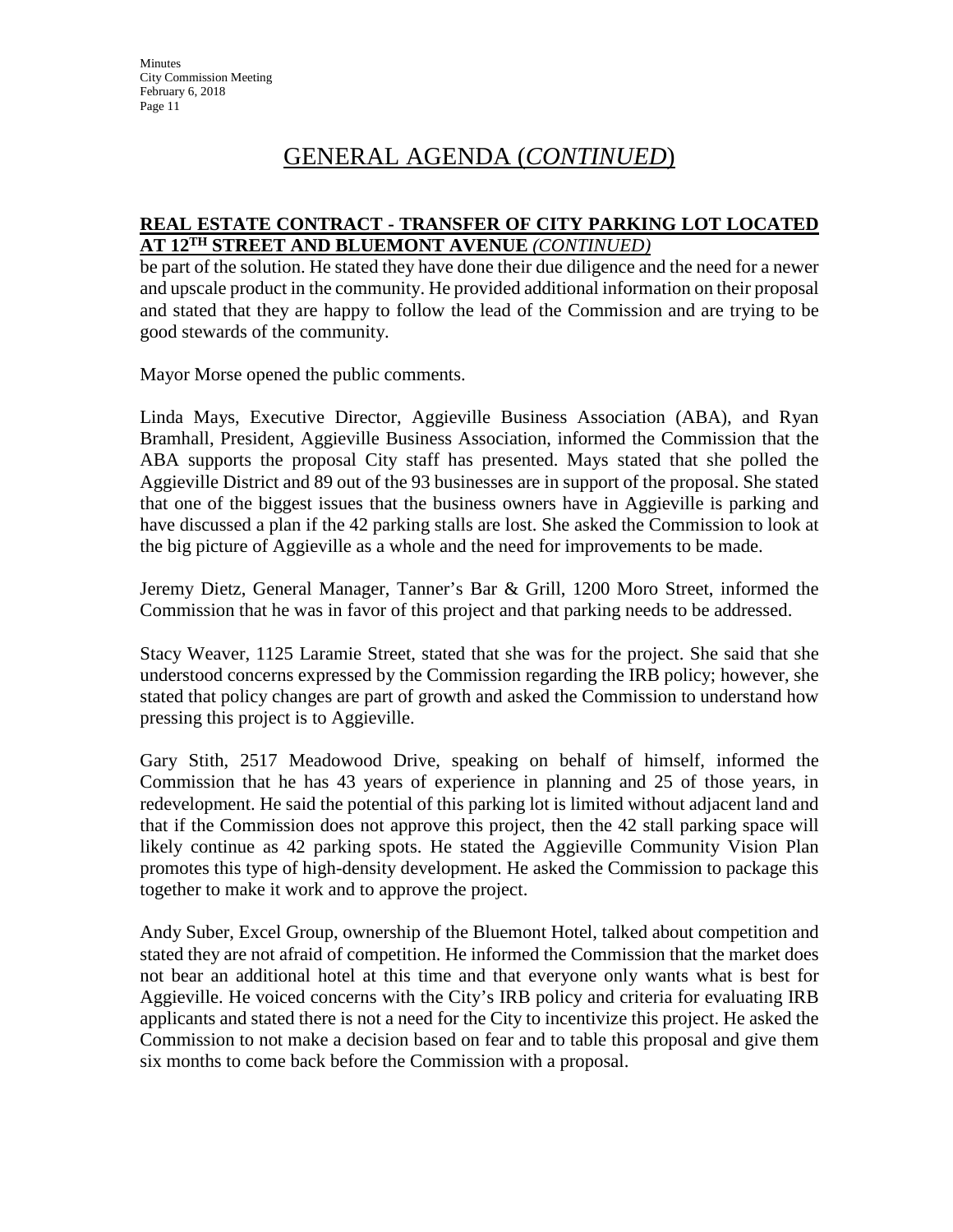#### **REAL ESTATE CONTRACT - TRANSFER OF CITY PARKING LOT LOCATED AT 12TH STREET AND BLUEMONT AVENUE** *(CONTINUED)*

Eric Gonsher, Vice President of Brokerage and Development, representing The Johnson Company, informed the Commission that he is willing to re-examine with the Company and consider doing the project without IRB's as an option, but did not know what the outcome would be. He stated if the Commission votes no on the proposal, they would plan to proceed with their initial building plans.

Rich Jankovich, 2021 Somerset Square, provided additional information on the use of IRB's and clarification on the City's policy and considerations in issuing IRB's. He reiterated that the proposal in front of the Commission is a real estate contract. He stated the request for use of IRB's does not include property tax loss or property tax abatement. He provided additional information on the incremental revenues that would be generated from the use of Tax Increment Financing.

Jason Grantham, representing the Bluemont Hotel, informed the Commission that the developer is starting to rethink the contingencies of the agreement and stated this is a great opportunity for the City to re-look at stipulations in the sales price. He stated that maybe the best thing for the city has not been negotiated and the Commission could vote on IRB's later. He also voiced concern with the provision of good faith comment for shared parking in the proposed agreement.

Jason Hilgers, Deputy City Manager, and Katie Jackson, City Attorney, responded to questions from the Commission regarding contingencies in the real estate contract

Gwyn Riffel, 1109 Hylton Heights Road, informed the Commission that this is a unique opportunity to benefit the Aggieville District and the city. He stated that City staff and leadership have put a lot of energy to come up with what is in the best interest of Aggieville. He said this is a project that will be a catalyst and encouraged the Commission to look at the City staff recommendation and support from the Aggieville Business Association.

David Sauter, owner of several businesses in Aggieville, informed the Commission that he hoped this proposal would be allowed to go forward. He stated this is a high quality and attractive concept and would help the Aggieville District be as beautiful as Downtown.

Colin Noble, 1641 Anderson Avenue, owner of the Holiday Inn at the Campus, Holiday Inn Express and Candlewood Suites, expressed concerns with adding another hotel in Manhattan. He stated the occupancy rate is 58 percent in Manhattan compared to 66 percent in the nation. He said that Manhattan has a very fragile market and to bring in another hotel just does not make any sense. He asked the Commission to put the project in the freezer for six months and come up with a better proposal. If a better proposal is not provided, then allow the Johnson Company to go ahead without the use of IRB's.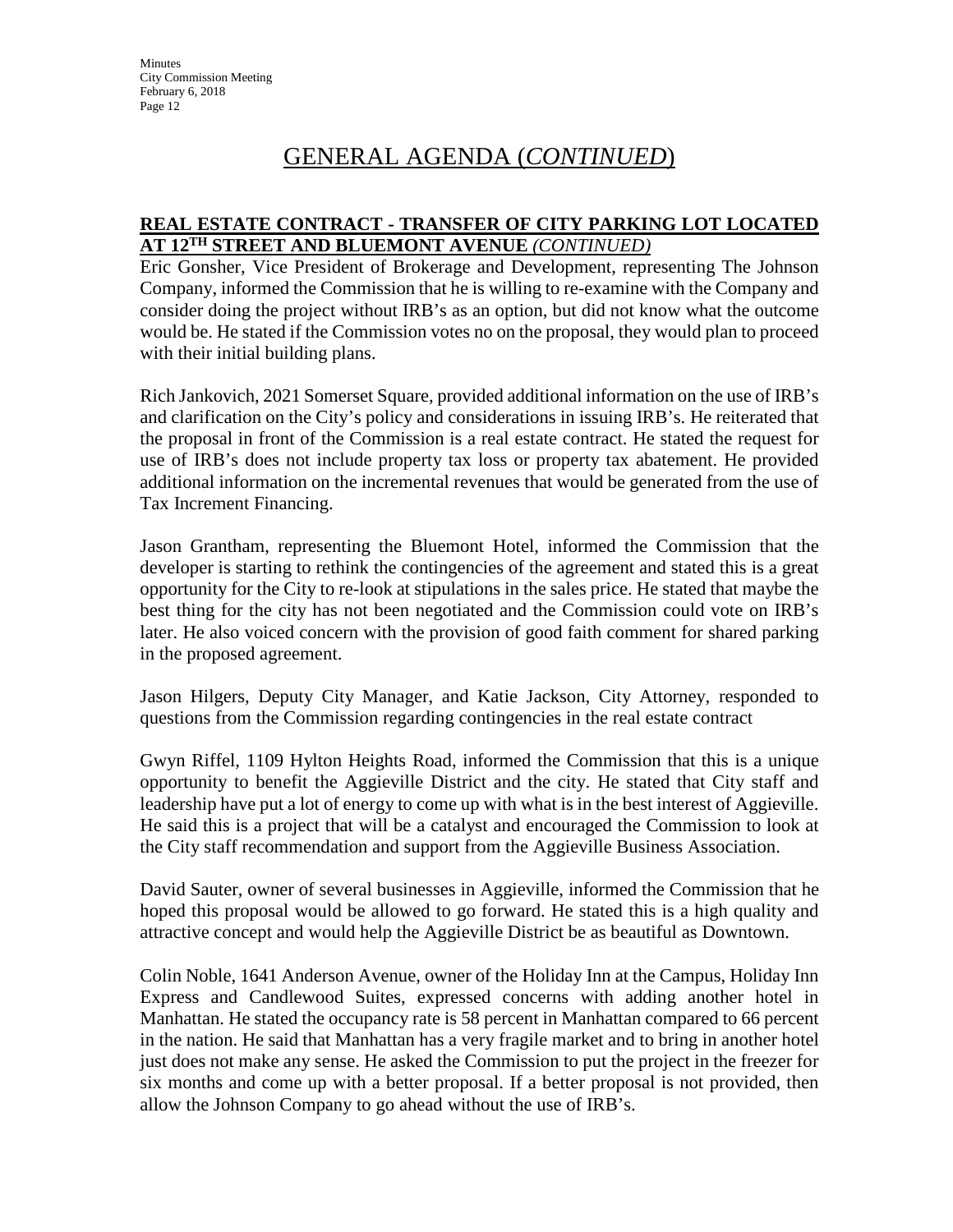#### **REAL ESTATE CONTRACT - TRANSFER OF CITY PARKING LOT LOCATED AT 12TH STREET AND BLUEMONT AVENUE** *(CONTINUED)*

Hearing no other comments, Mayor Morse closed the public comments.

Jason Hilgers, Deputy City Manager, responded to questions from the Commission regarding the IRB's contingency.

Bernie Hayen, Director of Finance, responded to questions from the Commission and provided information on sales tax revenues collected.

Jason Hilgers, Deputy City Manager, responded to additional questions from the Commission and provided an overview of the South End Redevelopment area and request for proposal process.

Rob Ott, Director of Public Works, provided additional information and responded to questions from Commission.

Katie Jackson, City Attorney, responded to questions and provided additional clarification on the real estate contract and contingencies related to the IRB's.

Commissioner Dodson provided comments regarding the proposal and considerations regarding the real estate contract. He stated that he was prepared to approve the real estate contract because the proposal is in the best long-term interests of the city. He said this project helps start the vision for Aggieville and provides a nice anchor to get additional activity started.

Commissioner Reddi discussed the policy on IRB's and voiced concern in the amount of money the State of Kansas has lost due to sales tax exemptions. She stated she was pleased the developer is considering coming back with a proposal without using IRB's and wanted additional information regarding the considerations for parking.

Mayor Morse voiced concerns with selling the parking lot. She stated that she did not believe that \$800,000.00 was the best price the City could get or is in the best interest of the community. She stated that she did not support issuing IRB's for this project; however, she would be in support of a request for proposal process.

Commissioner Butler stated that he wanted to craft a motion that meets the requirements that the City of Manhattan within 30 days renegotiate the contract of sale in the amount of \$800,000.00 with The Johnson Company for the property at the 1200 block of Bluemont Avenue for the purpose of eliminating the IRB contingency and to clarify the possible public use of parking stalls. He said this action would delay the item for 30 days and stated they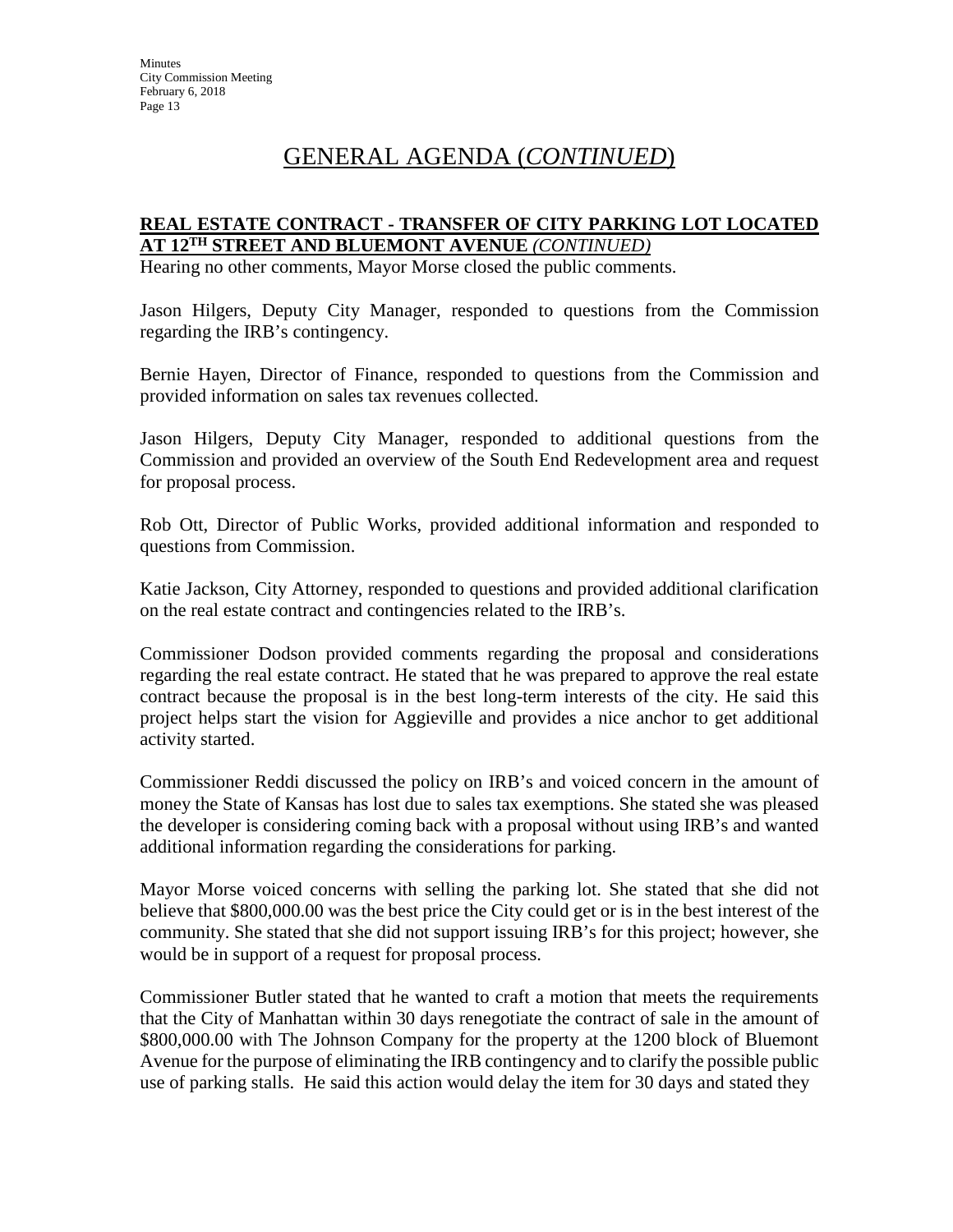#### **REAL ESTATE CONTRACT - TRANSFER OF CITY PARKING LOT LOCATED AT 12TH STREET AND BLUEMONT AVENUE** *(CONTINUED)*

will need to talk with their (The Johnson Company) folks anyway and if anybody out there has a more brilliant idea they have 30 days to bring it to the Commission. He stated this would address the concerns expressed and maintain the momentum of the project. He asked if this would be a legal motion.

Katie Jackson, City Attorney, provided clarification on the potential motion and recommending tabling the item with a time period and direction.

Jason Hilgers, Deputy City Manager, responded to questions from the Commission regarding the provision for shared short-term parking and provided clarification on the item.

Commissioner McKee stated that his reservation on the proposal has nothing to do with the project itself, but voiced concern in issuing IRB's based on the City's policy. He stated that he was comfortable selling the land, but did not want to provide a tax incentive to this developer that other competitors in our community did not have an opportunity to receive.

After additional discussion and comments from the Commission, Commissioner Butler moved to table the real estate contract in the amount of \$800,000.00 with The Johnson Company, of Kansas City, Missouri, for the purchase of the City property in the 1200 block of Bluemont Avenue for a 30 day period for the purpose of eliminating the IRB contingency and clarifying the public use of parking. Commissioner Dodson seconded the motion.

Katie Jackson, City Attorney, and Ron Fehr, City Manager, provided clarification on the motion and stated that the 30 day period would not fall on a City Commission meeting date.

After clarification and additional comments, Commissioner Butler revised his motion to table the real estate contract in the amount of \$800,000.00 with The Johnson Company, of Kansas City, Missouri, for the purchase of the City property in the 1200 block of Bluemont Avenue until the first legislative meeting in March for the purpose of eliminating the IRB contingency and clarifying the public use of parking. Commissioner Dodson seconded the motion.

On a roll call vote, motion carried 4-1, with Mayor Morse voting against the motion.

### **ACCEPT TRANSFER - VMI TRACT FROM KANSAS DEPARTMENT OF TRANSPORTATION**

Rob Ott, Director of Public Works, presented an overview of the item. He highlighted a map showing the tract of land offered by the Kansas Department of Transportation (KDOT), discussed lack of current vehicle access to the site, and explained Public Works uses for the tract of land.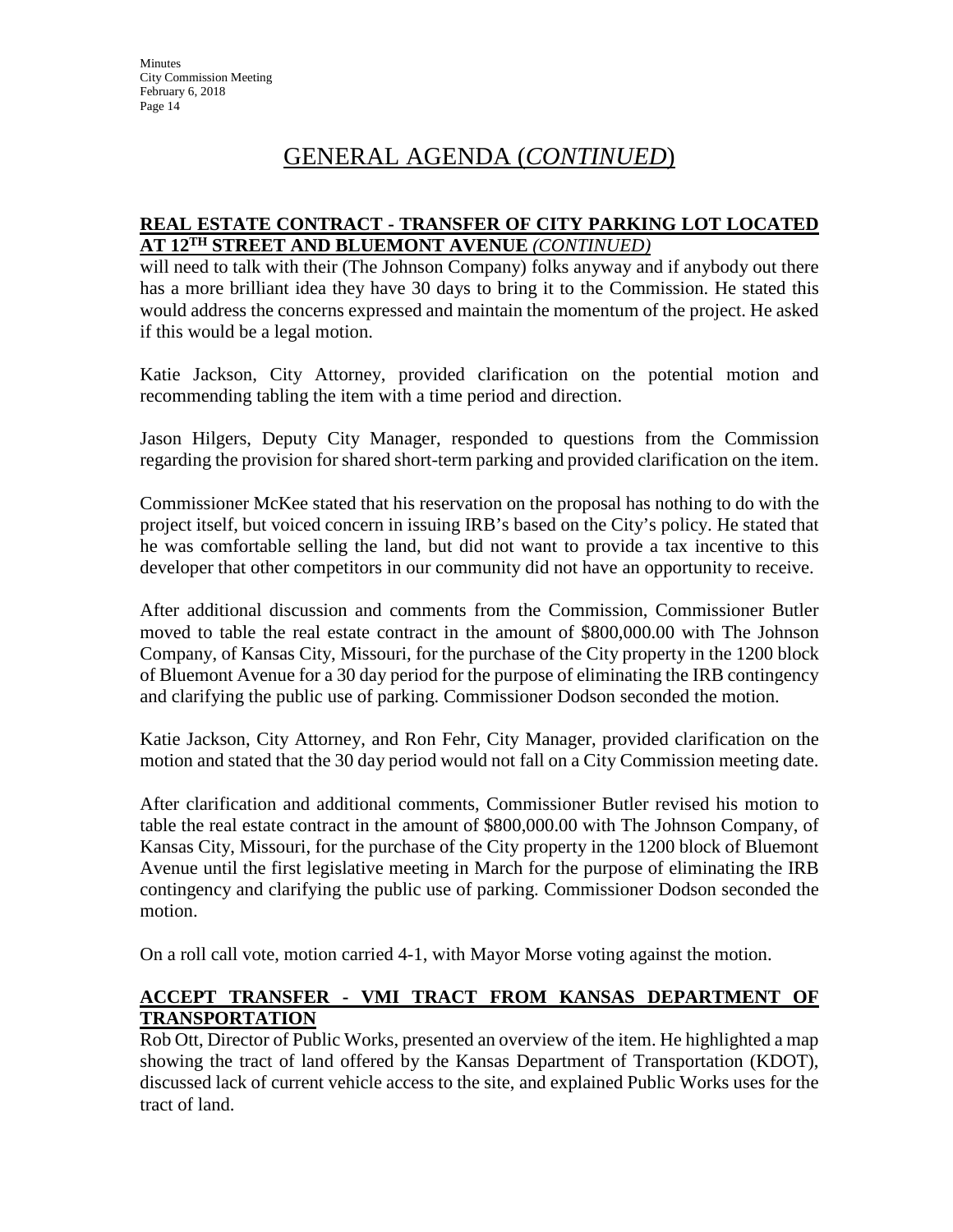#### **ACCEPT TRANSFER - VMI TRACT FROM KANSAS DEPARTMENT OF TRANSPORTATION** *(CONTINUED)*

Wyatt Thompson, Assistant Director for Parks and Recreation, discussed the potential uses for the tract of land by the Parks and Recreation Department. He highlighted a map of the subject site, highlighted potential uses and discussed possible access points for vehicles.

Rob Ott, Director of Public Works, stated that KDOT is offering the land for free but it does have associated costs. He then responded to questions from the Commission regarding access and potential agricultural uses.

Mayor Morse opened the public comments.

Russel Wilson, 5124 Shadowridge Drive, informed the Commission that there are many young families and children riding their bicycles and playing in the area. He stated that providing automobile access through Bramblewood would be a mistake and put kids at risk.

Angela and Richard Britt, owner, Britt's Farm, stated that the State of Kansas has owned this land for many years and has a huge noxious weed issue on the property. He said if the City acquires the land it will take a lot of herbicides and time to resolve the issue. They provided history on the land and stated that Britt's has farmed this land in the past and would like to acquire it again and have made an offer to KDOT. He then responded to questions from the Commission regarding noxious weeds and stated there are structures and two silos on the property in disrepair.

Derek Clements, 4801 Plumthicket Drive, stated that additional vehicular traffic in the neighborhood is a concern. He informed the Commission that they were concerned issuing industrial revenue bonds earlier and in this situation, there is a buyer that wants to purchase the land and generate local revenue

Caitlin Reddy, 901 Bramblewood Lane, stated that her main concern is vehicular access to the site. She informed the Commission that they purchased their home last June due to location, privacy and safety. She stated the vehicle entrance as proposed is unrealistic, would devastate their property value, and said that the neighborhood is not suited for thru traffic.

Mark Emond, 5204 Fossilridge Court, informed the Commission that his neighborhood consists of about 100 different houses with families. He said that he enjoys the neighborhood and his daughter is able to ride her bicycle in the neighborhood. He asked the Commission to visit their neighborhood and stated that additional traffic is a primary concern. He suggested purchasing one lot to provide a smaller access for walking and biking trails and to provide connectivity to other trails.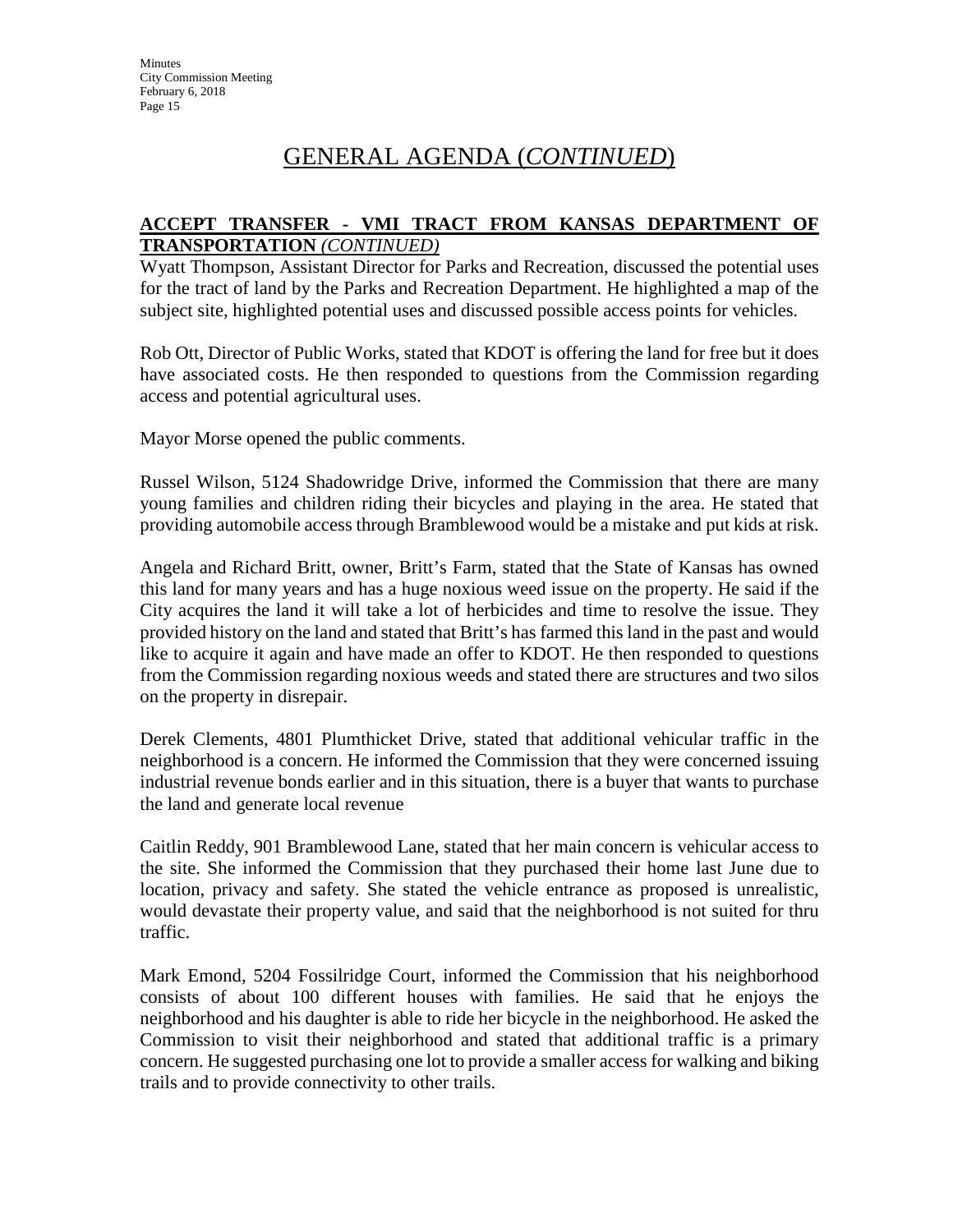## **GENERAL AGENDA (CONTINUED)**

#### ACCEPT TRANSFER - VMI TRACT FROM KANSAS DEPARTMENT OF **TRANSPORTATION (CONTINUED)**

Keith Zachariasen, 5101 Bramblewood Drive, stated that he moved into his home in February 2011. He voiced concern with extra cars going into and out of the proposed park area and requested not to improve this area for vehicle access.

Hearing no other comments, Mayor Morse closed the public comments.

Rob Ott, Director of Public Works, responded to questions from the Commission about accessing the KDOT site and existing structures on the site that would need to be demolished.

Eddie Eastes, Director of Parks and Recreation, provided a historical perspective on this tract of land and stated that there will be some challenges to develop this area as parkland. He stated that the opportunity for pedestrian links this property provides to Warner Park and to the Park at Lee Mill is substantial. He then responded to questions from the Commission regarding associated costs to take care of the noxious weed problem.

Richard Britt, Britt's Farm, provided additional information on the noxious weeds. He stated they have worked with the City on sewer and water lines in the past and would work with the City in the future in the event they did acquire the property. He informed the Commission that they have made an offer to KDOT to purchase this parcel of land; however, he said the state has no obligation to sell them the land.

Wyatt Thompson, Assistant Director for Parks and Recreation, provided additional information on the pedestrian easement and importance of trail connectivity.

After additional discussion and comments from the Commission, Commissioner Butler moved to accept the land donation of the VMI Tract (See Attachment No. 3), located on the north side of Highway K-18, immediately east of the Scenic Meadows subdivision, for public use from the Kansas Department of Transportation, and authorize City Administration to complete the land transfer. Commissioner McKee seconded the motion. On a roll call vote, motion failed 3-2, with Commissioners McKee, Dodson and Reddi voting against the motion.

#### **ADJOURNMENT**

At 12:59 p.m., the Commission adjourned.

Gary SV Fees, MMC, City Clerk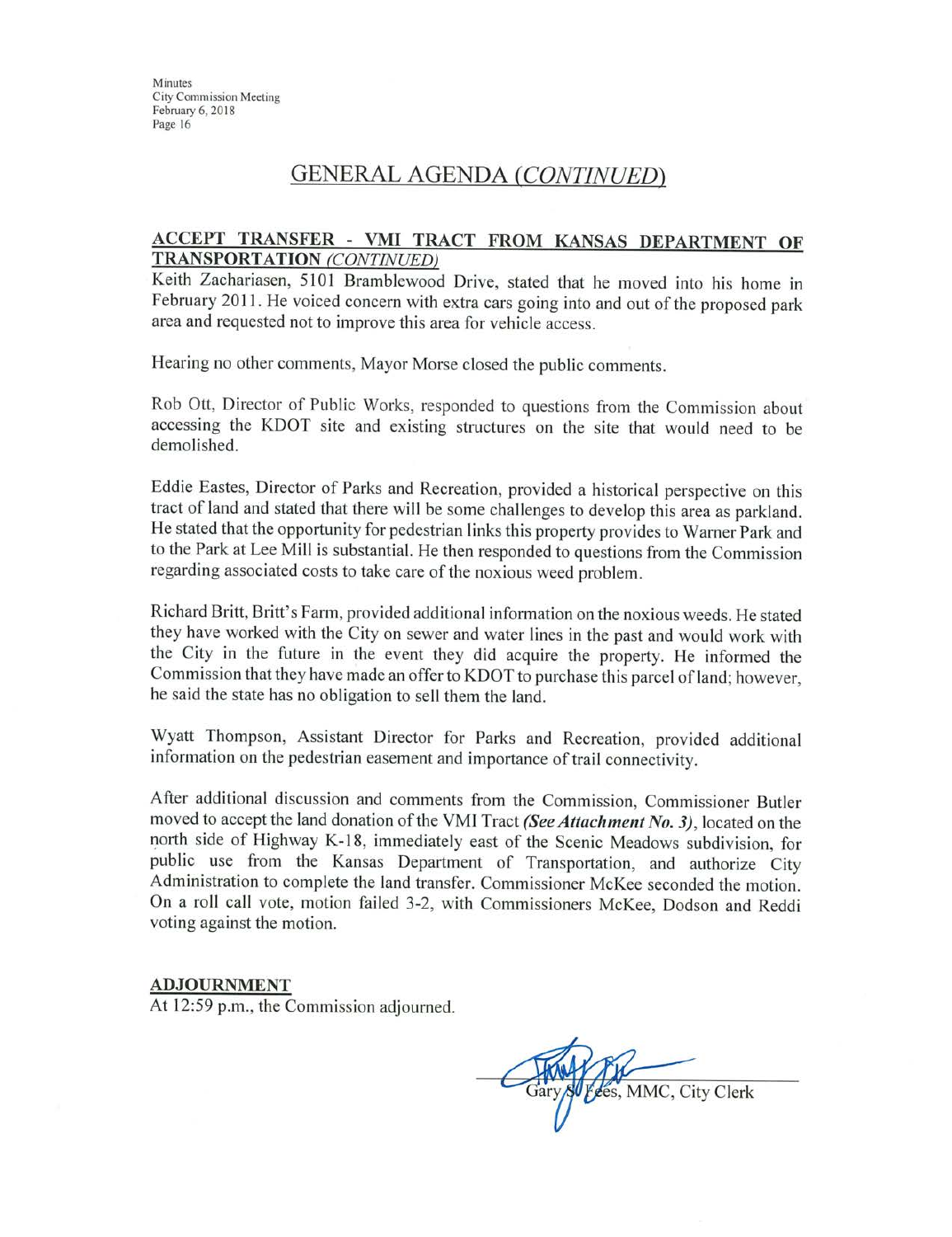#### **STAFF REPORT**

#### **AN AMENDMENT OF ORDINANCE NO. 6804, 6936, and 7053, AND THE APPROVED FINAL DEVELOPMENT PLAN OF LOT 3, DOWNTOWN ENTERTAINMENT DISTRICT PLANNED UNIT DEVELOPMENT.**

**REQUEST**: This is a request to amend Ordinance Nos. 6804, 6936, and 7053, and the Final Development Plan of Lot 3, Downtown Entertainment District Planned Unit Development. No changes to the uses or buildings are proposed. The only proposed change is increased signage on the Blue Earth Place building.

# **BACKGROUND**

**APPLICANT:** Clint Hibbs, AIA – BG Consultants, Inc.

**ADDRESS:** 4806 Vue Du Lac Place

**OWNER:** GJL Real Estate Limited Partnership

**ADDRESS:** 227 Blue Earth Place

**LOCATION:** Downtown Entertainment District #3, Lot 3

**AREA:** 0.47 acres, 20,473.2 square feet

**DATE OF PUBLIC NOTICE PUBLICATION:** Thursday, December 14, 2017

**DATE OF PUBLIC HEARING: PLANNING BOARD:** Thursday, January 18, 2018 **CITY COMMISSION:** Tuesday, February 6, 2018

## **EXISTING PUD**

### **EXISTING PUD AFFECTING LOT 3**

**Ordinance:** 6804, 6936, and 7053

### **Current Zoning and Project History**

Lot 3 is zoned PUD, Commercial Planned Unit Development District.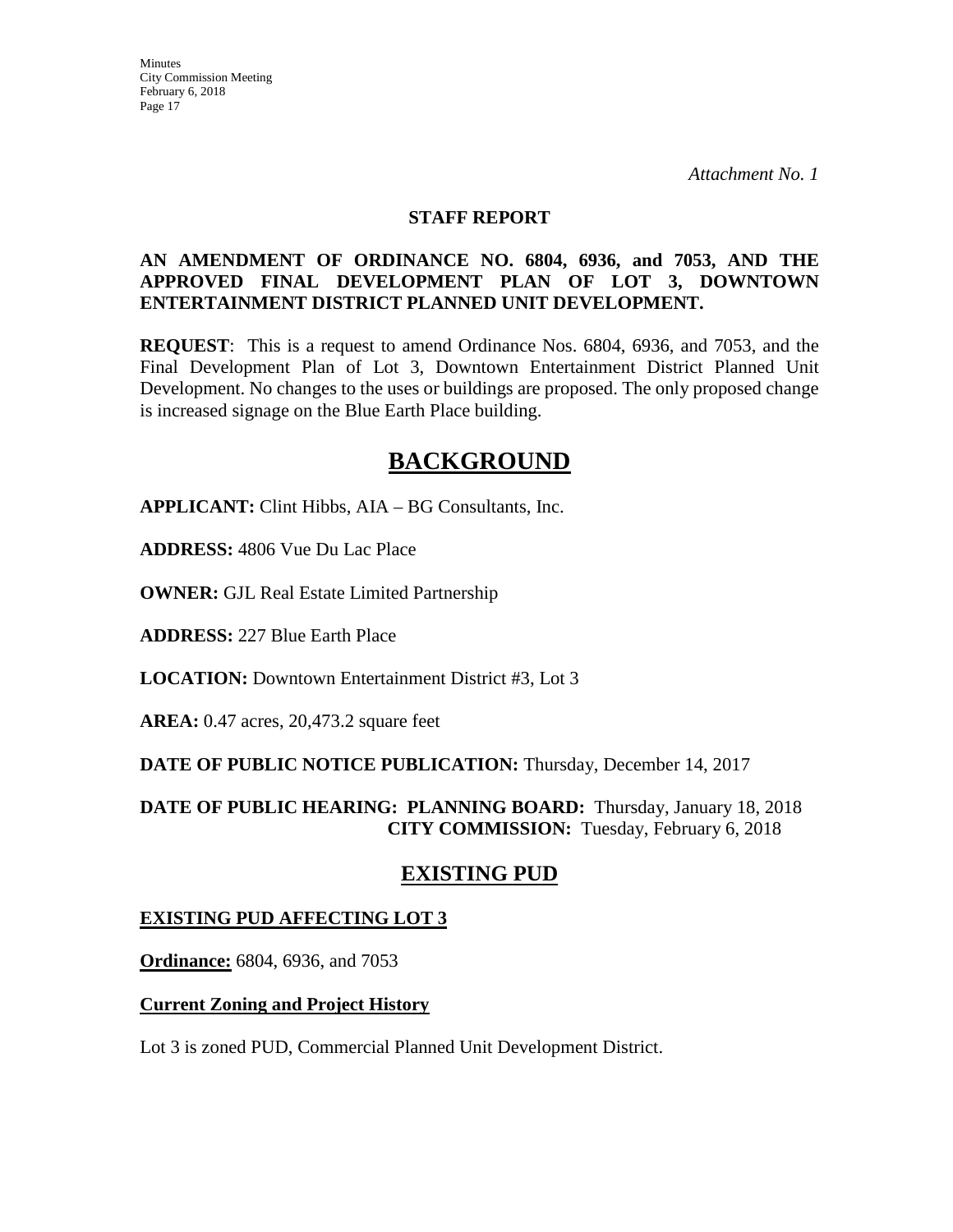#### **Ordinance No. 6804.**

All provisions of Ordinance No. 6804, which established zoning of the Downtown Entertainment District PUD on December 15, 2009, and which were not in conflict with the amendment of Lot 9, remained in force. The conditions of approval of Ordinance No. 6804 include:

- 1. Permitted uses shall include all of the Permitted Uses of the C-4, Central Business District, City Park, Museum, Conference Center, and Parking Garage.
- 2. Landscaping and irrigation shall be provided pursuant to a Landscaping Performance Agreement between the City and the owner, which shall be entered into prior to issuance of a building permit. Except that, if the City is also the owner of the property, landscaping, and irrigation shall be provided in compliance with the process established by the governing body to develop the property.
- 3. All landscaping and irrigation shall be maintained in good condition.
- 4. Signage shall be provided as proposed in the application documents, and shall allow for exempt signage described in Article VI, Section 6-104  $(A)(1),(2),(4),(5),(7)$  and  $(8)$ ; and Section 6-104  $(B)(2)$ , of the Manhattan Zoning Regulations.
- 5. Signage for Lot 5 and Lot 6 shall conform to the requirements of the C-4, Central Business District, of the Manhattan Zoning Regulations.
- 6. The hotel's canopy, which extends over South  $3<sup>rd</sup>$  Street right-of-way, shall be permitted subject to the Uniform Building Code, as adopted by the City of Manhattan.
- 7. A dense hedge row shall be planted at a minimum height of 30-inches at the time of planting along the hotel's South  $4<sup>th</sup>$  Street and Colorado Street parking lot frontages.
- 8. Provide landscape trees and vegetated screen along Fort Riley Boulevard on the south side of the parking garage.

## **PUD AMENDMENT AND PROPOSED IMPROVEMENTS ON LOT 3**

#### **Proposed Buildings, Structures, and Phasing**

**Phasing:** No new buildings, structures or phasing is proposed as part of this PUD Amendment. The site features one three-story mixed use building which currently seven businesses in the first two floors as well as seven apartments on the top two floors. Other than the proposed signage, this building is not proposed to change.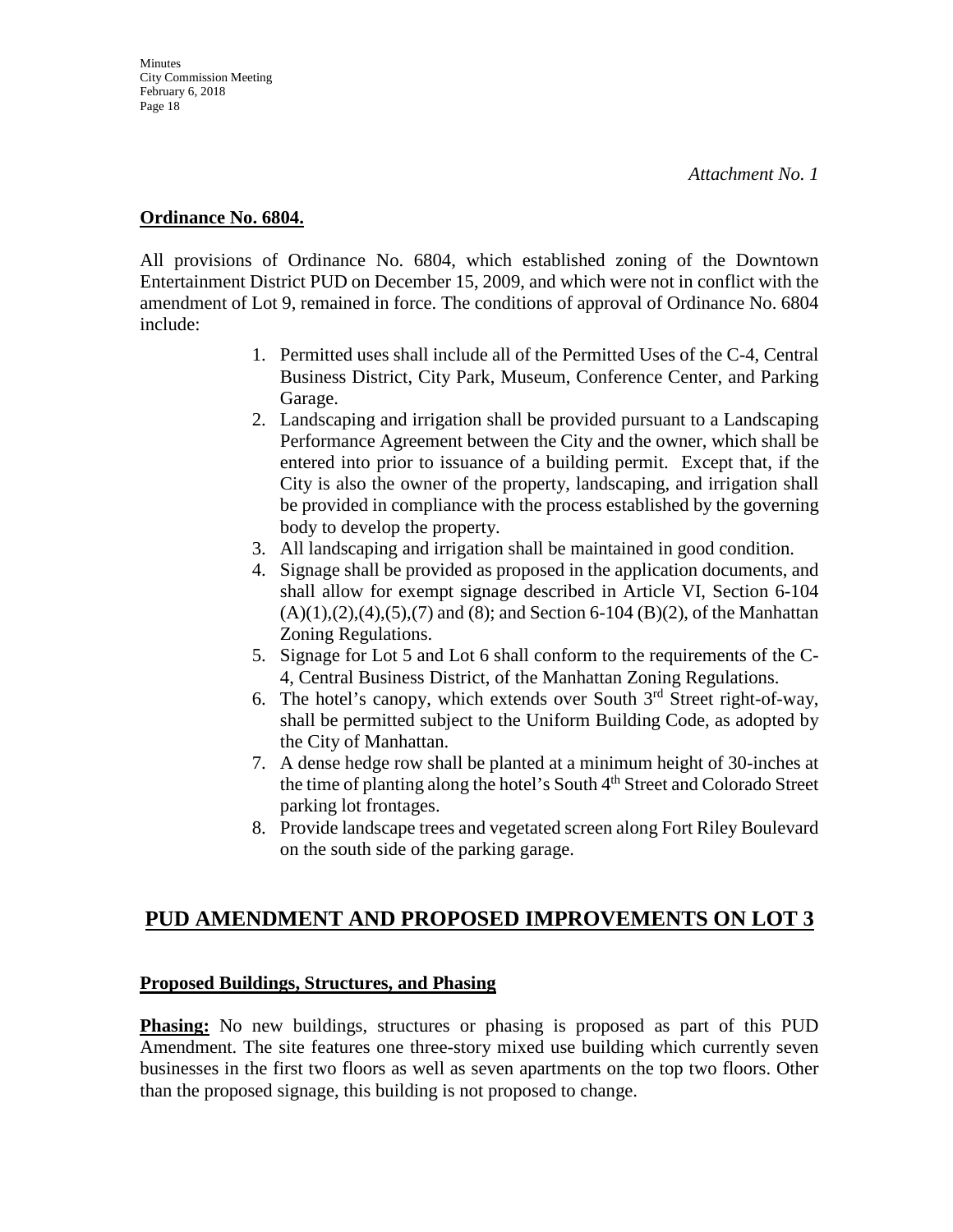#### *Attachment No. 1*

**Proposed Signs:** The primary intent of the proposed sign plan is to create greater flexibility in adding tenant signs to the building while still maintaining a level of control. The current approved sign plan prescribes specific locations and sizes for tenant signs, which range from thirty-five (35) square feet to fifty (50) square feet. The applicants wish to better serve the tenants of the building who desire visible signage for their businesses.

According to the application, the Blue Earth Place mixed-use building was originally designed to be a "landmark" building, which would be self-identifiable and require limited signage. However, in practice, tenants have desired their own signage to identify their business on the building. The current sign plan limits this in terms of total sign area allowed and the areas on the building permitted to have signs. According to the application, the proposed amendment is intended to "create a clearly defined area within which signs may be located on building facades", while still limiting the total square footage of signs on each façade. This creates more flexibility for the property owner and the tenants in terms of adding signage for their business. The amendment also develops signage standards that are generally compatible with the downtown C-4 sign regulations.

The proposed sign plan identifies "placement areas" on each façade of the building. These are the areas on the building facades where signs can be placed. However, the total square footage of signs on each façade cannot exceed 10% of the total area of that façade. However, this does not include the two building name signs and the directory sign. The maximum sign area per façade in the C-4 District is 20%.

The following outlines the proposed sign plan:

North façade:

- 1. Total façade area 8,875 square feet
- 2. Total permitted placement area 862 square feet
- 3. Total allowable signage area 862 square feet (approximately 10% of total façade area)

#### South façade:

- 1. Total façade area 8,875 square feet
- 2. Total permitted placement area 1,483 square feet
- 3. Total allowable signage area 887.5 square feet (10% of total façade area)

#### West façade:

- 1. Total façade area 5,175 square feet
- 2. Total permitted placement area 616 square feet
- 3. Total allowable signage area 517.5 square feet (10% of total façade area)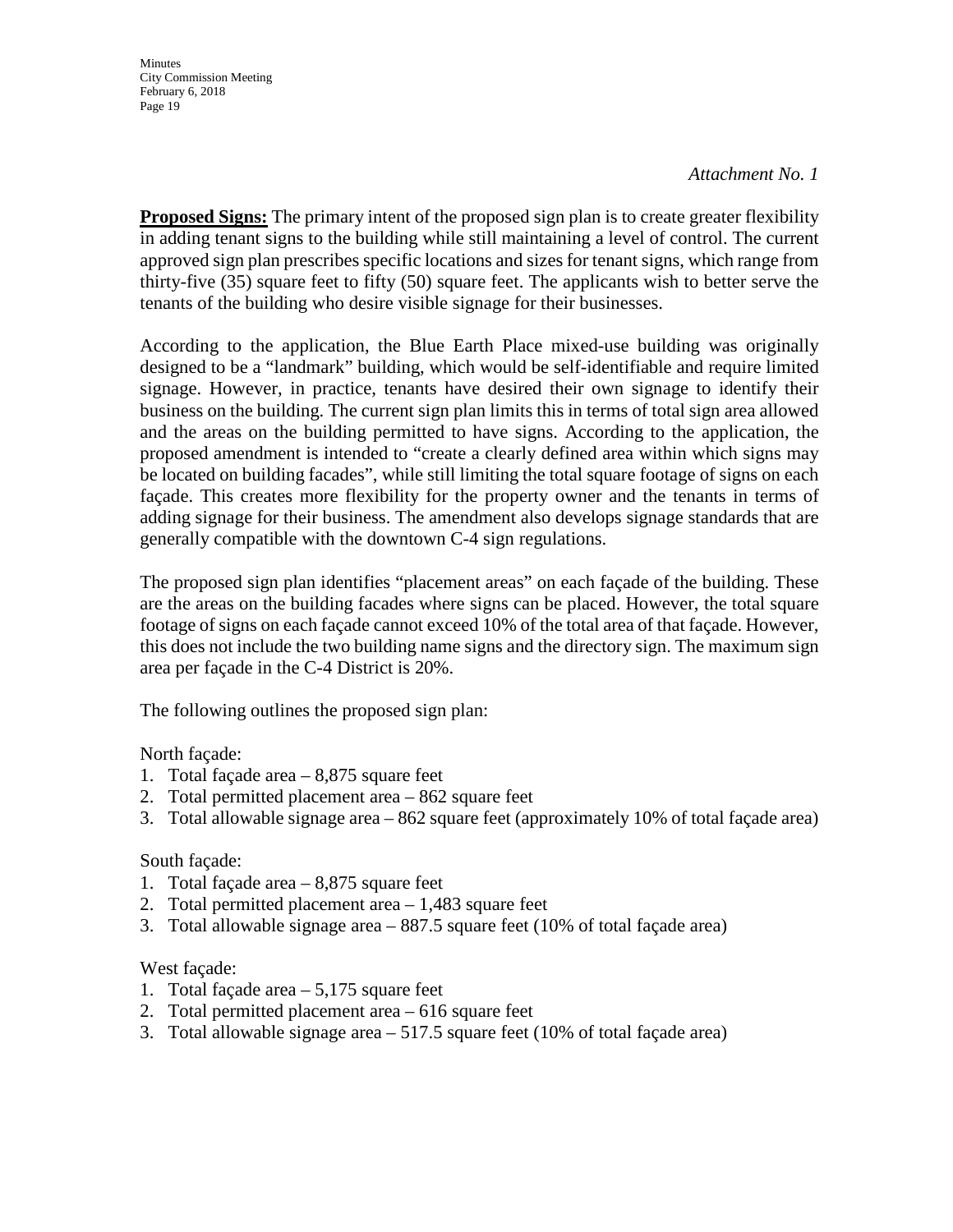East façade:

- 1. Total façade area 5,175 square feet
- 2. Total permitted placement area 506 square feet
- 3. Total allowable signage area 506 square feet (approximately 10% of total façade area)

The applicants are also proposing a set of regulations for the proposed sign plan. The plan would allow the following types of signs: awning, canopy, and marquee signs; electronic changeable copy signs, manual changeable copy signs, projecting signs, wall signs, sidewalk signs, temporary signs, and window signs. Electronic changeable copy signs are not permitted to be more than sixteen (16) square feet in area. Window signs cannot exceed twenty-five (25) percent of the window area to which they are attached. The projecting signs are permitted at the northwest and southeast corners of the building and are to be part of the facades it is attached to for calculation of the total permitted sign area. The directory sign cannot exceed 125 square feet. The building name signs cannot exceed forty-five (45) square feet. No individual sign can exceed 200 square feet. No sign can project above the building façade to which it is attached. Permanent signs may be internally or externally illuminated. Temporary signs may be externally illuminated.

**PROPOSED LIGHTING:** The lighting is not proposed to change from what was approved in the lighting plan that was submitted to the Manhattan Urban Area Planning Board with the original PUD in April of 2012.

# **MATTERS TO BE CONSIDERED WHEN AMENDING A PLANNED UNIT DEVELOPMENT**

### **1. WHETHER THE PROPOSED AMENDMENT IS CONSISTENT WITH THE INTENT AND PURPOSE OF THE APPROVED PUD, AND WILL PROMOTE THE EFFICIENT DEVELOPMENT AND PRESERVATION OF THE ENTIRE PUD:**

The proposed amendment is consistent with the intent and purpose of the approved PUD. The intention of the amendment is to more effectively communicate which businesses are located in the Blue Earth Place mixed-use building as well as to provide more flexibility for the property owner and any current and future tenants to install signs for their business while still maintaining a level of control. The proposes sign plan is generally consistent with C-4 sign regulations, which govern most of the Downtown Manhattan area. The maximum sign area for each façade is ten percent (10%) of the total façade area.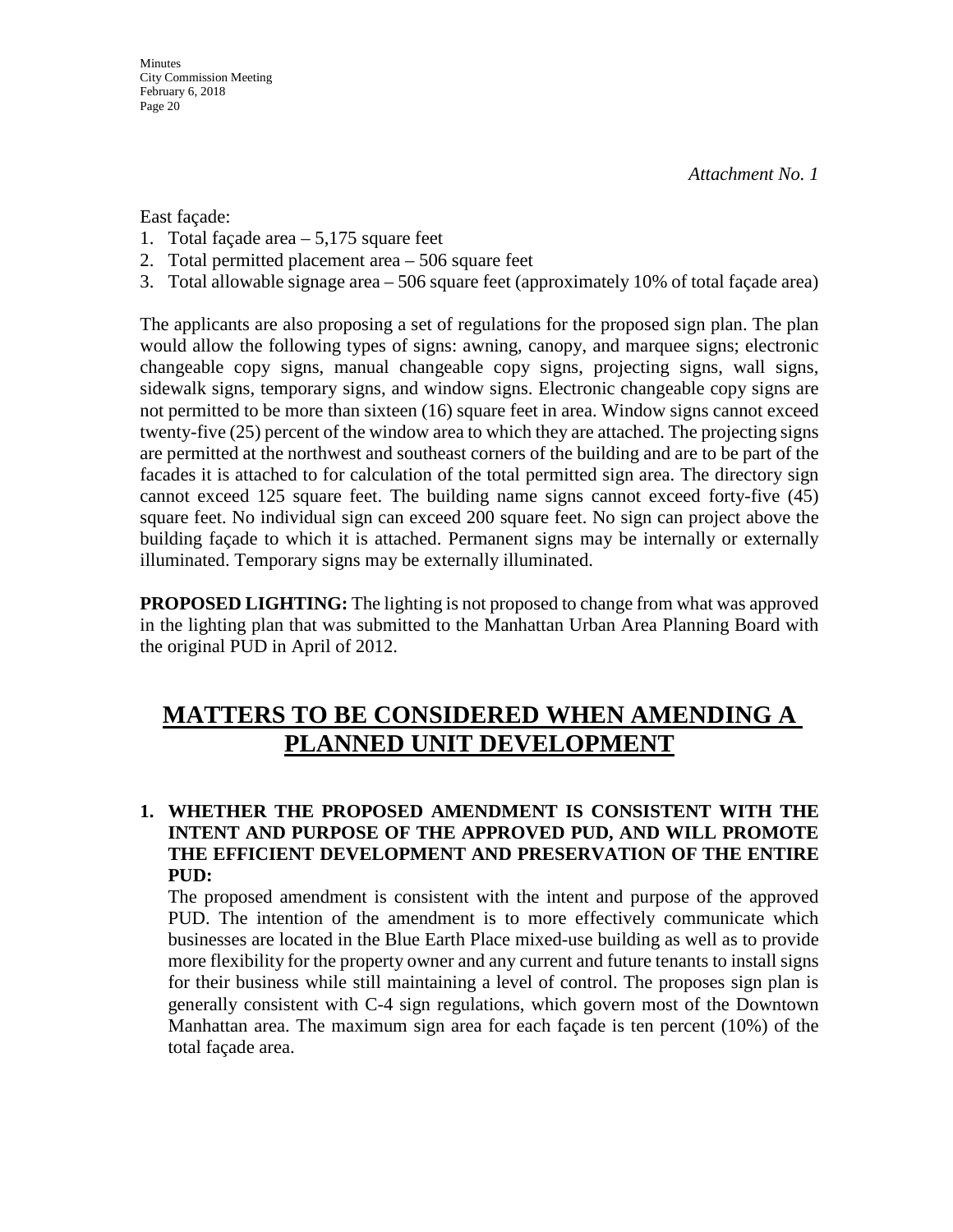### **2. WHETHER THE PROPOSED AMENDMENT IS MADE NECESSARY BECAUSE OF CHANGED OR CHANGING CONDITIONS IN OR AROUND THE PUD, AND THE NATURE OF SUCH CONDITIONS:**

The proposed amendment is not made necessary because of changed or changing conditions in or around the PUD. The amendment is simply a result of the property owner wishing to create a more effective and flexible sign plan, which would ideally eliminate the need for any future PUD amendments.

## **3. WHETHER THE PROPOSED AMENDMENT WILL RESULT IN A RELATIVE GAIN TO THE PUBLIC HEALTH, SAFETY, CONVENIENCE OR GENERAL WELFARE, AND IS NOT GRANTED SOLELY TO CONFER A SPECIAL BENEFIT UPON ANY PERSON:**

The applicant states that the proposed amendment will result in a limited relative gain to the public health, safety, convenience, and general welfare since the intention of the increased signage is to clarify the location of the businesses located within the subject building of the PUD.

# **ADDITIONAL MATTERS TO BE CONSIDERED WHEN AMENDING A PLANNED UNIT DEVELOPMENT**

**1. LANDSCAPING:** The existing landscaping, which was approved as part of the Downtown Entertainment District Planned Unit Development is not proposed to change as part of this amendment. The originally approved landscape plan consisted of a deciduous street trees and small shrubs planted around the perimeter of the building.

**2. SCREENING:** Screening is not proposed to change as part of this amendment. The dumpster enclosure on the southeast corner of the building is adequately screened by a masonry wall.

**3. DRAINAGE:** Drainage is not proposed to change from the existing approved Planned Unit Development.

**4. CIRCULATION:** The circulation patterns are based on the Final Development Plan that was approved by the Manhattan Urban Area Planning Board in April of 2012. This proposed PUD Amendment will not change the circulation patterns within or around the site.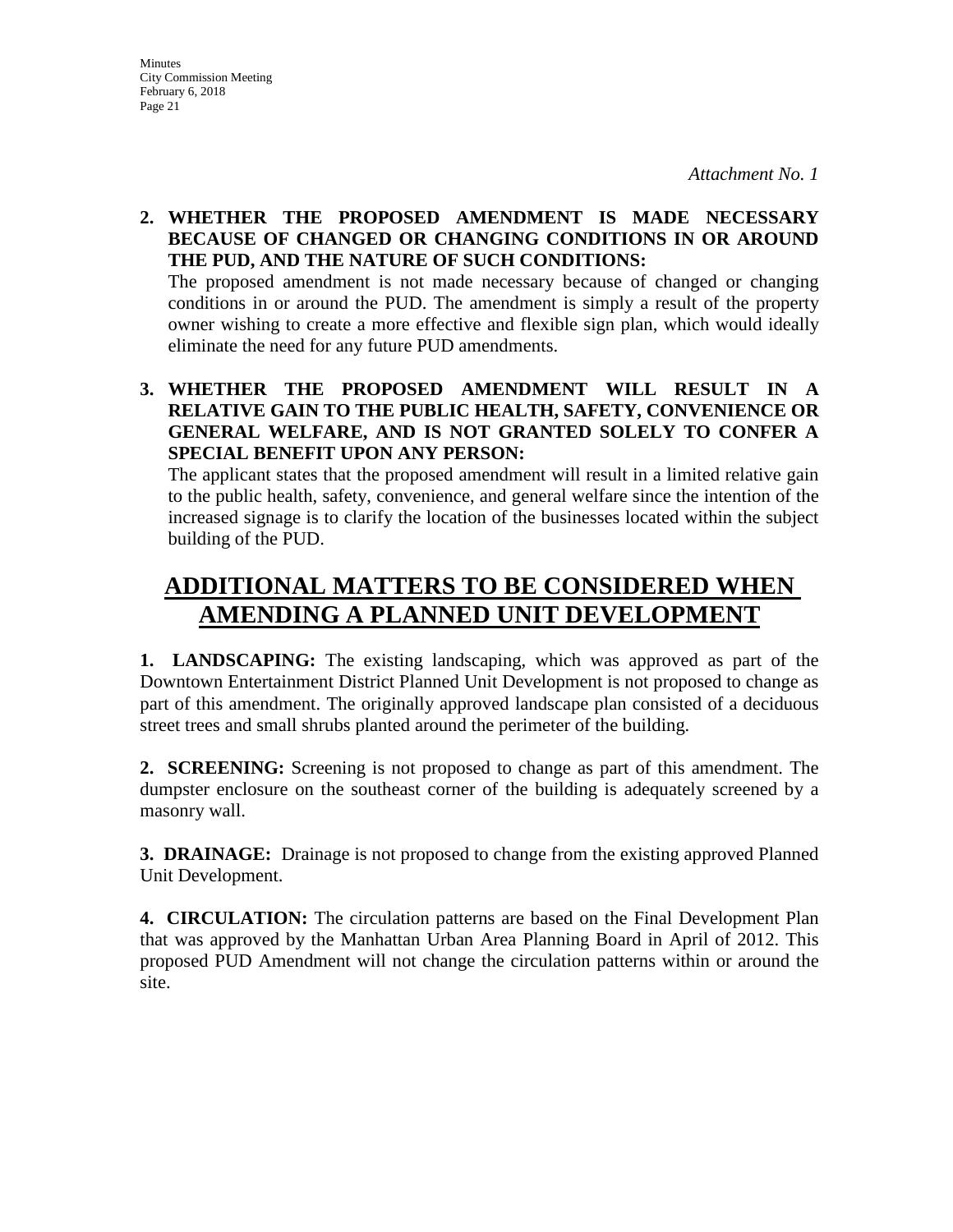Public Access. The site is currently accessed primarily from  $3<sup>rd</sup>$  Street, which runs along the west side of the building. Blue Earth Place, a private street that intersects with  $3<sup>rd</sup>$  Street, runs along the north side of the building. The south and east sides of the building are surrounded by Lot 9 of the Downtown Entertainment District PUD, which is a parking lot intended to serve the customers, residents, and employees of the Blue Earth Place building.

Traffic. The proposed PUD Amendment will not increase the number of vehicle trips to and from the site.

Off-Street Parking. The parking lot on Lot 9 contains seventy (70) parking spaces, which are intended to serve the subject property. The proposed amendment is not likely to have any impact on parking.

**5. OPEN SPACE/LANDSCAPED AND COMMON AREA:** The site is almost entirely covered by either the Blue Earth Place mixed-use building or the drive-through lane that serves Radina's Bakehouse, or the sidewalks that surround the south, west, and north sides of the building. The north side of the building features two patio areas for outdoor dining.

**6. CHARACTER OF THE NEIGHBORHOOD:** The character of the neighborhood is an urban mixed-use district, which includes mixed-use buildings, hotels, a conference center, a park, and the Flint Hills Discovery Center. The applicants held the required neighborhood meeting on November 14, 2017. However, no one besides the applicants attended.

## **MATTERS TO BE CONSIDERED WHEN REZONING**

**1. EXISTING USE:** Mixed-use building with restaurant, retail, services, and residential uses.

**2. PHYSICAL AND ENVIRONMENTAL CHARACTERISTICS:** The property is completely built upon as permitted according to the Final Development Plan for Lot 3 of the approved Planned Unit Development.

## **3. SURROUNDING LAND USE AND ZONING:**

- **(a.) NORTH:** A portion of the Downtown Entertainment District Planned Unit Development consisting of a small park as well as a Candlewood Suites Hotel.
- **(b.) SOUTH:** Lot 9 of the Downtown Entertainment District PUD containing a surface parking lot intended to serve the parking demands of the subject property.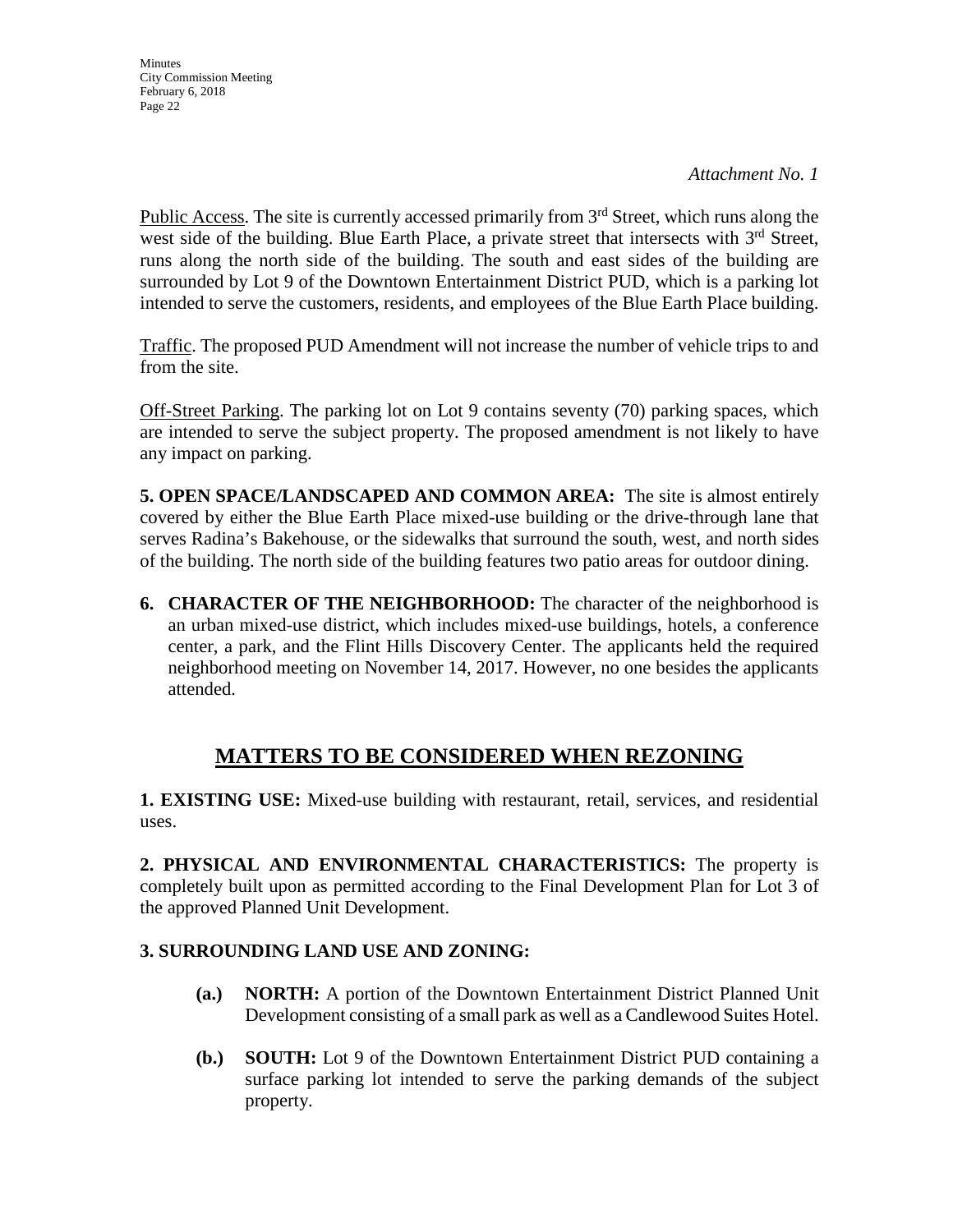- **(c.) EAST:** Lot 9 of the Downtown Entertainment District PUD containing a surface parking lot intended to serve the parking demands of the subject property.
- **(d.) WEST:** 3rd Street ROW and a portion of the Downtown Entertainment District Planned Unit Development consisting of the Hilton Garden Inn Hotel and Conference Center as well as a public parking garage containing a real estate office on the first floor.

## **4. GENERAL NEIGHBORHOOD CHARACTER:** See above under "**6, CHARACTER OF THE NEIGHBORHOOD."**

**5. SUITABILITY OF SITE FOR USES UNDER CURRENT ZONING:** The site is completely built as approved through the PUD process, apart from the proposed sign plan described in this staff report.

**6. COMPATIBILITY OF PROPOSED DISTRICT WITH NEARBY PROPERTIES AND EXTENT TO WHICH IT MAY HAVE DETRIMENTAL AFFECTS:**. This additional signage which is described in this staff report is not anticipated to have any detrimental effects to the approved PUD or to the surrounding neighborhood. The immediate surroundings are mostly commercial in nature.

### **7. CONFORMANCE WITH COMPREHENSIVE PLAN**

The proposed amendment conforms to the Comprehensive Plan. The uses of the approved final development plan of this Planned Unit Development will not change as part of this Amendment.

## **8. ZONING HISTORY AND LENGTH OF TIME VACANT AS ZONED:**

November 6, 2009: Manhattan Urban Area Planning Board conducts the public hearing on the proposed Downtown Entertainment District from C-4, Central Business District; C-5, Highway Service Commercial District with RDO, Redevelopment District Overlay; and, LM-SC, Light Manufacturing-Service Commercial District, to PUD, Commercial Planned Unit Development District, with eight conditions of approval. The Planning Board recommended approval of the rezoning on a vote of 7-0. In a separate action, the Planning Board approved the Final Plat of the Downtown Entertainment District Addition on a vote of 7-0.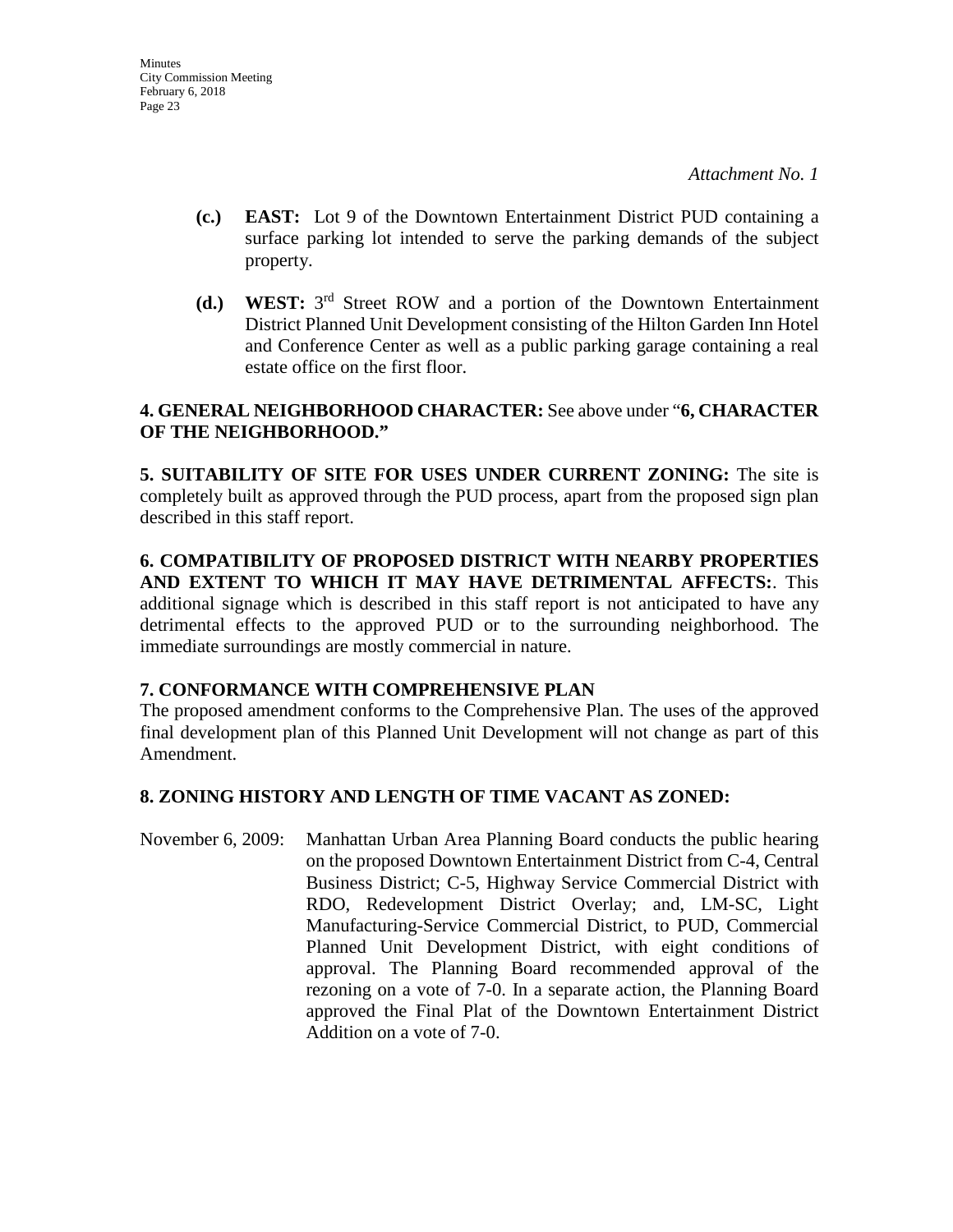- December 1, 2009 City Commission approves first reading of an ordinance rezoning the proposed Downtown Entertainment District from C-4, Central Business District; C-5, Highway Service Commercial District with RDO, Redevelopment District Overlay; and, LM-SC, Light Manufacturing-Service Commercial District, to PUD, Commercial Planned Unit Development District.
- December 15, 2009 City Commission approves Ordinance No. 6804 rezoning the proposed Downtown Entertainment District from C-4, Central Business District; C-5, Highway Service Commercial District with RDO, Redevelopment District Overlay; and, LM-SC, Light Manufacturing-Service Commercial District, to PUD, Commercial Planned Unit Development District; and accepts the easements and rights-of-way as shown on the Final Plat of the Downtown Entertainment District Addition.
- January 20, 2010 Manhattan Urban Area Planning Board approves the Final Development Plan for Lots 1-4 of the Downtown Entertainment District Commercial PUD on a vote of 4-0.
- February 18, 2010 Manhattan Urban Area Planning Board sets aside the Final Plat approved on November 6, 2009, and approves the revised Final Plat of the Downtown Entertainment District Addition.
- February 23, 2010 City Commission accepts the rights-of-ways and easements of the Downtown Entertainment District Addition.
- September 20, 2010 Manhattan Urban Area Planning Board approves the Final Development Plan for proposed Lot 2, in the Downtown Entertainment District Addition, Commercial PUD, on a vote of 7-0, and approves the Final Plat of Lots 1-3, Downtown Entertainment District Addition, Unit Two, Commercial PUD, on a vote of 7-0.
- October 5, 2010 City Commission accepts the rights-of-ways and easements of the Downtown Entertainment District Addition, Unit Two, Commercial PUD.
- January 5, 3012 Manhattan Urban Area Planning Board recommends approval, on a vote of 3-1, of an amendment of the approved Preliminary Development Plan of Lot 9, Downtown Entertainment District Commercial PUD and Ordinance No. 6804 for Proposed Lots 1-6, the Final Development Plan for Proposed Lots 1 and 4, and to deny adding Drive-In Restaurants as a Permitted Use in the PUD.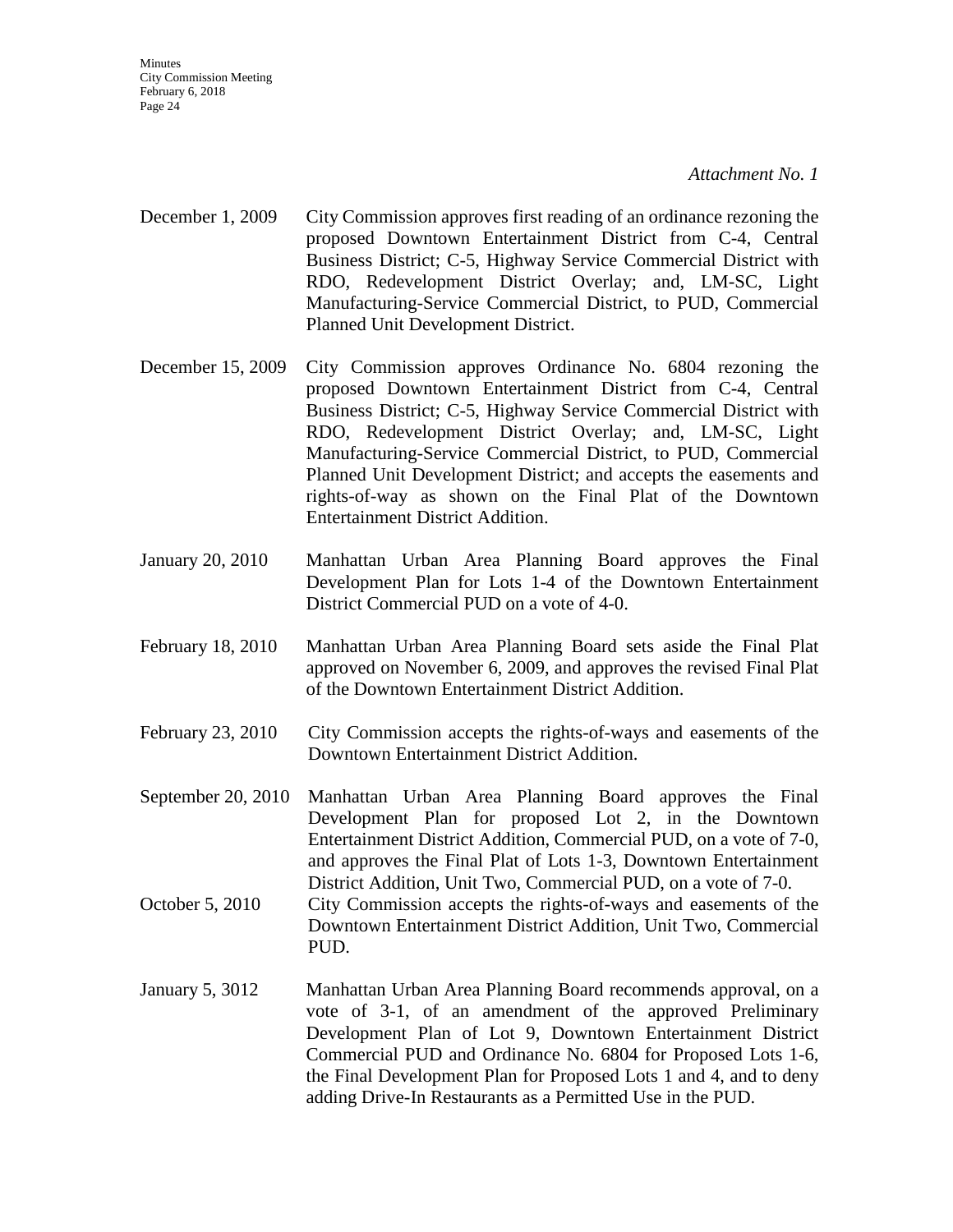- January 24, 2012 City Commission overrides the Manhattan Urban Area Planning Board and approves first reading of an ordinance amending the Preliminary Development Plan of Lot 9, Downtown Entertainment District Commercial PUD and Ordinance No. 6804, for Proposed Lots 1-6, the Final Development Plan for proposed Lots 1 and 4, and adds Drive-In Restaurants as a Permitted Use in the PUD.
- February 7, 2012 City Commission overrides the Manhattan Urban Area Planning Board and approves Ordinance No. 6936 amending the Preliminary Development Plan of Lot 9, Downtown Entertainment District Commercial PUD and Ordinance No. 6804, and approves the Final Development Plan for proposed Lots 1 and 4, and adds Drive-In Restaurants as a Permitted Use in the PUD.
- February 7, 2012 City Commission accepts the easement and rights-of-way as shown on the Final Plat of Downtown Entertainment District Addition, Unit Three, Commercial Planned Unit Development.
- May 7, 2012 Manhattan Urban Area Planning Board recommends approval, on a vote of 7-0, of proposed amendments of Ordinance No. 6804 and the Final Development Plan of Lot 4 for modifications to the existing Hilton Garden Inn's off-street parking lot including reduction of the number of off-street parking spaces and landscape plan and the addition of a proposed four-story mixed use building.
- June 5, 2012 City Commission approves first reading of an ordinance amending Ordinance No. 6804 and the Final Development Plan of Lot 4 for modifications to the existing Hilton Garden Inn's off-street parking lot including reduction of the number of off-street parking spaces and landscape plan and the addition of a proposed four-story mixed use building.
- June 19, 2012 City Commission approves Ordinance No. 6951 amending Ordinance No. 6804 and the Final Development Plan of Lot 4, Downtown Entertainment District Commercial Planned Unit Development District, based on the findings in the Staff Report, with the one condition recommended by the Manhattan Urban Area Planning Board.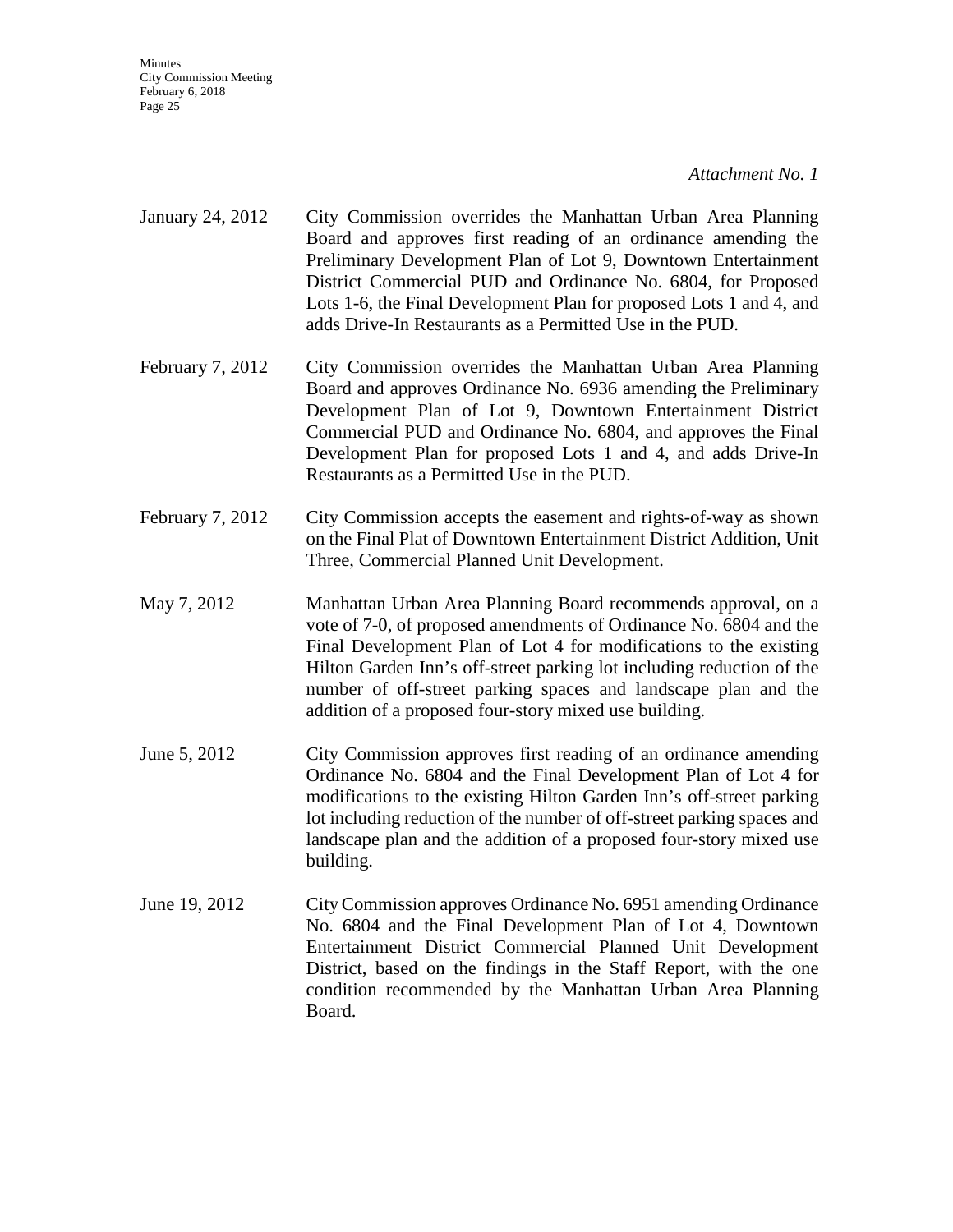- February 4, 2013 Manhattan Urban Area Planning Board, on a vote of 5-1, recommends approval of the proposed amendment of Ordinance No. 6951 and the Final Development Plan of Lot 4, Downtown Entertainment District Commercial Planned Unit Development District, to be known as the Final Development Plan of Lot 1 and Lot 2, Hilton Garden Inn, Downtown Entertainment District Commercial Planned Unit Development, to convert the ground floor of the proposed mixed use building to eight apartment units.
- February 19, 2013 City Commission approves first reading of an ordinance amending Ordinance No. 6951 and the Final Development Plan of Lot 4, Downtown Entertainment District Commercial Planned Unit Development District, to be known as the Final Development Plan of Lot 1 and Lot 2, Hilton Garden Inn, Downtown Entertainment District Commercial Planned Unit Development, as proposed.
- March 5, 2013 City Commission approves Ordinance No. 6993 amending Ordinance No. 6951 and the Final Development Plan of Lot 4, Downtown Entertainment District Commercial Planned Unit Development District, generally located on the southeast corner of S. 4<sup>th</sup> Street and Colorado Street, based on the findings in the Staff Report.
- September 5, 2013 Manhattan Urban Area Planning Board approves the Final Development Plan for proposed Lots 2 (Holiday Inn Express) and 6 (city owned parking lot), in the Downtown Entertainment District Addition, Unit Three, Commercial PUD.
- November 4, 2013 Manhattan Urban Area Planning Board, on a vote of 7-0, recommends approval of the proposed amendment of Ordinance No. 6936 and the approved Final Development Plan of Lot 3, Downtown Entertainment District, Unit Three, Commercial Planned Unit Development (PUD) for a projecting sign on the southeast corner of the Blue Earth Place mixed use building associated with a proposed Radina's Bakehouse.
- November 19, 2013 City Commission approves first reading of an ordinance amending Ordinance No. 6936 and the approved Final Development Plan of Lot 3, Downtown Entertainment District, Unit Three, Commercial Planned Unit Development (PUD) for a projecting sign on the southeast corner of the Blue Earth Place mixed use building associated with a proposed Radina's Bakehouse.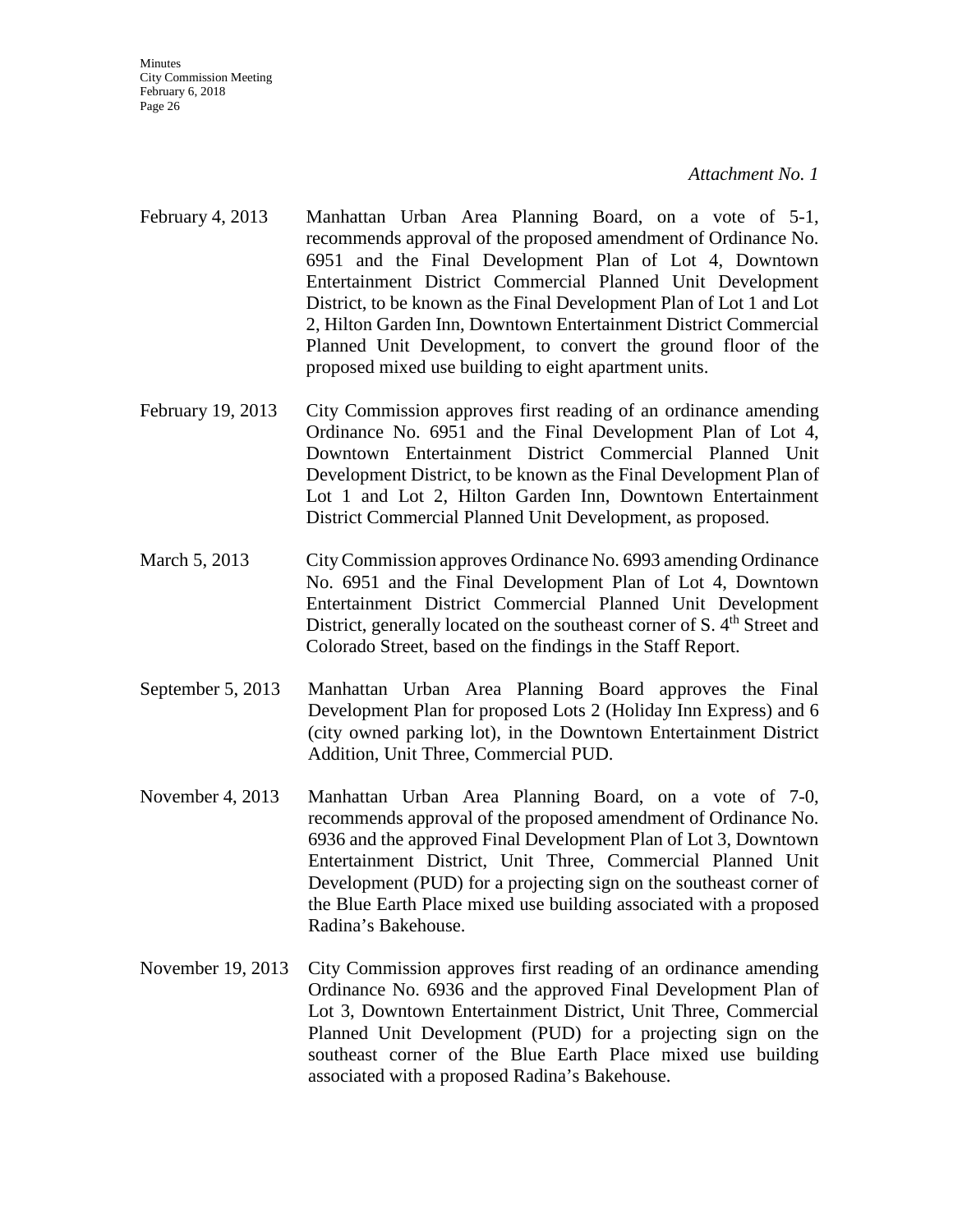**Minutes** City Commission Meeting February 6, 2018 Page 27

December 3, 2013 City Commission approves Ordinance No. 7053 amending Ordinance No. 6936 and the approved Final Development Plan of Lot 3, Downtown Entertainment District, Unit Three, Commercial Planned Unit Development (PUD) for a projecting sign on the southeast corner of the Blue Earth Place mixed use building associated with a proposed Radina's Bakehouse.

**9. CONSISTENCY WITH INTENT AND PURPOSE OF THE ZONING ORDINANCE:** The intent and purpose of the Zoning Regulations is to protect the public health, safety, and general welfare; regulate the use of land and buildings within zoning districts to assure compatibility; and to protect property values.

The PUD Regulations are intended to provide a maximum choice of living environments by allowing a variety of housing and building types; a more efficient land use than is generally achieved through conventional development; a development pattern that is in harmony with land use density, transportation facilities and community facilities; and a development plan which addresses specific needs and unique conditions of the site which may require changes in bulk regulations or layout. The proposed PUD Amendment is consistent with the intent and purposes of the Zoning Regulations, and the intent of the PUD Regulations, subject to the conditions of approval.

**10. RELATIVE GAIN TO THE PUBLIC HEALTH, SAFETY AND WELFARE THAT DENIAL OF THE REQUEST WOULD ACCOMPLISH, COMPARED WITH THE HARDSHIP IMPOSED UPON THE APPLICANT:** There appears to be no gain to the public that denial of the request would accomplish compared to the hardship imposed to the applicant. The proposed sign plan described in this staff report does not overwhelm the current structure nor does it cause any adverse impacts upon the neighborhood or adjacent properties, and it is generally consistent with the C-4 sign regulations of the Manhattan Zoning Regulations.

**11. ADEQUACY OF PUBLIC FACILITIES AND SERVICES:** Adequate public facilities and services are provided.

## **12. OTHER APPLICABLE FACTORS:** None.

**13. STAFF COMMENTS:** City Administration recommends approval subject to the following conditions:

1. Signs shall be provided as proposed in the application documents, and shall allow for exempt signage described in Article VI, Section 6-104  $(A)(1),(2),(4),(5)$ , and  $(7)$ , and  $(8)$ ; and, Section 6-104  $(B)(2)$ , of the Manhattan Zoning Regulations.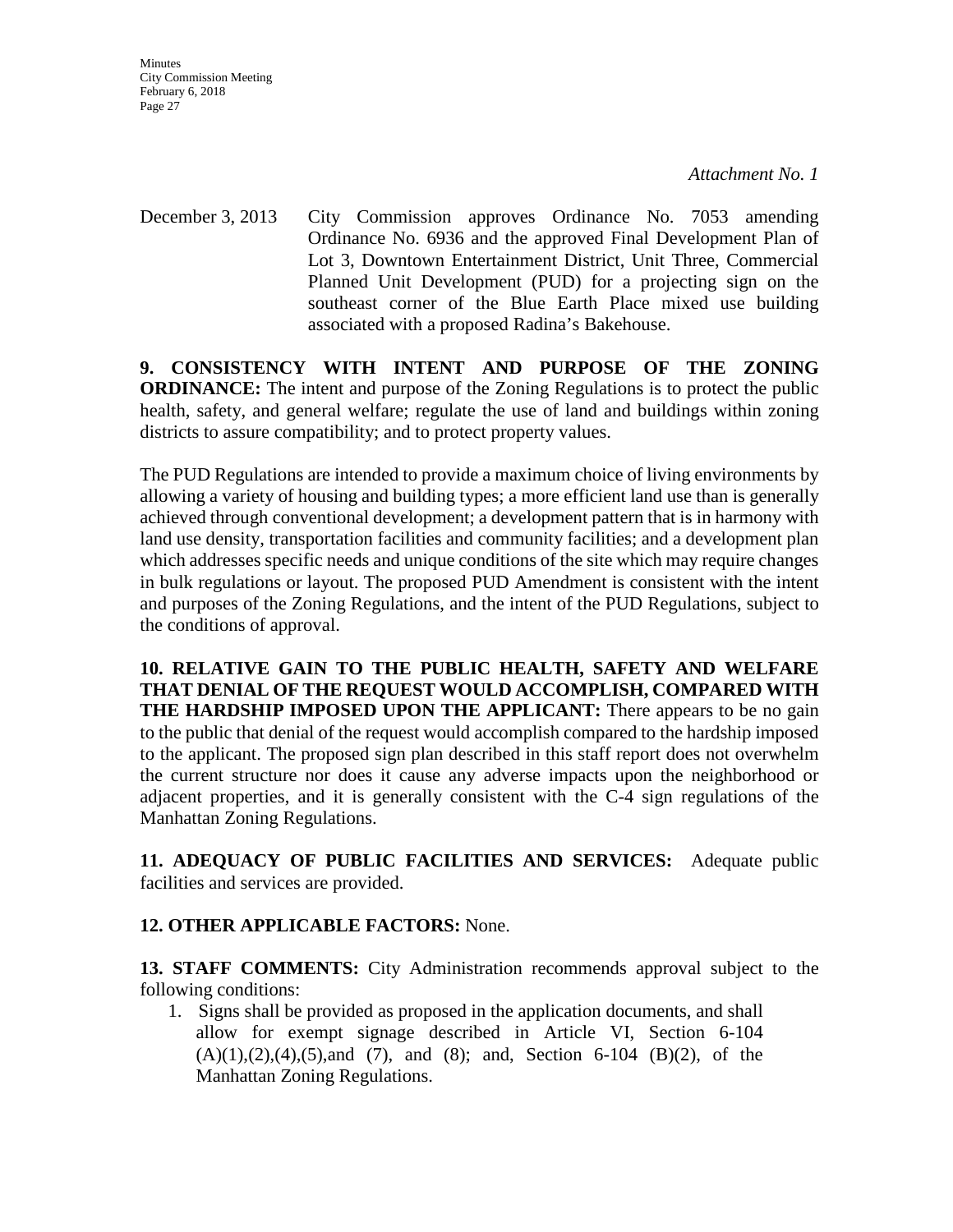2. Any new signs shall be constructed and maintained as permitted in the proposed sign plan.

## **ALTERNATIVES:**

- 1. Recommend approval of the proposed amendment of Ordinance Nos. 6804, 6936, and 7053, and the Final Development Plan of Lot 3, Downtown Entertainment District Planned Unit Development stating the basis for such recommendation.
- 2. Recommend denial of the proposed amendment of Ordinance Nos. 6804, 6936, and 7053, and the Final Development Plan of Lot 3, Downtown Entertainment District Planned Unit Development, stating the specific reasons for denial.
- 3. Table the proposed Amendment to a specific date, for specifically stated reasons.

## **POSSIBLE MOTION:**

The Manhattan Urban Area Planning Board recommends approval of the proposed amendment of Ordinance Nos. 6804, 6936, and 7053, and the Final Development Plan of Lot 3 Downtown Entertainment District Planned Unit Development, based on the findings in the Staff Report, subject to the two (2) conditions of approval recommended by City Administration.

**PREPARED BY:** Doug May, CFM, Planner

**DATE** January 9, 2018

MUAPB\_SR\_Downtown Entertainment Dist\_Lot3\_PUD Amendment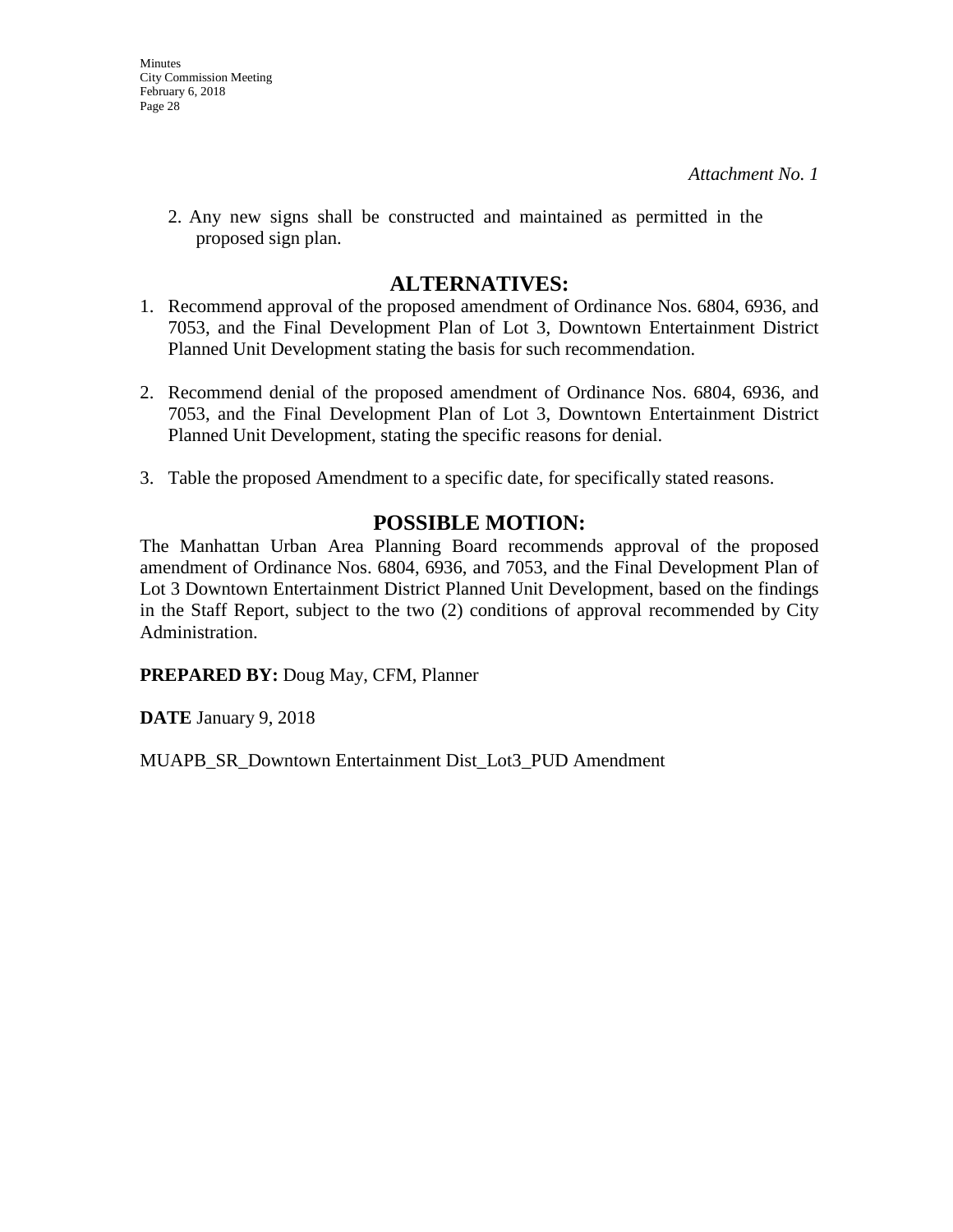

Community Development

## **PUD AMENDMENT AND FINAL DEVELOPMENT PLAN**

| <b>Hearing Date:</b>                      | January 18, 2018                                                                                                                                                                                                                   |
|-------------------------------------------|------------------------------------------------------------------------------------------------------------------------------------------------------------------------------------------------------------------------------------|
| Re:                                       | Amend Ordinance No. 7219 and the approved Final<br>Development Plan of the Interlachen Villas PUD to<br>allow for the development of 27 single-family<br>detached homes. The Amendment is proposed as<br>a Final Development Plan. |
| <b>Applicant:</b>                         | PMG Properties, LLC (TJ Vilkanskas)                                                                                                                                                                                                |
| <b>Property Owner:</b>                    | PMG Properties, LLC (TJ Vilkanskas)                                                                                                                                                                                                |
| <b>Property Address:</b>                  | Interlachen Villas, Unit 1; generally located at the<br>intersections of Colbert Hills Drive and Fieldhouse<br>Circle and Colbert Hills Drive and Palmer Circle.                                                                   |
| <b>Total Area:</b>                        | 7.28 acres                                                                                                                                                                                                                         |
| Date of Neighborhood Meeting:             | December 28, 2017                                                                                                                                                                                                                  |
| <b>Date of Public Notice Publication:</b> | December 29, 2017                                                                                                                                                                                                                  |
| <b>Date of City Commission:</b>           | February 6, 2018                                                                                                                                                                                                                   |

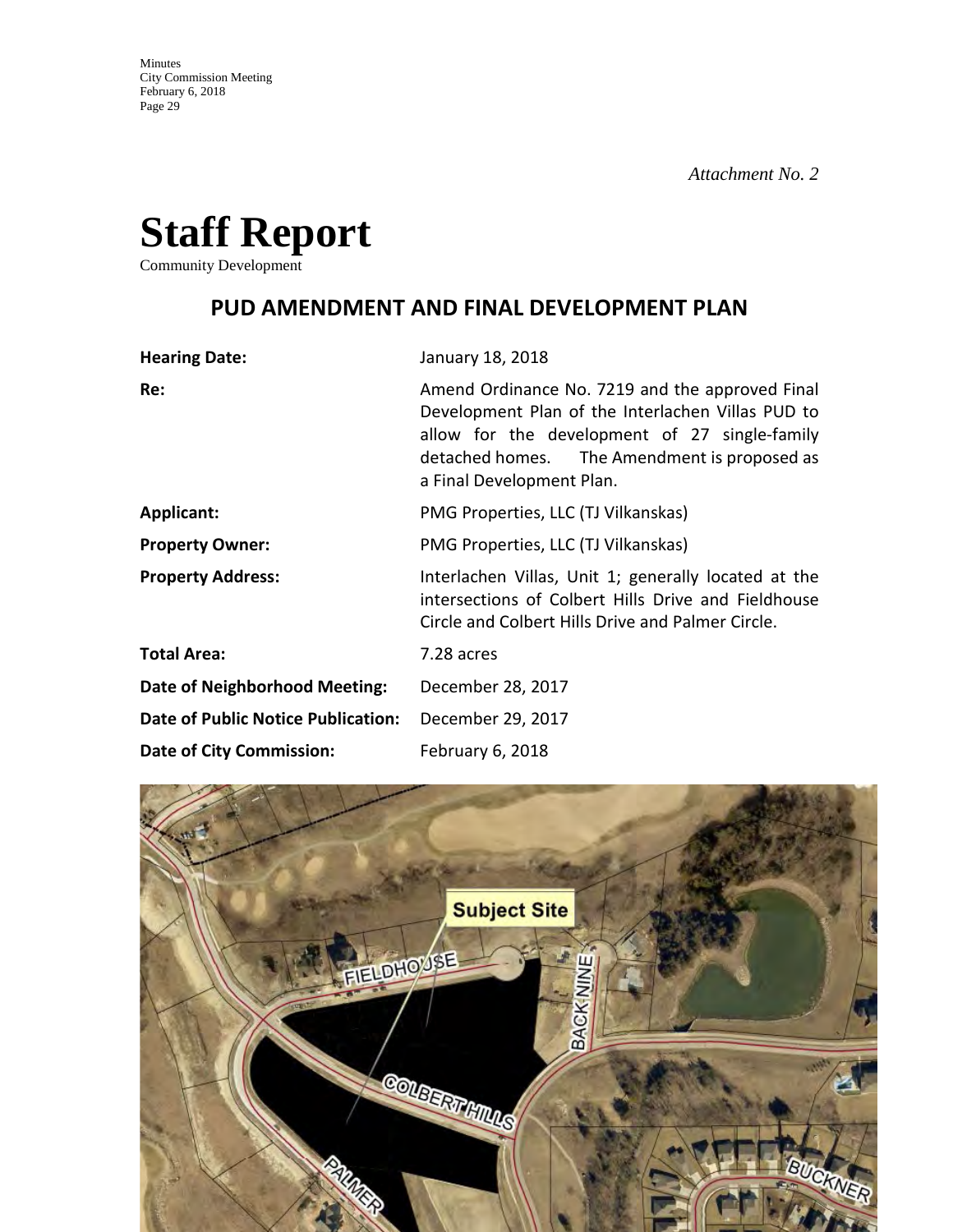## **BACKGROUND**

The existing Interlachen Villas Residential Planned Unit Development (PUD), Ordinance No. 7219, was approved on June 21, 2016 and is subject to the following conditions of approval:

- 1. The Permitted Use shall be single-family detached and single-family attached dwelling units.
- 2. A maximum of 62 total single-family townhome units shall be allowed.
- 3. Signage for low to medium density residential districts as described in Article VI, Section 6-201 shall be permitted.
- 4. Exempt signage shall include signage described in Article VI, Section 6-102(A)(2)(a), (b), (c), (e), (i), (k), and (l).
- 5. Landscaping and irrigation shall be provided pursuant to a Landscaping Performance Agreement between the City and the owner, which shall be entered into prior to issuance of a building permit.
- 6. All landscaping and irrigation shall be maintained in good condition.
- 7. The names of the travel easements shall be approve by the Riley County Emergency Management Department and Manhattan Fire Department prior to the application for the Final Development Plan and Final Plat for Phase 1.

This PUD depicted the development of 62 single-family attached and detached homes. The homes were proposed to be designed as nine separate clusters. The first phase was presented as the Final Development Plan of Interlachen Villas, Unit One. It consisted of 14 attached and detached cluster homes. On August 1, 2016, this first phase was approved.

Since the approval of the Final Development Plan, the developer has modified his plans for development within this PUD. His new plans are reflected in this PUD Amendment. The Amendment is proposed as a Final Development Plan. The Developer is also presenting a Final Plat for this PUD. (Please refer to the Inter-Office Memorandum on this item.)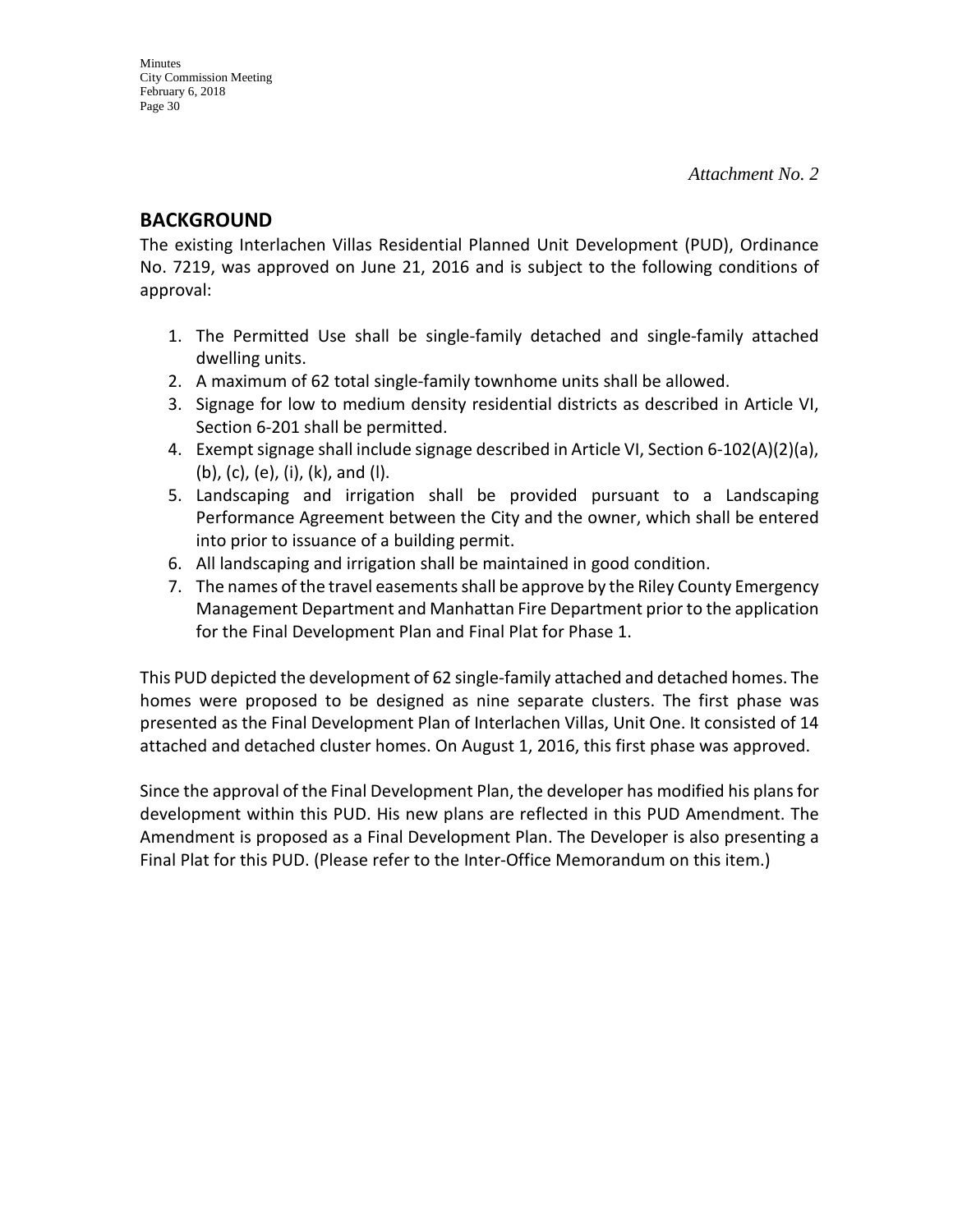*Attachment No. 2*

## **PROPOSED AMENDMENT AND FINAL DEVELOPMENT PLAN**

This amendment and Final Development Plan, if approved, will allow the first phase to include the development of 27 single-family two-story homes. All of the homes will be detached and they will face public right-of-ways but have access via a private alley in the rear. The first phase will also include a tract, Tract A, which will be reserved for the common area, utility easements, drainage easements, and a travel easement. The common area will also include a pool and pool house for the residents only. The



pool house will also serve as the community storm shelter.



**Building and Structures:** The Final Development Plan is for the first phase of the development, which will be located north of Colbert Hills Drive and south of Fieldhouse Circle. The first phase includes the development of 27 single-family twostory homes ranging from 2,361 to 2,558 square feet. All of the homes will be built slab-on-grade. They will all have rearfacing attached two car garages with access provided via a private interior alley. The alley is proposed to be one way and will be located in Tract A. For this phase, there will be 4 different house plans, ranging from 3-bedroom to 4-bedroom

designs, as shown in the final development plan.

**Proposed Signs:** Signage for the development will be located at the access point to the alley. The applicant would also like to install temporary signs announcing construction, ownership, projected opening date, and other major milestones may be used. These signs would be removed upon completion of the project. No specific signage has been proposed for the new use.

**Proposed Lighting:** There will be no new street lighting associated with this project, but there is proposed lighting for the pool house.

## **REVIEW OF MATTERS TO BE CONSIDERED WHEN AMENDING A PLANNED UNIT DEVELOPMENT**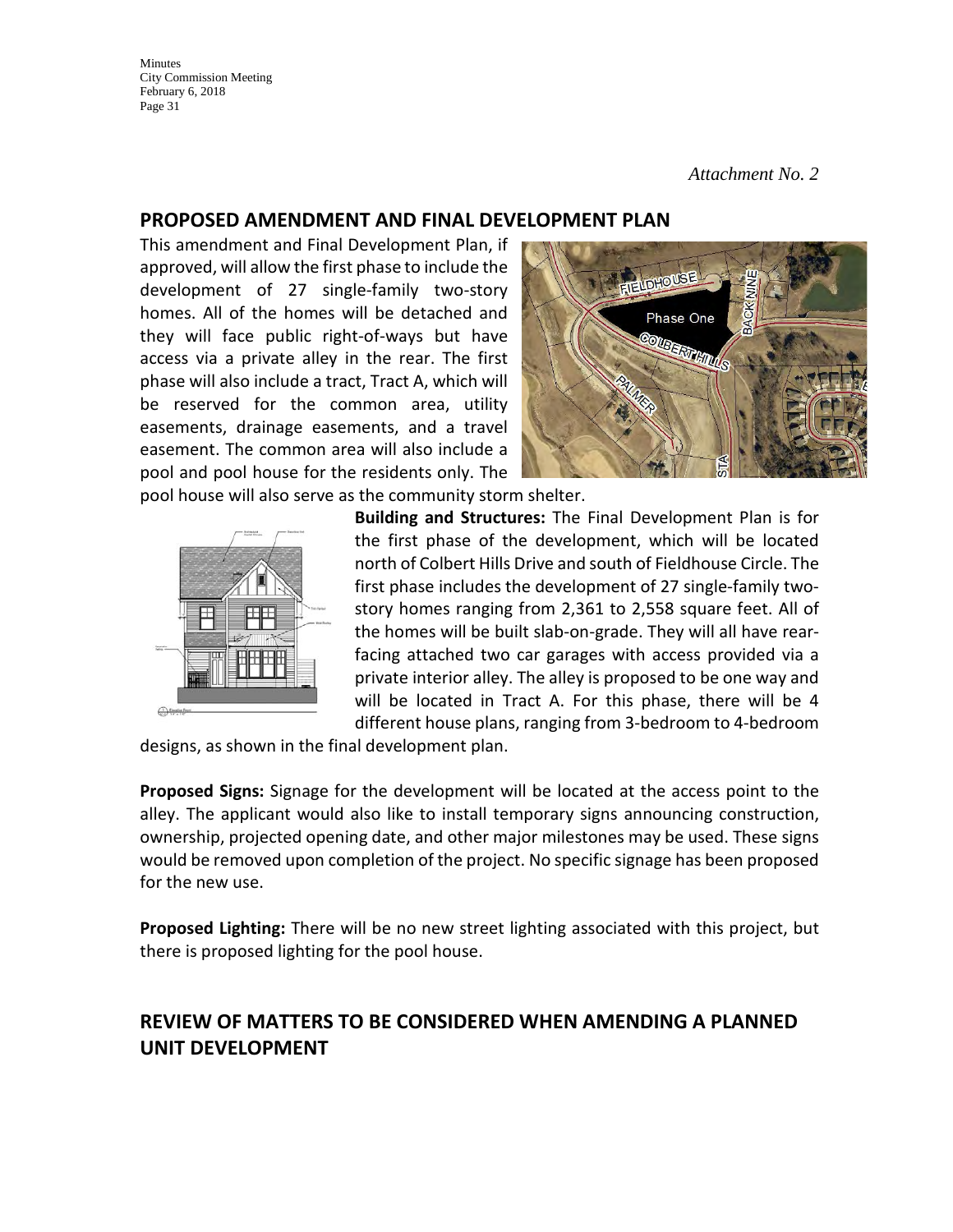#### *Attachment No. 2*

**1. Whether the proposed amendment is consistent with the intent and purpose of the approved PUD, and will promote the efficient development and preservation of the entire PUD:** The approved PUD was designed to allow up to 62 single-family detached and attached homes. These homes were to be 3-story units ranging from 2,700 to 3,700 square feet. All units were to be individually owned, and these homes were designed to attract primary, secondary, retirement, and game day homeowners.

The proposed amendment will allow for single-family detached homes. They will be twostory homes with up to 2,558 square feet. These homes will also be designed to attract primary, secondary, retirement, and game day home owners. While the configuration of the lots and the size of the units will change, the intent and purpose will remain compatible with the approved PUD.

Staff has found the proposed PUD Amendment consistent with the intent and purpose of the approved PUD and will promote the efficient development and preservation of the entire PUD.

**2. Whether the proposed amendment is made necessary because of changed or changing conditions in or around the PUD, and the nature of such conditions:** Due to the influence of the economic market, the developer has decided to change the type, configuration, and size of the units. The developer feels the market will better support the sale of singlefamily detached units as opposed to attached units. In addition, to make these homes more marketable the developer will be reducing the square footage of each unit, but increasing the amenities of this PUD by providing a neighborhood pool.

**3. Whether the proposed amendment will result in a relative gain to the public health, safety, convenience or general welfare, and is not granted solely to confer a special benefit upon any person:** The proposed amendment will neither improve nor degrade the public health, safety, and convenience or general welfare. The approved Final Plan of this PUD is relatively similar to the proposed amendment; therefore, whether the developer follows the already approved plan, or uses this amended plan, the end result should be about the same.

This amendment will not solely benefit any one person as the prices of these homes in this amendment will start out at a lower price point which will make it a more viable economic option, thus becoming a benefit to many in the community.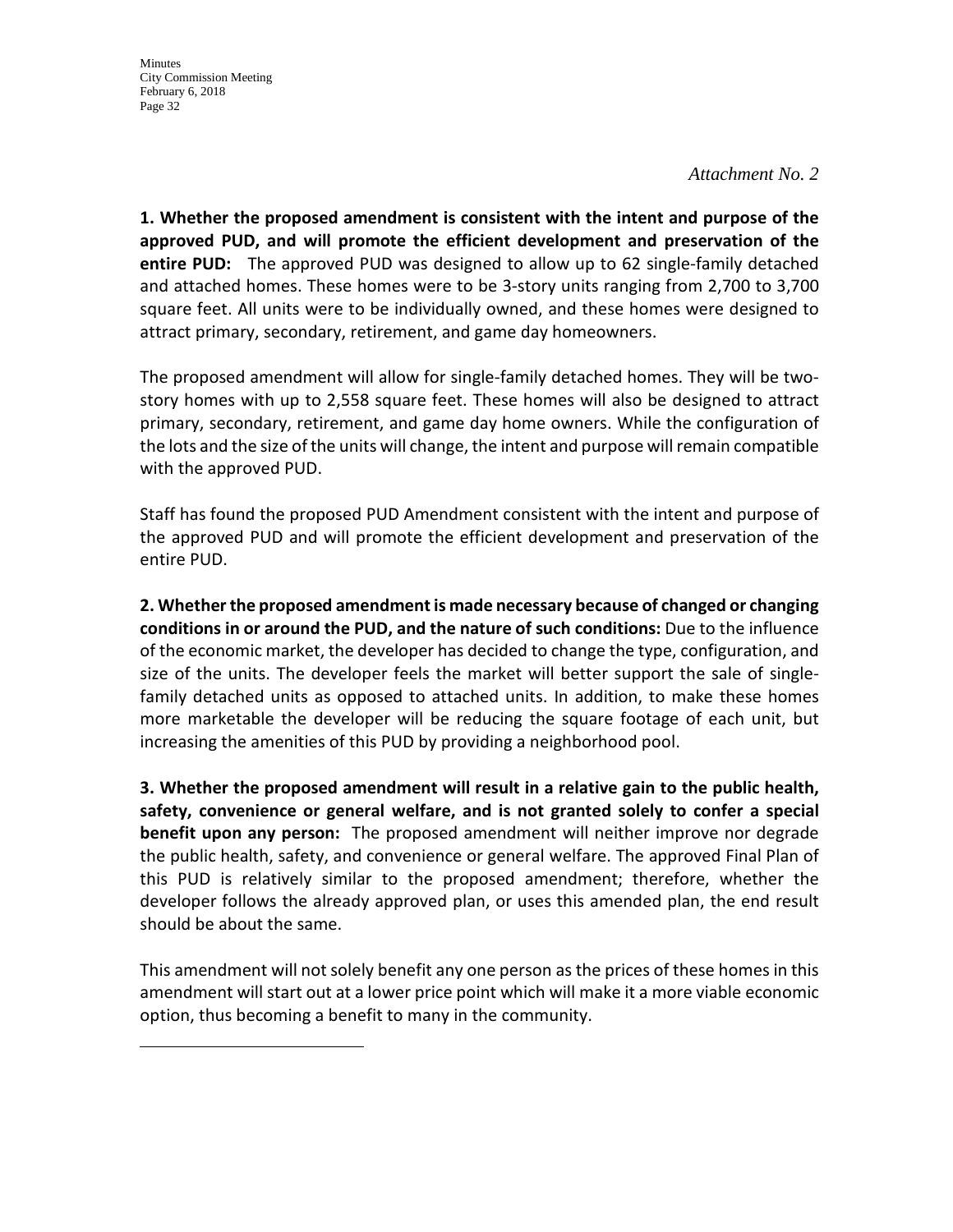## **REVIEW OF ADDITIONAL MATTERS TO BE CONSIDERED WHEN AMENDING A PLANNED UNIT DEVELOPMENT**

**1. Landscaping:** Landscape for the proposed development will consist of deciduous and evergreen trees, shrubs, ornamental grasses, and open lawn areas. The individual lots and common areas will be landscaped and maintained by the HOA. A landscape plan for the frontage and common areas has been included in your packet. There is not a landscape plan provided for each home, as the specific landscape plan for each lot will be determined at a later date and will depend on the chosen house plan and topography of the lot. But the landscaping for each lot will be similar to the common areas depicted in the included landscape plan.

Underground public infrastructure is to be located in the common area/utility easement where the landscaping and gathering areas are planned. City Administration has placed a note on the Final Development Plan and Final Plat that notes that the City and other public utility companies have the right to access this area and "prune, remove, eradicate, cut and clear away any trees, limbs, vines and brush" within the easement. Replacement of this vegetation and landscape area will be at the expense of the home owners or home owners association.

Trash receptacles will be for individual properties and will be stored within the garage.

**2. Screening:** For Phase One, no screening will be required.

**3. Drainage:** The site currently drains east towards Vanesta Drive. The stormwater runoff will be directed to existing infrastructure along Vanesta Drive and finally be directed to the existing detention basin north of Vanesta Drive. The existing detention basin drains into Little Kitten Creek. The site is not located within a regulated floodplain *(see Physical & Environmental Characteristics below)*.

**4. Circulation**: The homes will not have direct vehicle access to the existing street system. They will have a sidewalk leading from their front door to the street sidewalks. For the first phase, the developer will be installing public sidewalks on the north side of Colbert Hills Drive and on the south side of Fieldhouse Circle.

There will be a one-way alley to provide vehicle access to each lot. The alley will have one entrance located off of Fieldhouse Circle. The alley will make a loop around the common area in the rear of the homes which will provide an internal circulation pattern for the development which is safe, convenient and efficient for the homeowners. There are no pedestrian pathways provided within the common areas in the rear of the development.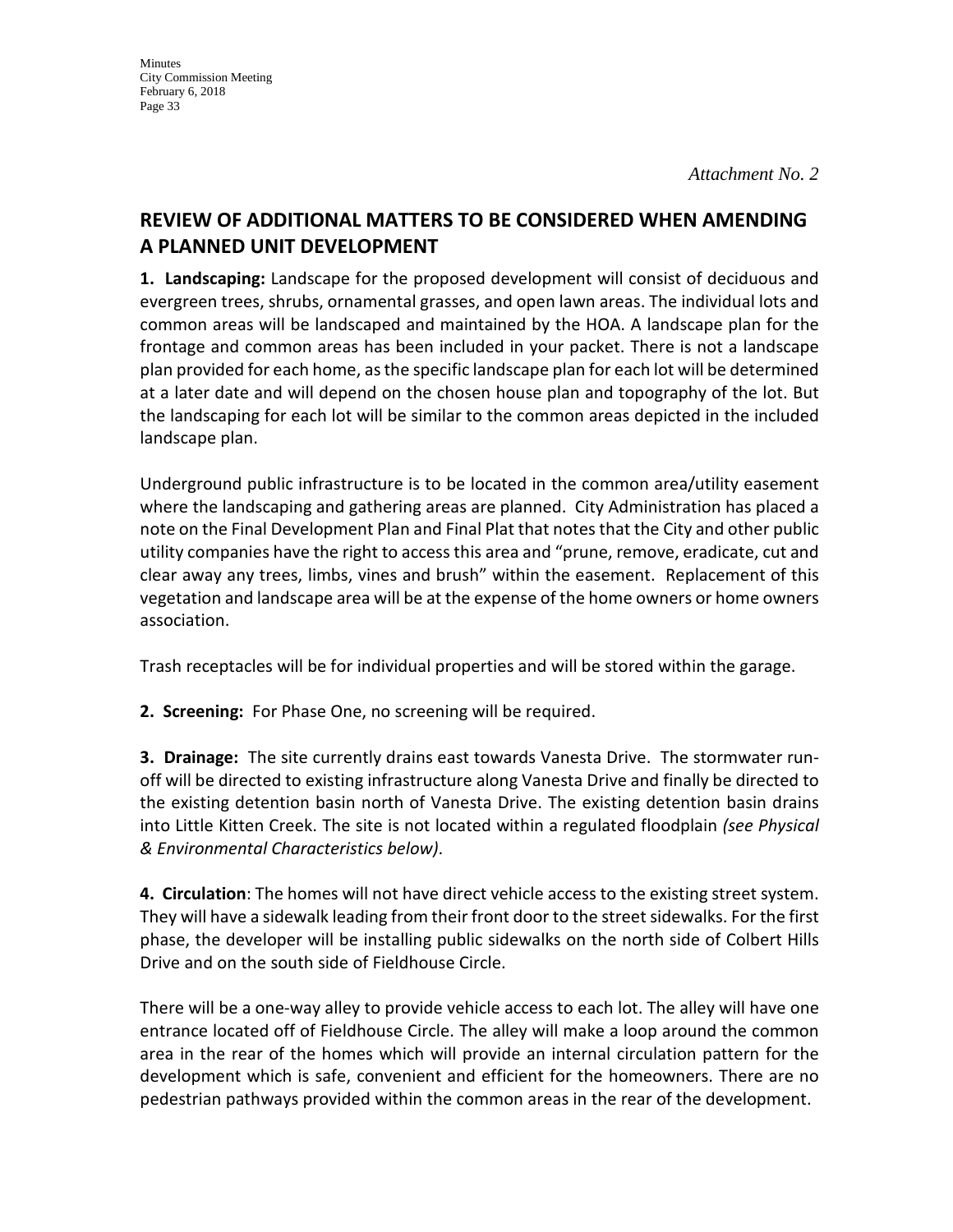*Attachment No. 2*

Off-Street Parking. Each house built on lots 1-27 will have a two-car garage along with an accompanying driveway. There will also be two parking stalls located next to the pool. There will be no permitted off-street parking along the alley. The proposed parking does meet the parking regulations found in the Zoning Regulations.

**5. Open Space/Landscaped and Common Area:** The common area will be landscaped and will include a lawn area and a pool and pool house that is intended to be enjoyed by the residents of the development. The pool house will also serve as the community storm shelter. There will be a fence surrounding the pool for safety. All of the landscaped areas will be maintained by the HOA.

**6. Character of The Neighborhood:** The general character of the neighborhood is a mix of low density residential and golf course uses under various stages of development.

## **REVIEW OF THIRTEEN MATTERS TO BE CONSIDERED**

The following items will help to determine if the specific property is suitable for the rezoning request. (These are the 13 matters to consider when rezoning as found in Article 15-403 (A)).

## **1. Existing Use of Property**

Vacant, previously platted land, with infrastructure in place.

### **Staff Finding**

The property is vacant; therefore, there is no use on these existing properties.

### **2. Physical and Environmental Characteristics of the Property**

The subject site is irregular shaped bound by Fieldhouse Circle and Palmer Circle. Colbert Hills Drive dissects the site into 2 parts. The site is being served by public and private utilities and is ready to be developed. The site drains towards the southeast. It is not located within a regulated floodplain.

### **Staff Finding**

The property is cleared and ready to be developed.

### **3. Surrounding Zoning and Land Uses of Nearby Properties**

 **NORTH:** Fieldhouse Circle ROW, platted single-family detached lots in the initial phases of construction, Colbert Hills Golf Course, and undeveloped land (future Grand Mere villas, single-family dwellings); R-1, Single-Family Residential District.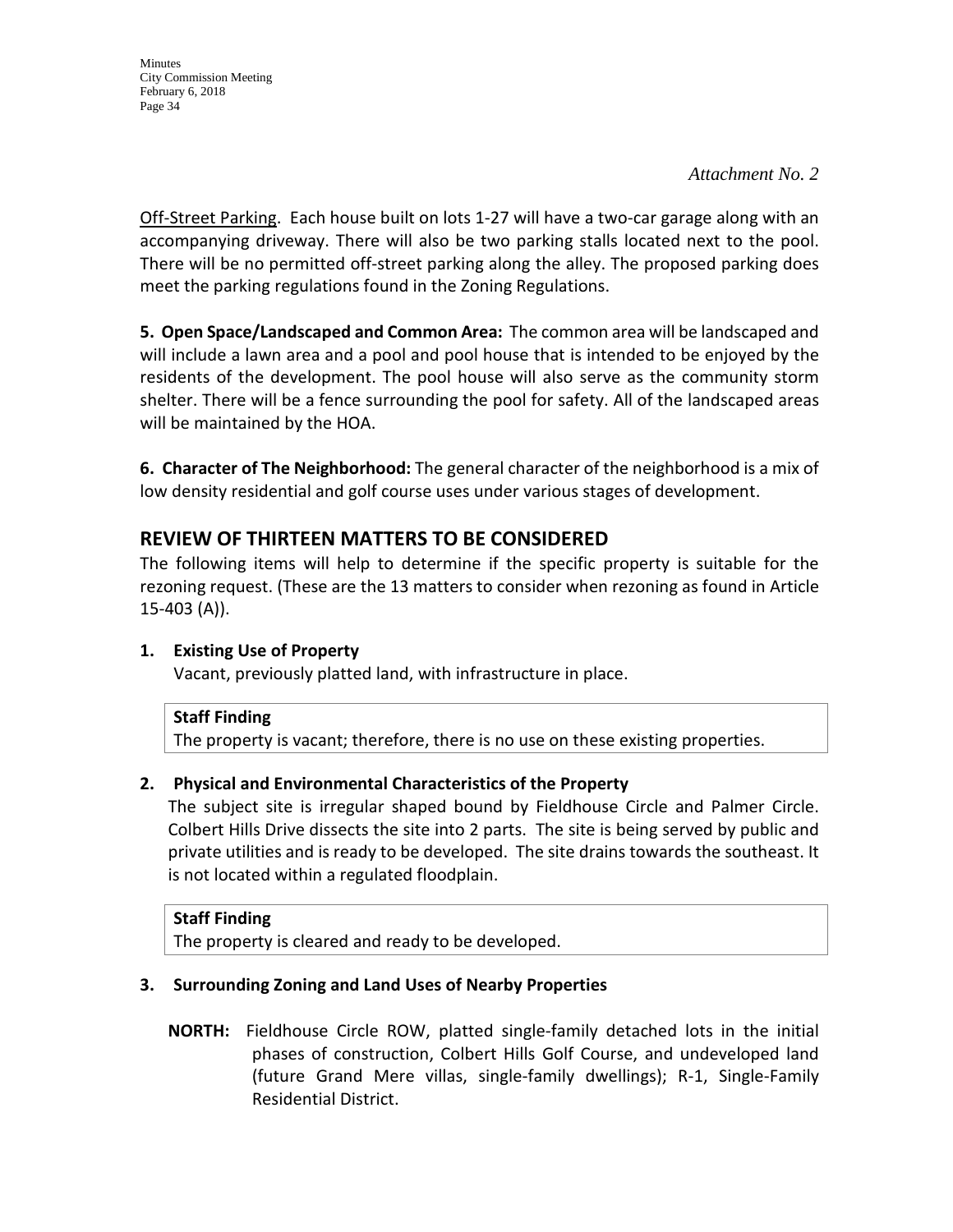#### *Attachment No. 2*

- **SOUTH:** Palmer Circle ROW, platted single-family detached lots in the initial phases of construction, R-1, Single-Family Residential District. Vanesta Drive, commercial land in the initial stages of construction for a professional office and restaurant, Homecare and Hospice House; C-2, Neighborhood Commercial District
- **EAST:** Vacant land zoned R, Single-Family Residential District; and existing homes in a R-2 Two-Family Residential District.
- **WEST:** Palmer Circle and Fieldhouse Circle ROWs, Platted single-family detached lots in the initial phases of construction, Colbert Hills Golf Course, and undeveloped land (future Grand Mere villas, single-family dwellings); R-1, Single-Family Residential District and R-S, Single-Family Residential Suburban District.

#### **Staff Finding**

The surrounding zoning is composed of residential and commercial zones and the existing surrounding land uses are residential and vacant land.

#### **4. The Suitability of the Property for Land Uses to which it is Restricted Under Current Zoning**

The subject site is currently zoned Residential PUD.

#### **Staff Findings**

The subject site is suitable for residential development within the City of Manhattan with the current Residential PUD zoning designation.

#### **5. The Character of the Neighborhood**

Currently, the general character of the neighborhood is a mix of low density residential and golf course uses under various stages of development. To the north, south and west are properties within the Grand Mere Master Planned Golf Course Community. To the east are single-family homes that are not associated with Grand Mere.

#### **Staff Findings**

The character of the neighborhood is a mix of low density residential along with golf course uses.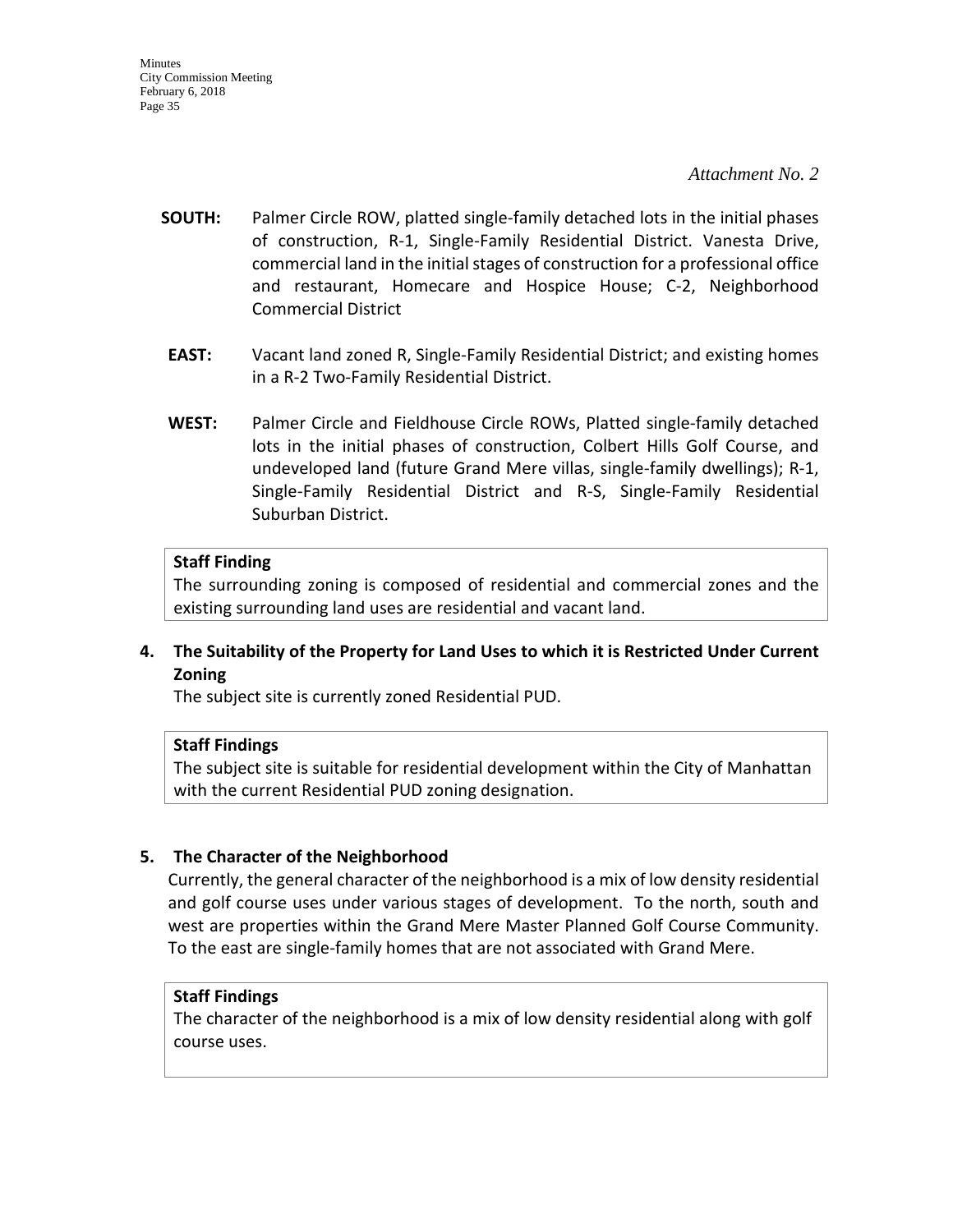**6. The Compatibility of the Proposed Zoning District with Nearby Properties and the Extent to which it may Detrimentally Affect Those Properties**

The proposed development will create single-family detached homes at a higher density rate than the immediate surrounding single-family detached homes. However, this proposed use is compatible with the surrounding properties.

#### **Staff Findings**

The proposed rezoning is compatible and will not have any detrimental effects on nearby properties.

**7. Conformance of the requested change to the adopted Comprehensive Plan** Northwest Future Land Use of the Manhattan Area 2035 Comprehensive Plan shows this area as Residential High Density (RHD). The applicable land use policies found in the Comprehensive Plan are below.

Residential High Density (RHD)

### *RHD-1: Characteristics*

*The Residential High Density designation is designed to create opportunities for higher density neighborhoods adjacent to the KSU campus and in other more urban parts of the core area of the community, and in a suburban setting. Within the core area or in Downtown, the designation accommodates higher-intensity residential housing, such as mid-rise apartments, townhomes and condominiums, combined with complementary non-residential land uses, such as retail, service commercial, and office uses, often within the same building. In other areas of the community, Residential High Density neighborhoods can be accommodated in a less vertical or urban fashion, such as in planned apartment communities with complimentary neighborhood service commercial, office, and recreational facilities. These neighborhoods could be implemented through a Planned Unit Development or by following design and site plan standards during the design review process.* 

### *RHD-2: Appropriate Density Range*

*Possible densities under this designation are 19-50 dwelling units per net acre and greater.* 

### *RHD-3: Location*

*Residential High Density uses are typically located near intersections of arterials and collector streets, sometimes providing a transition between commercial or employment centers and lower density neighborhoods. Concentrations of Residential High Density*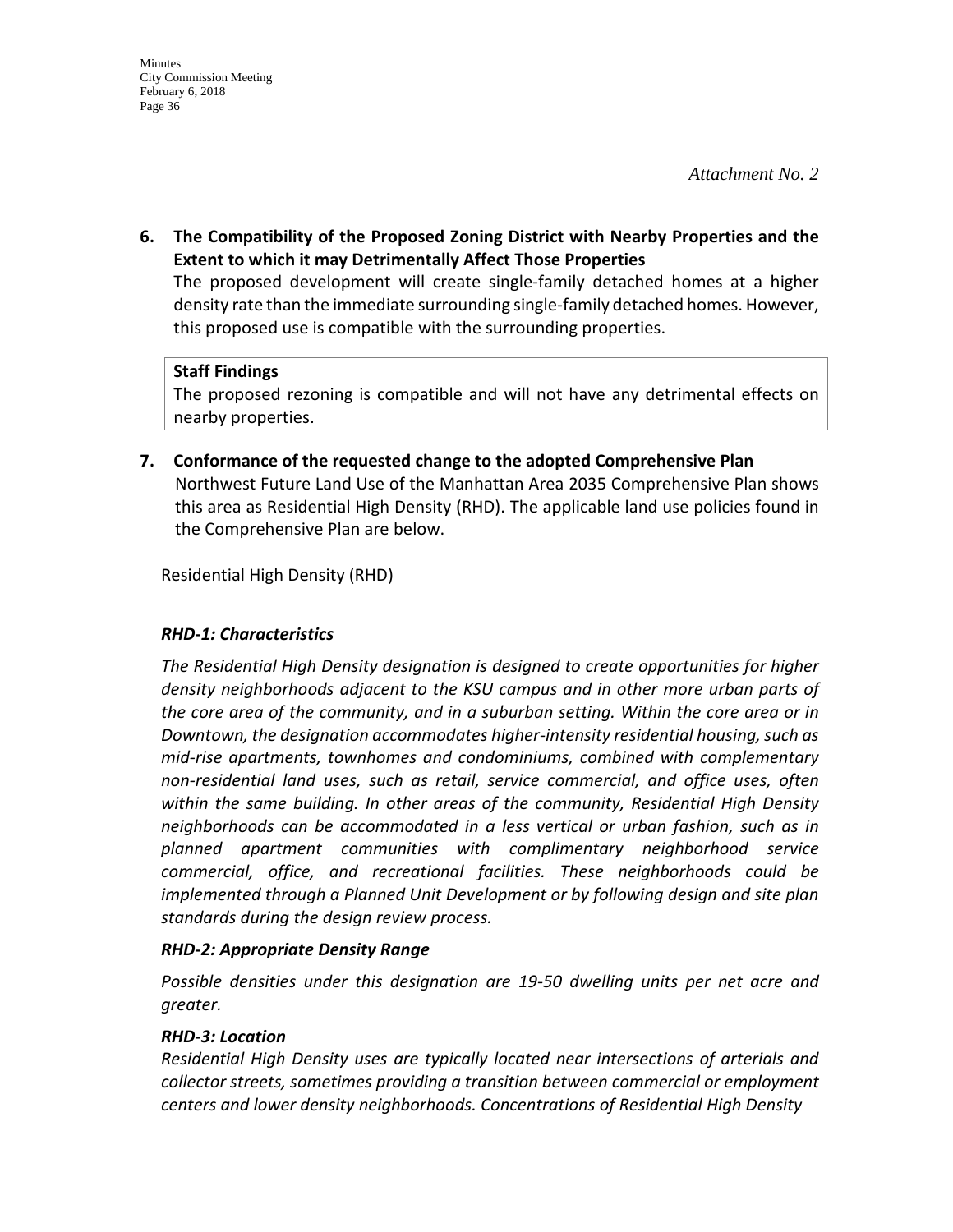*Attachment No. 2*

*are designated west and east of the KSU campus and in the Aggieville vicinity to promote expanded student housing options within walking distance of campus. In a more urban setting or in Downtown, Residential High Density may be combined with active nonresidential uses in a vertically mixed-use building. Outside of the core area, Residential High Density uses should not be located in settings where the only access provided consists of local streets passing through lower density neighborhoods.*

#### *RHD-4: Building Massing and Form*

*Avoid plain, monolithic structures or blank walls on the backs or sides of buildings. In a planned apartment community context, large buildings should incorporate a variety of design elements to create visual interest. Infill projects should be consistent with areaspecific design standards or guidelines, as adopted.* 

#### *RHD-5: Mix of Uses*

*Encourage the integration of neighborhood serving retail uses (e.g., drycleaners, coffee shop) on the ground level of high density residential buildings where viable, typically in areas with high visibility and/or pedestrian activity. Non-residential uses should generally not exceed twenty-five percent of the total floor area in a mixed-use structure; however, actual percentages will be driven by market demand and the surrounding site context.* 

### *RHD-6: Parking Location and Design*

*Locate off-street surface parking behind buildings, tucked under buildings (e.g., podium parking), or within parking structures in established core area neighborhoods and the Downtown to maintain a pedestrian-oriented street frontage. Integrate structured parking garages and tuck-under parking with the overall design of the building they are intended to serve. The incorporation of active uses, such as retail, into the ground floor of freestanding parking structures included as part of multi-block developments is strongly encouraged where viable based on market demand and visibility.*

### **Grand Mere, a Master Planned Golf Course Community**

#### *B. PROJECT INTENT*

 *The overall Land Use Amendment is intended to create a community designed within a park. By responding to the natural terrain, preserving natural corridors, protecting the slopes and riparian environment, a harmonious relationship with the land can be created for the community.*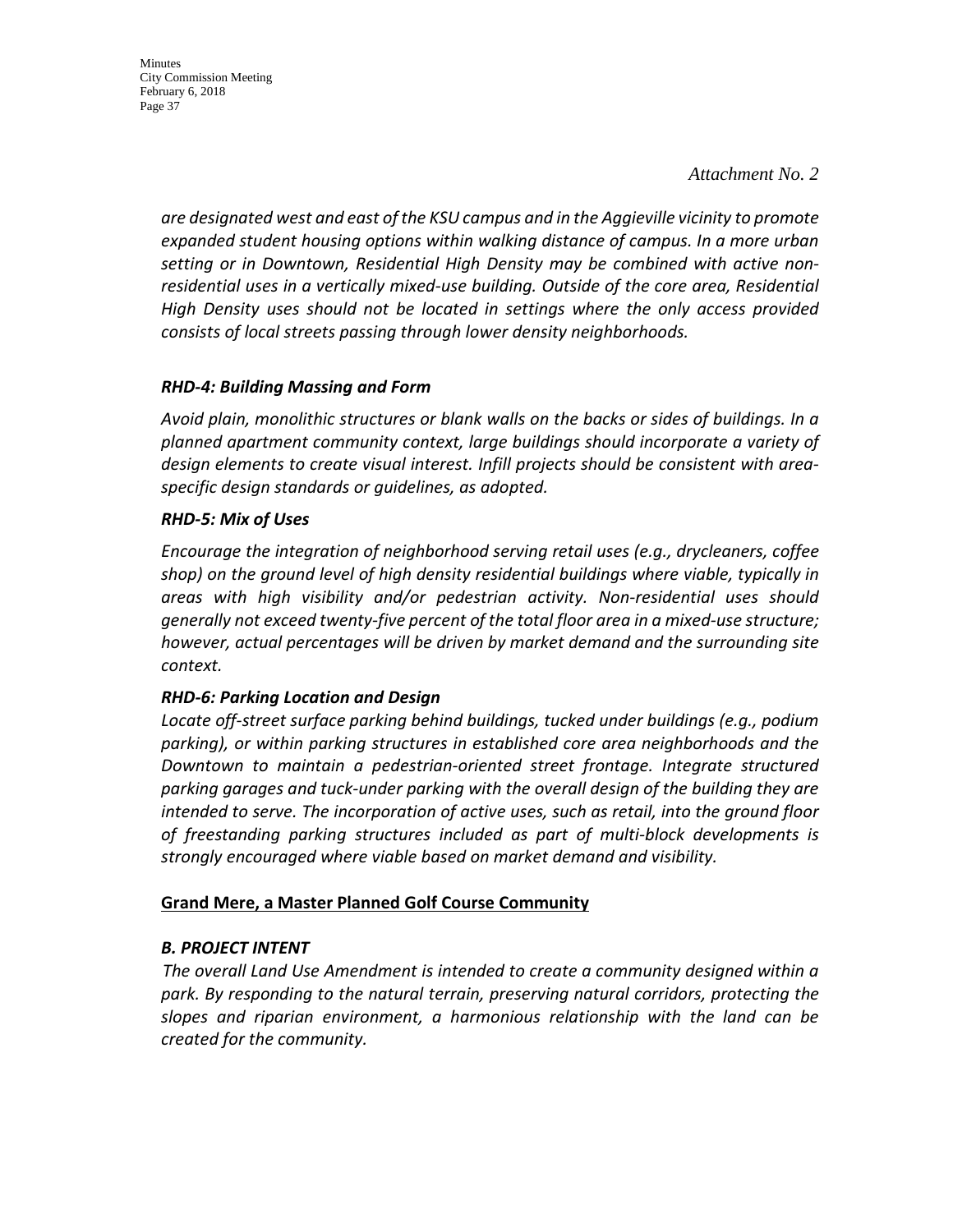#### *Attachment No. 2*

*Grand Mere is envisioned as an upscale residential community, with the University's Colbert Hills Golf Course and preserved open space interwoven throughout the development. The community is made up of individual neighborhoods defined by open space features, topography, connection to the Grand Mere Parkway, and the golf course. A strong joint effort has integrated the golf course design (Colbert Hills) and the overall community design (Grand Mere Development). The interconnectivity of automobile circulation, pedestrian/bicycles, and open space, as well as residential neighborhood placement and overall community utility location, has created a well integrated community with both future residences and community recreation as the main focus. Flexibility is built into the land use plan to allow the development to respond to market demand.*

*Specific types of residential product may subtly change in the future due to market demand as the development pattern becomes clearer and as the community matures. The community will offer a high level of design quality, architectural variety, and a wide*  range of housing types to address the potential markets appropriate for an upscale *development.*

#### *5 KEY DESIGN CONCEPTS*

#### *1. Create a high quality residential community*

 *Create a community of villages, residential neighborhoods, and neighborhood commercial areas centered along the projects' spine, Grand Mere Parkway. Through the use of architectural design guidelines and development reviews the quality of building construction will be maintained at the highest level.*

#### *2. Integrate the Natural Environment*

 *Preserve the natural slopes and open space features. Provide a visual connection to the natural beauty of the development: the golf course in the valleys, the long vistas/views, and the prairie environment.*

### *3. Offer a Variety of Residential Living*

 *Offer a wide range of residential products and lot types to address the market demands of the well informed and upscale consumer. An integrated community of many housing types will help to provide an interesting streetscape, a quality neighborhood texture, and a sustainable development.*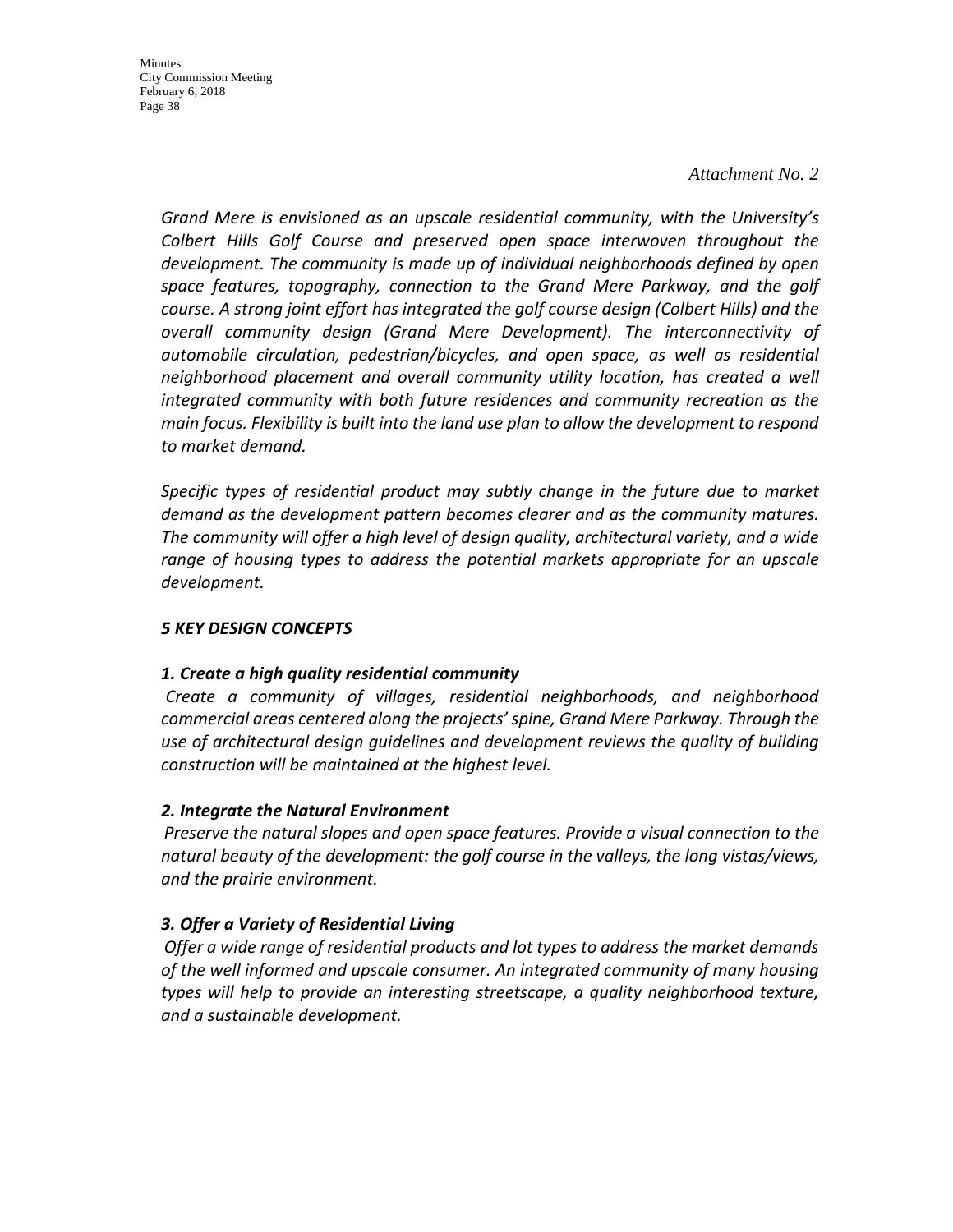#### *4. Create a Pedestrian/Bicycle System*

 *Provide pedestrian/bicycle connections throughout the development, following the Grand Mere Parkway, open space corridors and the linear park connections provided as part of the Master Plan along Little Kitten Creek and the continuation of the Hudson trail.*

*Grand Mere Community Overall Development Plan* 

### *5. Establish a 'heart' to the community*

 *Provide a central community feature for the residents of Grand Mere. Utilizing the golf clubhouse access as a link between the east and west parts of the property, a private community recreation complex would be provided at the intersection of Grand Mere Parkway and Colbert Hills Drive. This central location along the bike trail and pedestrian sidewalk connections to all the neighborhoods would provide an accessible 'recreational heart' for the community.*

### *III. COMMUNITY CONCEPTS AND DEVELOPMENT STRATEGY*

*Grand Mere is proposed as a Master Planned Community consisting of a wide range of residential housing types and densities and will be utilizing both Planned Unit Development and Conventional Zoning Development standards based on specific sites and development types.*

*The overall Grand Mere Project consists of 1,054 (estimated) acres, including the Colbert Hills Golf Course. Rather than dispersing development throughout the entire property, the project purposes to "concentrate" neighborhood development within residential and commercial villages on approximately 543 acres preserving almost 50% of the land as natural open space or golf course. This concept, while proposing a variety of home types and densities, provides large natural open spaces, golf course amenity for the general public, and peripheral residential villages as large lot or low density residential products that create an overall density (1.5 du/ac) for the site, consistent with the surrounding neighborhoods. All housing types shall belong to the Master Homes Association, which will be responsible for enforcing the covenants and restrictions, and maintaining the common grounds.*

*Within the community, residential neighborhoods are supported by neighborhood commercial services, which provide a focus and entry element for the development. These neighborhood office and retail villages are envisioned as community services located at the development entries along the Little Kitten Creek entry and Kimball Ave. and the future northern entry on Marlatt.*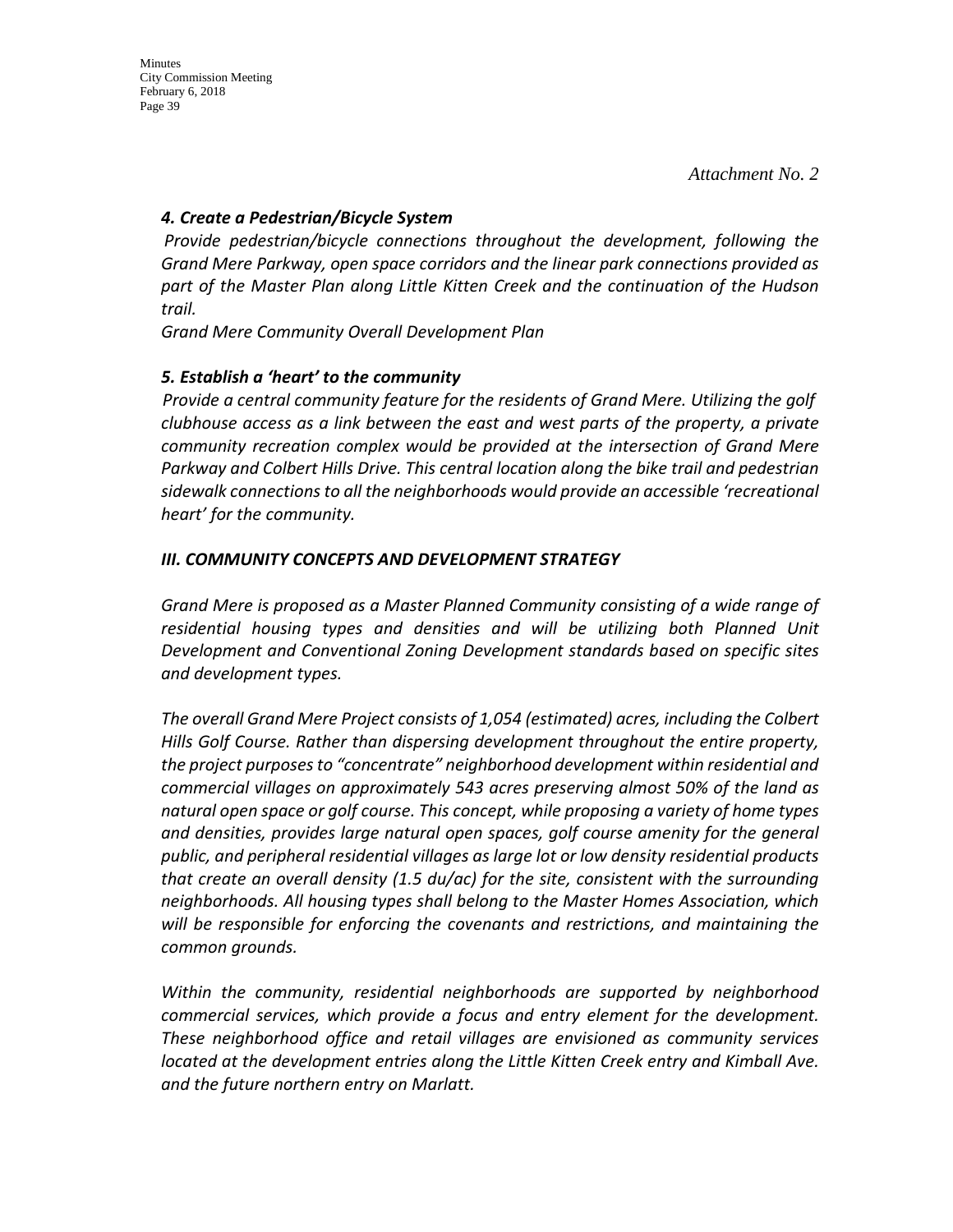#### *Attachment No. 2*

*Throughout the plan, connecting open space systems, sidewalks and bike trails provide pedestrian connections between residential neighborhoods, public amenities and the neighborhood services. These are planned connections to occur in a variety of types and locations. As each phase of development is planned in detail, the specific pedestrian connections will be part of each village plat and relate back to the overall Circulation Parks & Open Space Plan.*

*Grand Mere Community Architectural Guidelines and Design Standards will provide for the review and approval of all site and building plans for the Grand Mere property. The Design Review Committee of Grand Mere will be responsible for enforcement of these guidelines and standards. The Developer believes that careful planning and enforcement of design and development standards will ensure orderly, attractive, and lasting development, all of which will preserve and enhance the value of the community.*

#### *A. Residential Neighborhoods*

 *The planning concept proposes a wide range of residential uses, with densities ranging from 1 to 20 dwelling units per acre (du/ac) within individual parcels. Generally, individual neighborhoods are envisioned as small enclaves in order to promote a mix of different product types, create intimate neighborhoods, and to build a strong community image from the project's onset. The key to a sustainable successful development is quality design and construction, and a variety of housing price points to attract a wide spectrum of residential consumers. Higher density residential, as well as small lot single-family opportunities are integrated into the community along Grand Mere Parkway, rather than isolated or located along the site's edges. While building a stronger new community, this concept also reduces impact on existing adjacent neighborhoods by focusing the traffic and circulation internally.*

#### *Residential Types:*

### *Single Family (RLM)*

*The 273.4 acres of single family proposed for Grand Mere represents 50% of the total proposed residential acreage. The detached single family products will range in size and density. The villages of single family will be developed as parcels and each will be controlled to maximize views, walkouts, and architectural design quality. The Grand Mere Architectural Review Committee will provide design review of the homes and general site development guidance. Each single family village will be signed and themed as a unique part to the overall Grand Mere development and developed as the market demands. Each parcel will provide internal open space, storm drainage controls, and pedestrian linkages between the villages in addition to the designated Grand Mere Circulation Park & Open Space Plan.*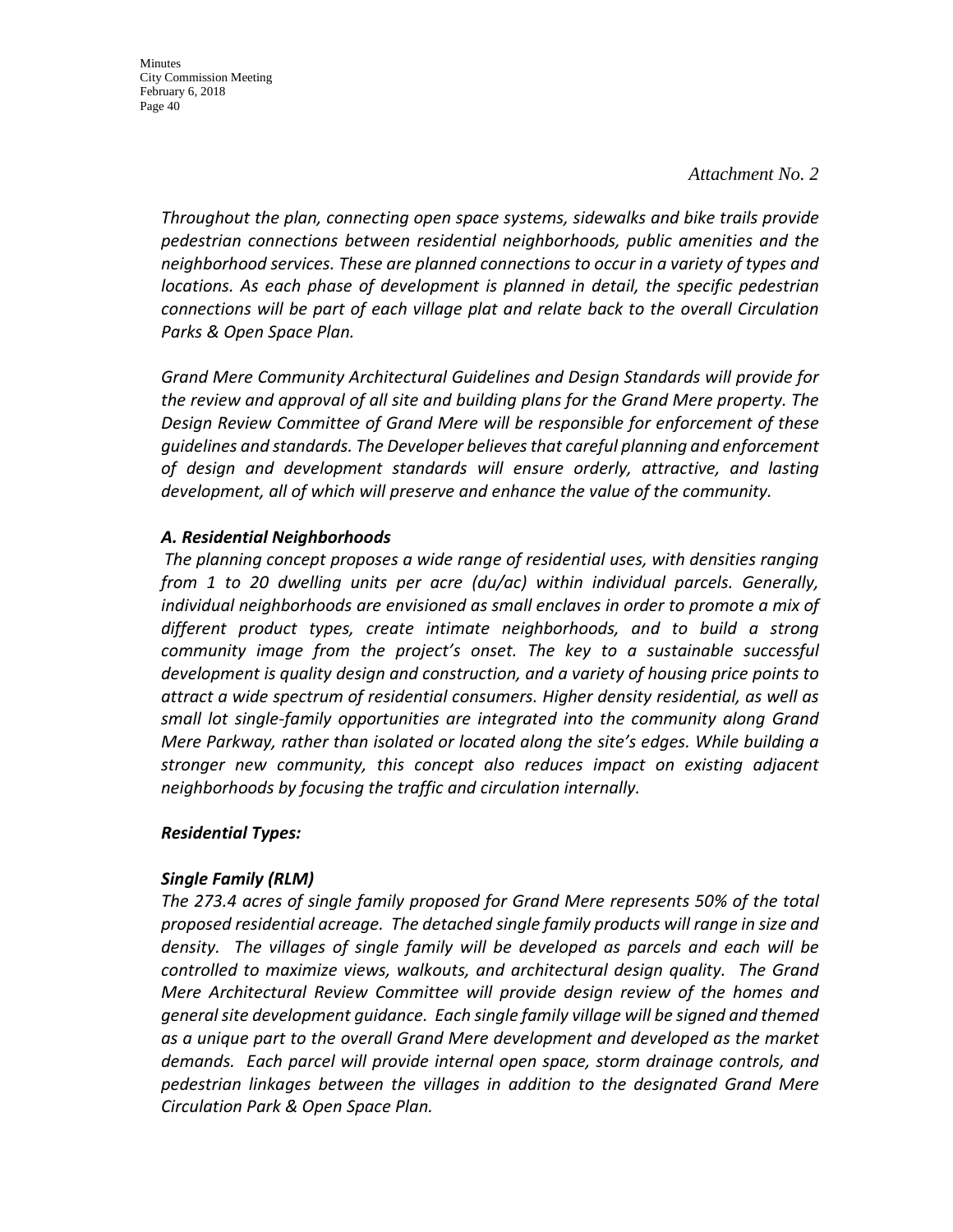#### *Townhomes (RMH)*

*The townhomes proposed for Grand Mere are located along the parkway or the golf course for direct access to the recreation center, open space, and bike trail systems. These homes would offer a two and three bedroom configuration in groups of two to six homes per buildings, depending on site conditions and planning. The homes association would provide maintenance for the common areas within the neighborhood. The architecture would be designed to provide an overall theme and consistent material quality throughout the neighborhood. Attached garages and individual entries for each home would be provided. Depending on the market demands an amenity center might be planned for the various townhome parcels.* 

### *C. Streets and Circulation System*

*Residential streets within Grand Mere are envisioned as a key element of "neighborhood quality," offering a place to walk and play, as well as to drive and park. The streetscape in and along the roads will reflect the quality of the community through the use of signage monumentation and landscaping depending on the location and natural conditions of the space providing strong visual "cues" to better orient drivers to their locations and destinations.*

*When utilizing the approved Manhattan street system standards the hierarchy, streetwidths, design speeds, and travel/parking lanes are consistent and will not compromise auto on-street parking, or bike and pedestrian access. The street layout will frame important views and vistas, including buildings, golf course, and natural features. Onstreet parking is available on all local streets.*

*The Master Planned Community will be accessed from Kimball Avenue and Marlatt Avenue. Additional access points into the Community from surrounding residential streets are shown on the Master Plan.*

### *D. Pedestrian and Bicycle Circulation System*

 *Connectivity with the City of Manhattan Linear Park Master Plan is our main focus for the overall trails system. A comprehensive pedestrian and bicycle system is proposed for the community to provide access to individual neighborhoods, the Club Facility and Hotel site, commercial services, and open space amenities~ Elements include both off-street and on street bike paths, natural unimproved trails, and a 17.2 acre linear park along Little Kitten Creek. An easement shall be provided for the extension of the Hudson trail northward, along the east property line to northeast corner section 3-10-7. All trail/path systems will be site- specifically designed at the time of construction. Each will be*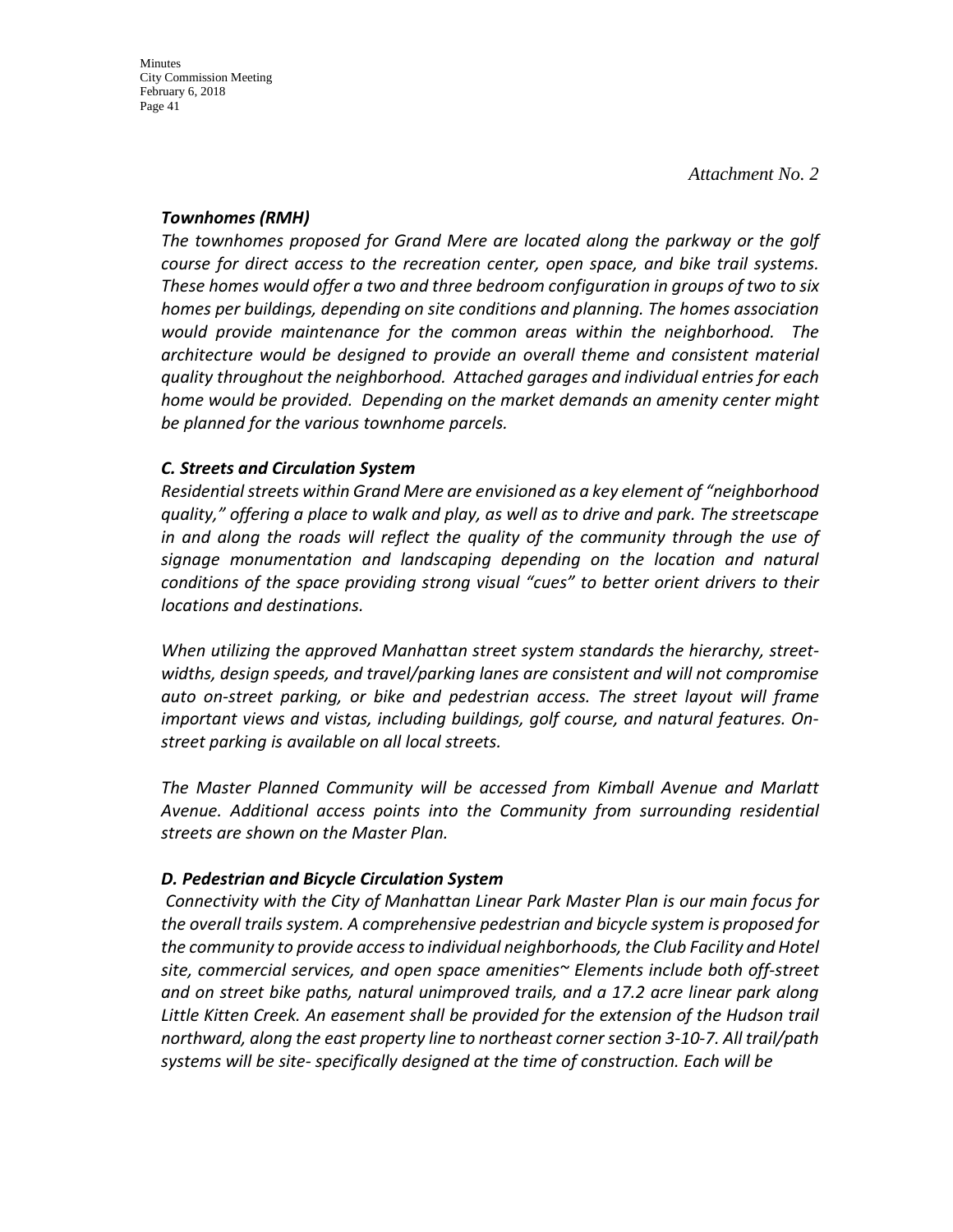*Attachment No. 2*

*reviewed on a site-by-site basis to ensure sensitive placement and minimum disturbance. This will be coordinated with the Park & Recreation Board and the Parks and Recreation Department.*

### *G. Golf Course Development*

*The Grand Mere development drainage and detention system shall be designed to work in concert with the golf course drainage and detention system. The course was designed to meet the environmental goals of the Audubon International Signature Status Program.*

### *Bike Paths, Trails and Sidewalks*

*Bike paths, trails and sidewalks are provided along the internal streets and open spaces to provide internal connections between the villages where possible. See the Circulation Parks & Open Space Plan.*

The Manhattan Urban Area Comprehensive Plan has been updated and now the Northwest Area Future Land Use Map shows the site as Residential High Density. The possible density range in the RHD is 19 – 50 dwelling units per net acre and greater. The proposed density for the Interlachen Villas PUD is approximately 7 dwelling units per net acre.

The proposed amendment does align with the Grand Mere Master Plan. It is in general conformance to the description of a Residential Neighborhood.

### **Staff Findings**

The proposed rezoning does not conform to the Future Land Use Map and the Land Use Policies of the Comprehensive Plan. However, it does conform with the Grand Mere Master Plan.

### **8. Zoning History and Length of Time Vacant as Zoned**

- August 7, 1997 Board of County Commissioners approved Preliminary Development Plan of The Wildcat *(Grand Mere)* and Colbert Hills R-PUD.
- August 14, 1997 Board of County Commissioners approved Final Development Plan.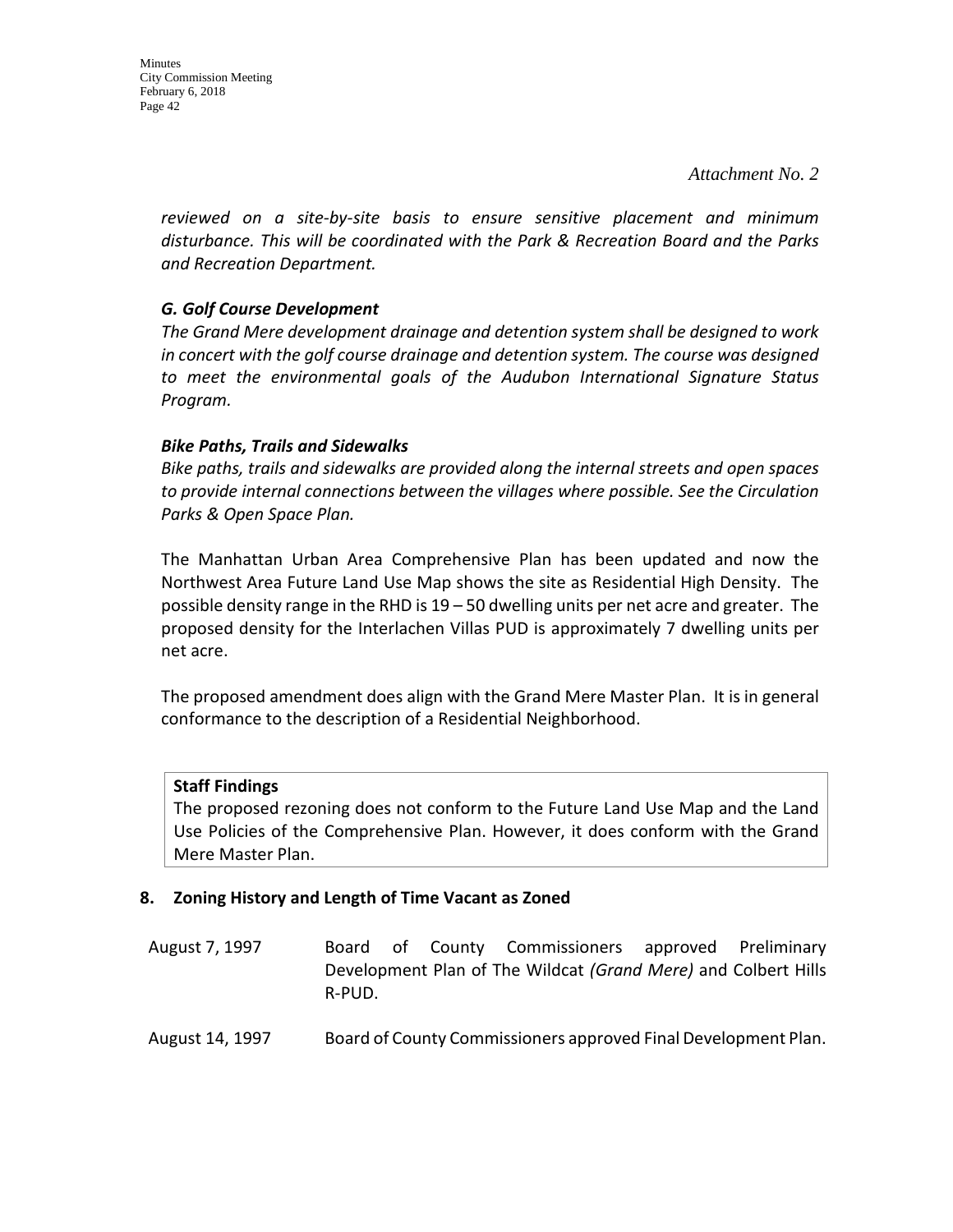*Attachment No. 2*

| April 6, 1998     | Manhattan Urban Area Planning Board recommended approval of<br>annexation.                                                                                                                                                                                                               |
|-------------------|------------------------------------------------------------------------------------------------------------------------------------------------------------------------------------------------------------------------------------------------------------------------------------------|
| April 21, 1998    | City Commission approved first reading of annexation.                                                                                                                                                                                                                                    |
| June 1, 1998      | Manhattan Urban Area Planning Board recommended approval of<br>rezoning to R District.                                                                                                                                                                                                   |
| June 16, 1998     | City Commission approved first reading of rezoning Tract II of<br>Grand Mere to R District.                                                                                                                                                                                              |
| September 3, 2008 | Manhattan Urban Area Planning Board approves Preliminary Plat<br>of Grand Mere Addition Unit Three.                                                                                                                                                                                      |
| November 17, 2008 | Manhattan Urban Area Planning Board approves Final Plat of<br>Grand Mere Addition Unit Three.                                                                                                                                                                                            |
| December 2, 2008  | City Commission accepts rights-of-ways and easements as shown<br>on the Final Plat of Grand Mere Addition, Unit Three                                                                                                                                                                    |
| November 18, 2013 | Manhattan Urban Area Planning Board tables rezoning of the<br>proposed Interlachen Addition.                                                                                                                                                                                             |
| December 2, 2013  | Manhattan Urban Area Planning Board recommends approval of<br>rezoning of the proposed Interlachen Addition to: (Tract 1) R-1;<br>(Tract 2) R-3; and (Tract 3) C-2; and approves Final Plat of<br>Interlachen Addition, a replat of Grand Mere Addition, Unit Three.                     |
|                   | December 17, 2013 City Commission approves first reading of an ordinance rezoning the<br>proposed Interlachen Addition from R, Single-Family Residential<br>District to: (Tract 1) R-1; (Tract 2) R-3; and (Tract 3) C-2.                                                                |
| January 7, 2014   | City Commission Approves Ordinance No. 7059 rezoning the<br>Interlachen Addition, from R, Single-Family Residential District to:<br>(Tract 1) R-1; (Tract 2) R-3; and (Tract 3) C-2, and accepts rights-of-<br>ways and easements as shown on the Final Plat of Interlachen<br>Addition. |

January 22, 2015 Manhattan Urban Area Planning Board approves Final Plat of Interlachen Addition, Unit Two.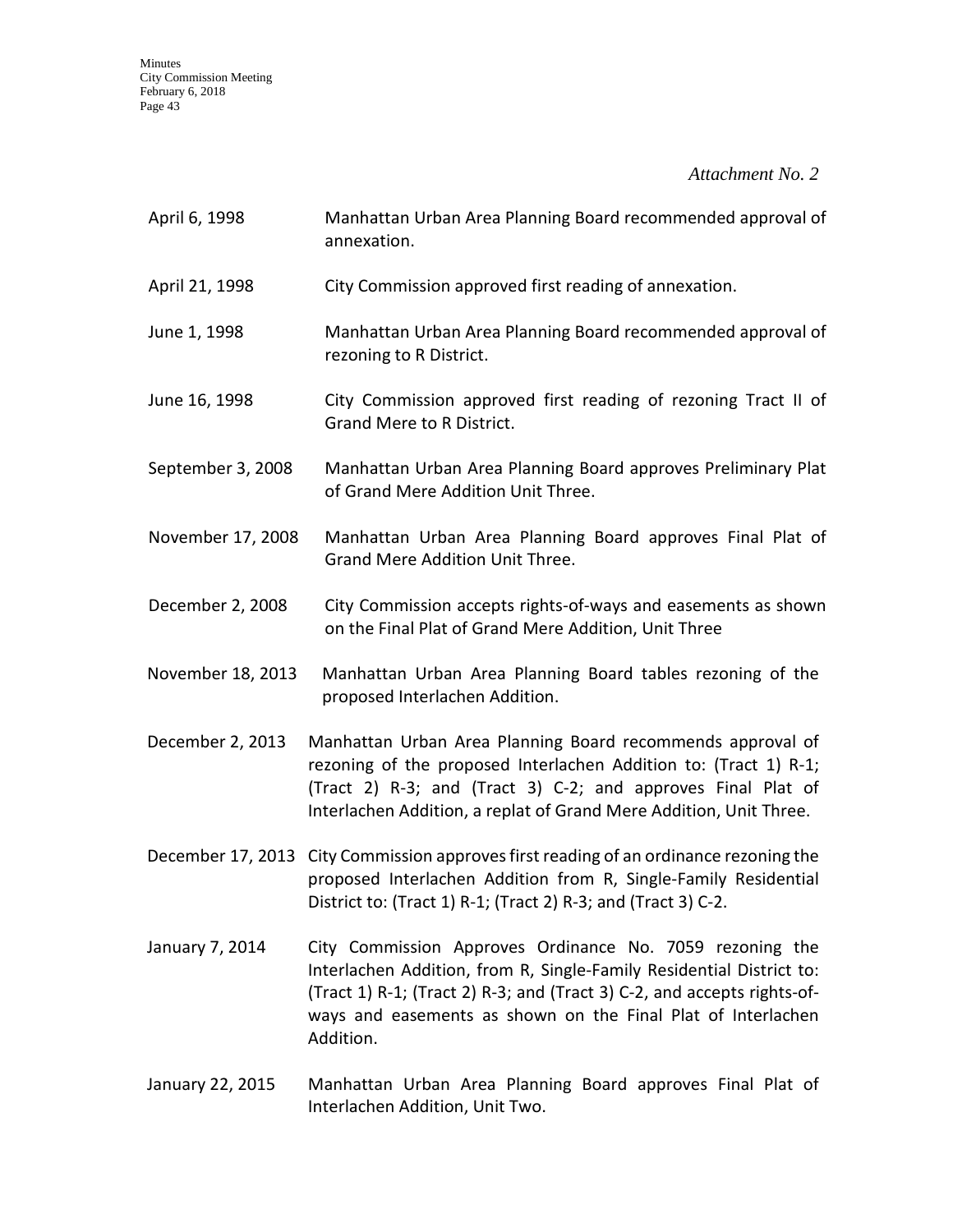*Attachment No. 2*

- February 3, 2015 City Commission accepts rights-of-ways and easements as shown on the Final Plat of Interlachen Addition, Unit Two.
- May 16, 2016 Manhattan Urban Area Planning Board recommends approval of rezoning the proposed Interlachen Villas PUD from R-3, Multiple-Family Residential District, to PUD, Residential Planned Unit Development, based on the findings in the Staff Report with the seven (7) conditions of approval.
- June 7, 2016 City Commission approves first reading of an ordinance rezoning the proposed Interlachen Villas PUD.
- June 21, 2016 City Commission approves Ordinance No. 7219 rezoning the proposed Interlachen Villas PUD with seven (7) conditions of approval recommended by the Manhattan Urban Area Planning Board.
- August 1, 2016 Manhattan Urban Area Planning Board approves the Final Development Plan and Final Plat of Interlachen Villas PUD, Unit One.
- August 16, 2016 City Commission accepts the easements and rights-of-way, as shown on the Final Plat of Interlachen Villas Addition, Unit One.

### **Staff Findings**

The subject property is vacant. And has been zoned Residential PUD since 2016.

### **9. Whether the Proposed District would be Consistent with the Intent and Purpose of the Zoning Ordinance**

The intent and purpose of the Zoning Regulations is to protect the public health, safety, and general welfare; regulate the use of land and buildings within zoning districts to assure compatibility; and to protect property values.

#### **Staff Findings**

The proposed zoning district is consistent with the intent and purpose of the zoning ordinance.

**10. Relative Gain to the Public Health, Safety and Welfare that Denial of the Request Would Accomplish, Compared with the Hardship Imposed upon the Applicant that would result from Denial**

There appears to be no gain to the public health, safety and general welfare if this amendment is denied.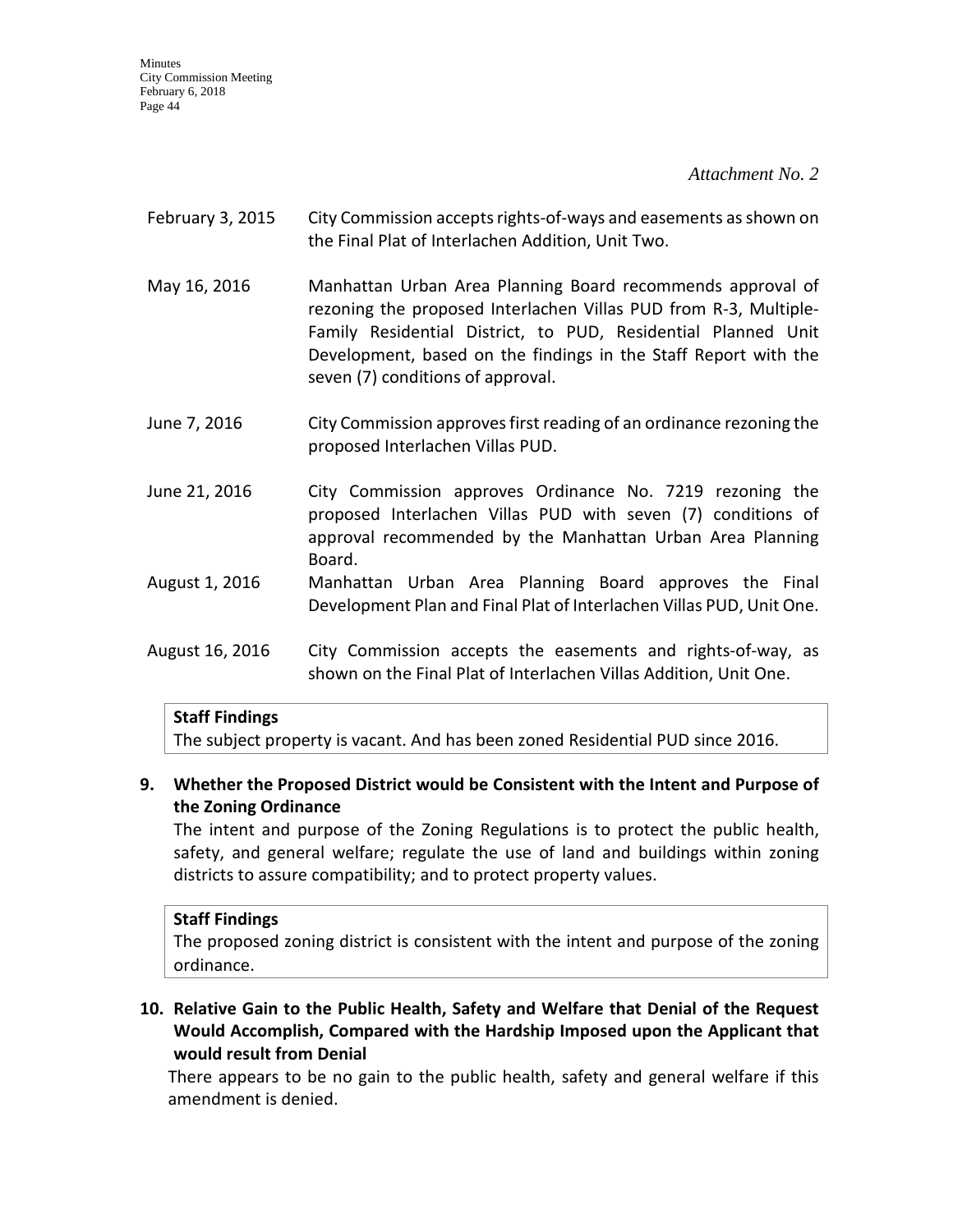#### **Staff Findings**

There would be no relative gain to the public if this request is denied, and the owner would be denied use of their property.

### **11. Whether Adequate Sewer and Water Facilities, Streets and other Needed Public Services Exist, or can be Provided, to Serve the Uses that would be Permitted by the Proposed Zoning District**

Adequate public water, sanitary sewer, and streets are currently available to serve the development. Public and private infrastructure is currently in place to service the site for single-family homes. The developer has been in contact with the Public Works Department to coordinate the installation of the required infrastructure for each unit.

#### **Staff Findings**

Adequate sewer and water facilities, streets and other needed public services currently exist to serve all permitted uses, and the applicant is working with our Public Works Department to coordinate the final steps of the installation.

#### **12. Other Applicable Factors**

Fort Riley was notified of this rezoning, due to it being located in the Critical Area. The Fort encourages use of noise disclosure and noise reduction measures in noise sensitive land uses which includes offices providing nursing services and/or overnight stays, and to take into account potential effects of operational noise of the Fort on activities in the park. City Administration will provide the "Notice of Potential Impact" on building permits for this subdivision.

#### **13. Staff Recommendation**

For this rezoning request, staff finds the property is suited for the proposed Residential PUD amendment and Final Development Plan based on several factors. First of all, this proposed district is compatible with nearby properties and the character of the neighborhood and should not have any detrimental effects. Furthermore, while it is not compatible with the Future Land Use map and land use policies of the Comprehensive Plan, it is compatible with the Grand Mere Master Plan. And finally, staff finds that this proposed zoning district is consistent with the intent and purpose of the Zoning Ordinance.

However, due to the significant deviation to the Preliminary Development Plan, staff recommends the restrictions, conditions, or limitations listed in Ordinance 7219 be replaced with new conditions based on this proposed Amendment and Final Development Plan.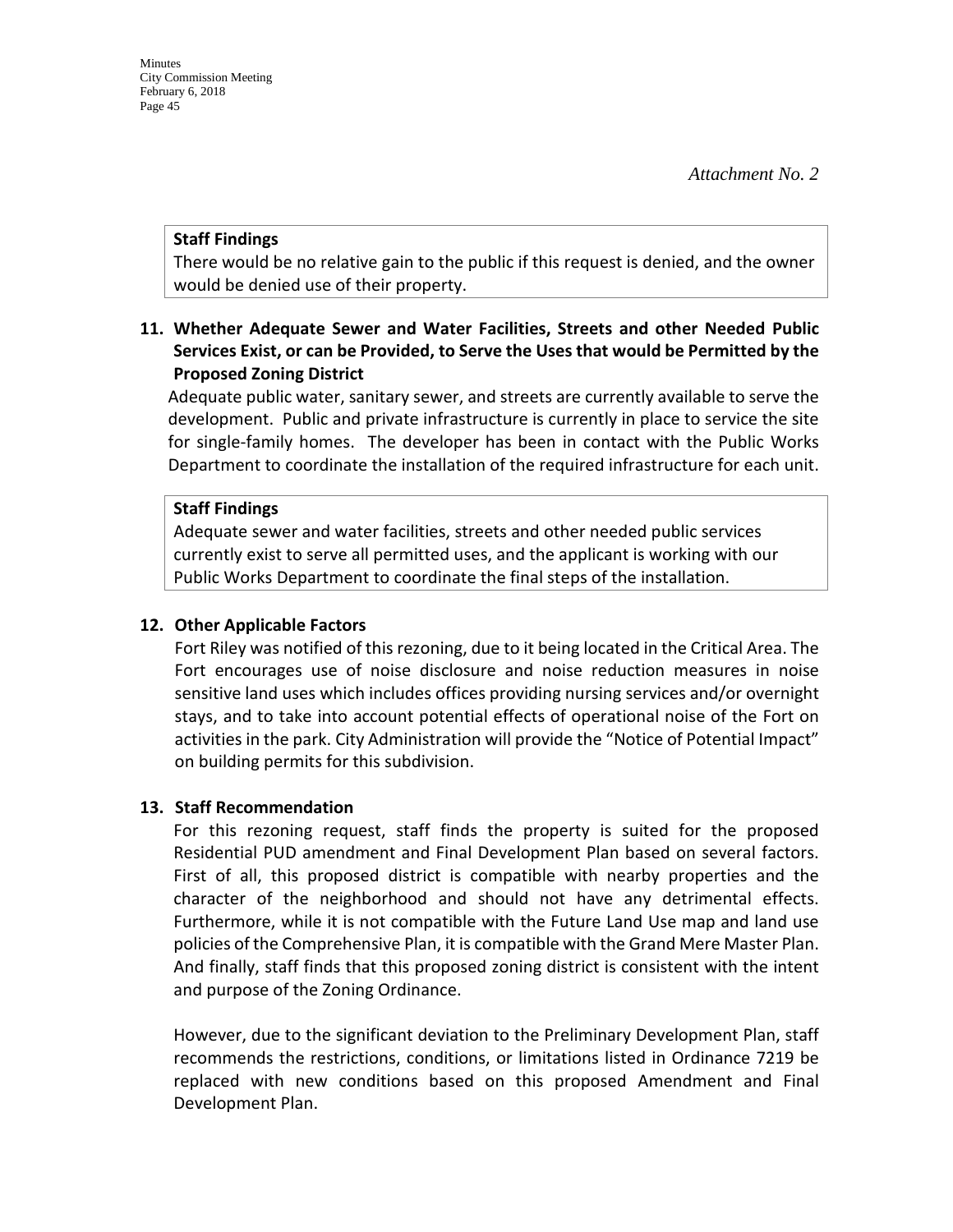#### **Staff's Conclusion**

Based on the findings found in this Staff Report, City Administration recommends approval of the proposed Residential PUD amendment and the Final Development Plan for the Interlachen Villas Addition, Unit Two with the following conditions.

- 1. The restrictions, conditions, or limitations found in Section 4 of Ordinance 7219 will no longer be valid, and the following restrictions, conditions, or limitations will take its place.
- 2. The permitted Use shall be single-family detached and single-family attached dwelling units.
- 3. A maximum of 48 total single-family units shall be allowed.
- 4. Signage for low to medium density residential districts as described in Article VI, Section 6-201 shall be permitted, as well as signage for subdivision identification as described in Article VI, Section 6-110(H), and temporary construction signage as described in Article VI, Section 6-110(G).
- 5. Exempt signage shall include signage described in Article VI, Section 6-  $102(A)(2)(a)$ , (b), (c), (e), (i), (k), and (l).
- 6. Landscaping and irrigation shall be provided pursuant to a Landscaping Performance Agreement between the City and the owner, which shall be entered into prior to issuance of a building permit.
- 7. All landscaping and irrigation shall be maintained in good condition.
- 8. The pool and pool house shall be completed during the first phase and shall be guaranteed by the owner pursuant to a performance agreement that will be required between the City and the owner, which shall be enter into prior to issuance of a building permit.
- 9. For development on Lot 28, if the Final Development Plan and Final Plat are not in conformity with the original approved Preliminary Development Plan, then an amendment to this PUD will be required.

## **ALTERNATIVES**

- 1. Recommend approval of the proposed amendment of Ordinance No. 7219 and the Final Development Plan of Interlachen Villas Addition, Unit Two, Residential Planned Unit Development with conditions listed in the staff report, stating the basis for such recommendation.
- 2. Recommend approval of the proposed amendment of Ordinance No. 7219 and the Final Development Plan of Interlachen Villas Addition, Unit Two, Residential Planned Unit Development, and modify the conditions, and any other portions of the proposed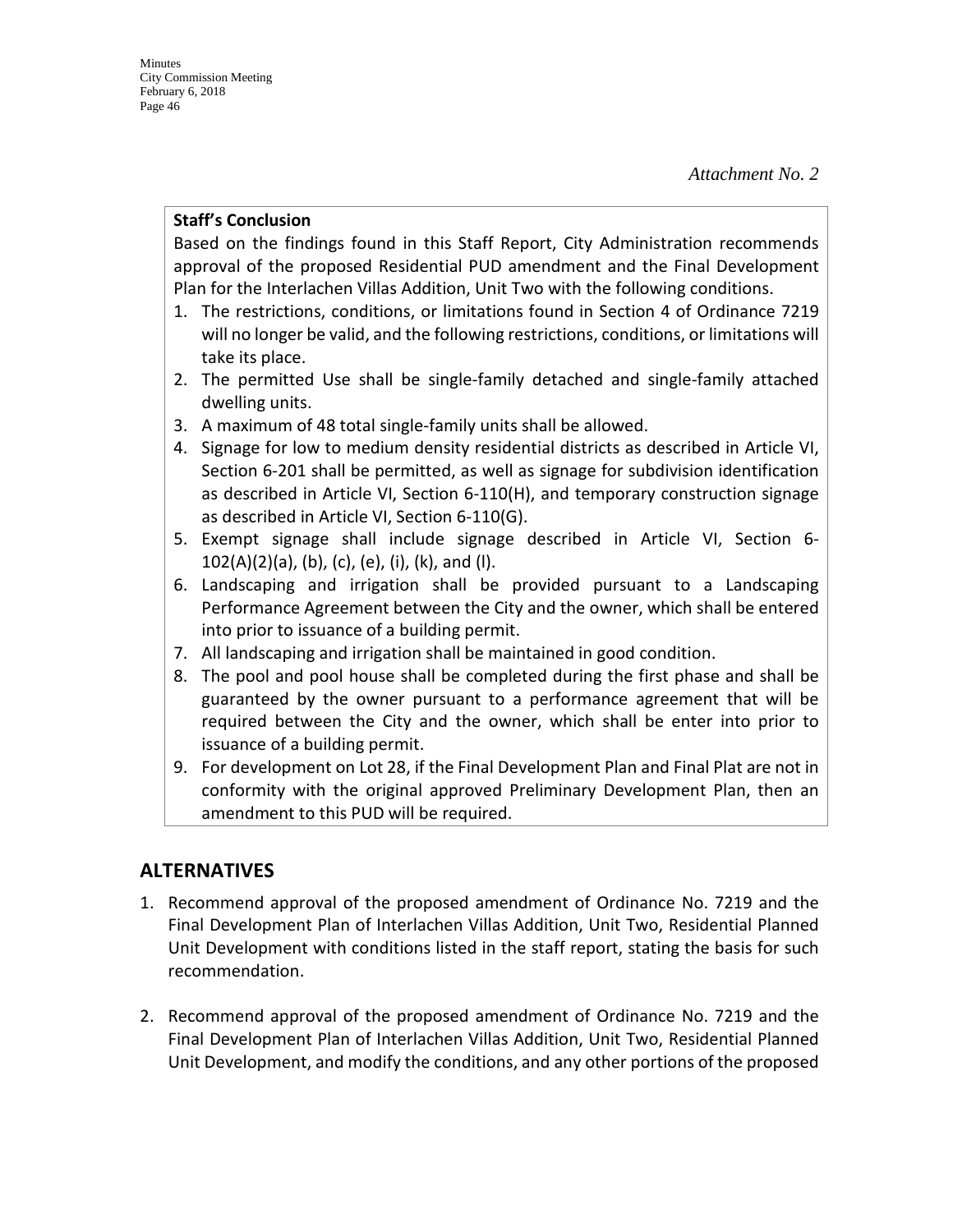*Attachment No. 2*

PUD amendment, to meet the needs of the community as perceived by the Manhattan Urban Area Planning Board, stating the basis for such recommendation, and indicating the conditions of approval.

- 3. Recommend denial of the proposed amendment of Ordinance No. 7219 and the Final Development Plan of Interlachen Villas Addition, Unit Two, Residential Planned Unit Development stating the basis for such recommendation.
- 4. Table the proposed Amendment to a specific date, for specifically stated reasons.

## **POSSIBLE MOTION**

The Manhattan Urban Area Planning Board Recommends approval of the proposed amendment of Ordinance No. 7219, and the Final Development Plan of Interlachen Villas Addition, Unit Two based upon the findings in the staff report with nine conditions recommended by City Administration.

**Prepared by:** Carol Davidson, CFM, CPM, Senior Planner **Date:** December 11, 2017